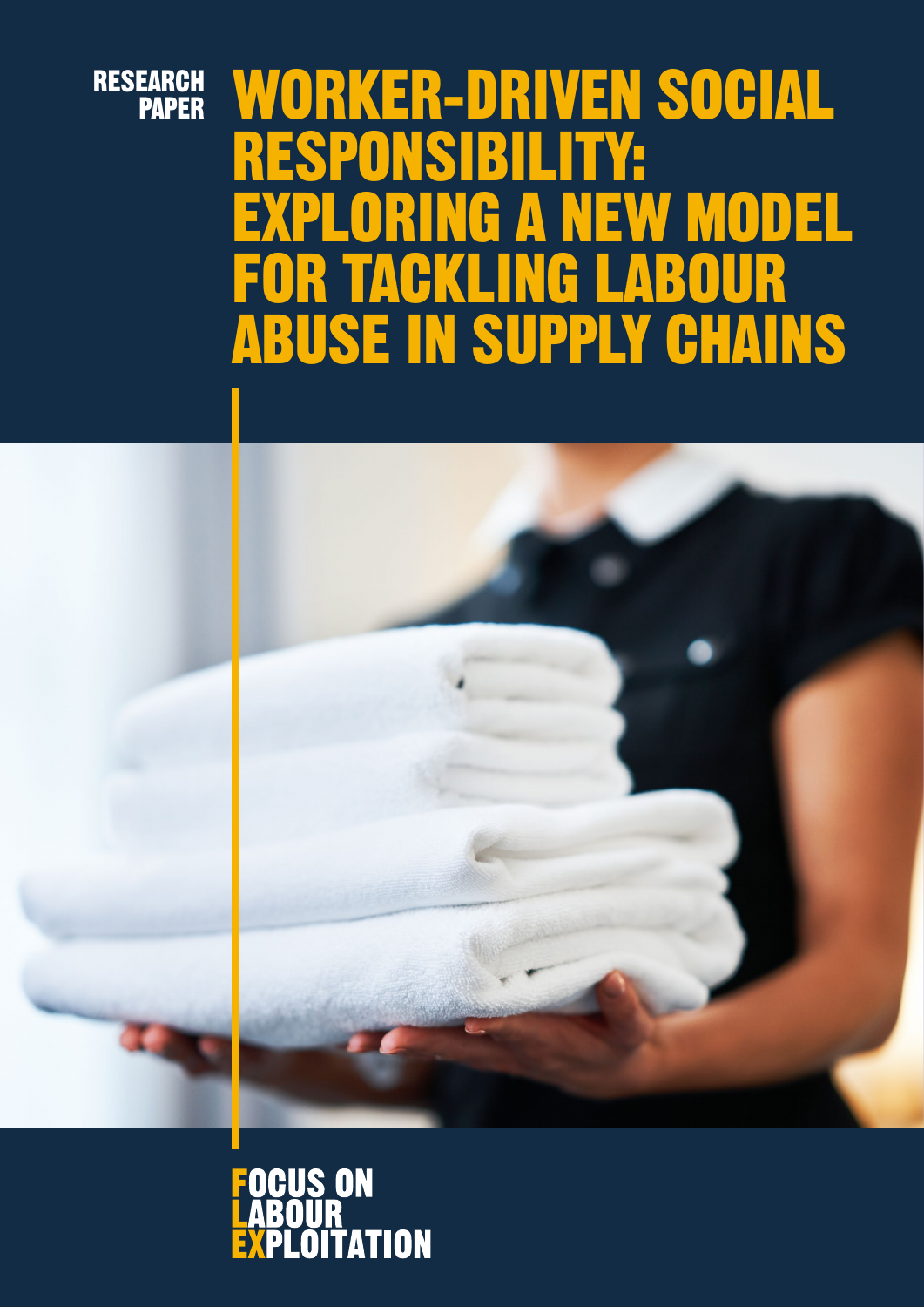Worker-Driven Social Responsibility: Exploring a New Model for Tackling Labour Abuse in Supply Chains

**Please cite as Focus on Labour Exploitation (FLEX). 2020. Worker-Driven Social Responsibility: Exploring a New Model for Tackling Labour Abuse in Supply Chains**

Written by Meri Åhlberg

Edited by Emily Kenway and Lucila Granada

Designed by Two Hyphens Graphic Design

Cover photo by Kalim

Icons made by Freepik

Copyright © 2020 Focus on Labour Exploitation

All rights reserved.

Focus on Labour Exploitation (FLEX) is a UK-based research and advocacy organisation working to end human trafficking for labour exploitation.

With thanks to all those individuals and organisations who helped us understand and explore this exciting new model, including but not limited to: Worker-Driven Social Responsibility Network; Marita Canedo at Migrant Justice/Justicia Migrante; Steve Hitov at Coalition of Immokalee Workers; Janet MacLeod at Unite the Union; Ian Richardson; Clean Clothes Campaign; Health and Safety Executive; and Shiva Foundation.

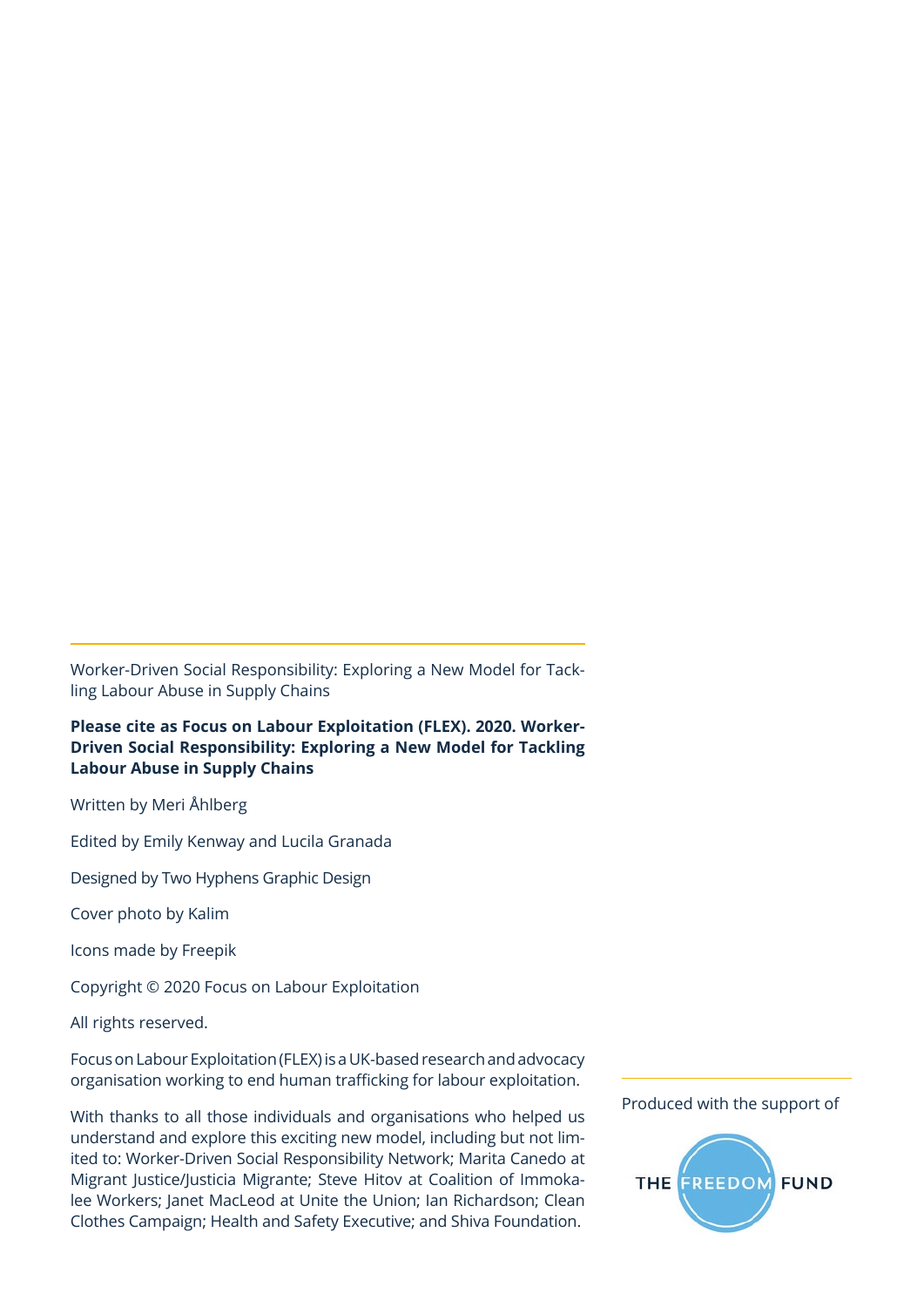

WORKER-DRIVEN SOCIAL RESPONSIBILITY: EXPLORING A NEW MODEL FOR TACKLING LABOUR ABUSE IN SUPPLY CHAINS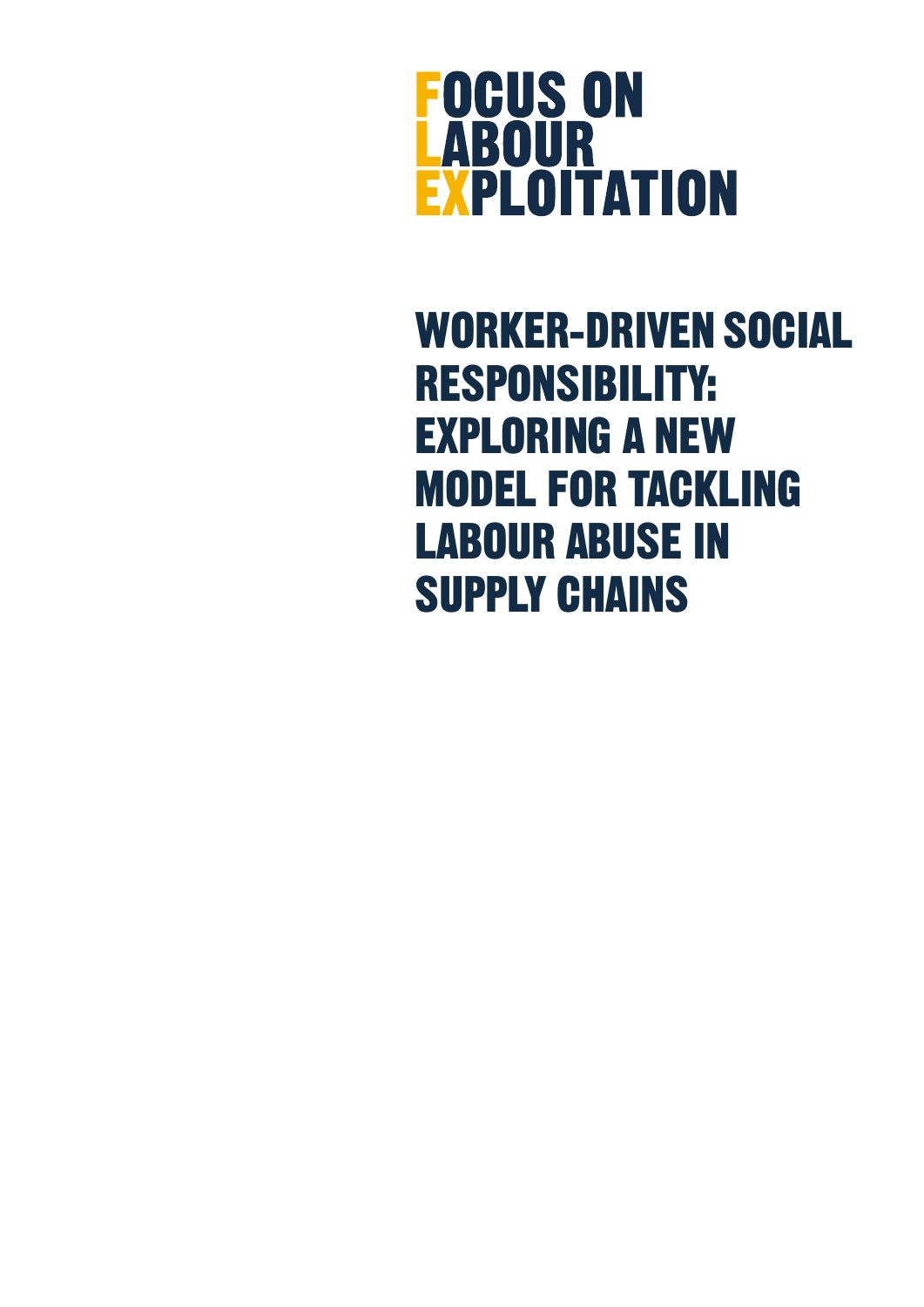# **CONTENTS**

| <b>ACRONYMS</b>                                                 |    |
|-----------------------------------------------------------------|----|
| <b>EXECUTIVE SUMMARY AND OVERVIEW</b>                           | 7  |
| What is WSR, why is it needed and where has it been successful? | 7  |
| How might trade unions interact with WSR?                       | 7  |
| How might state labour market enforcement interact with WSR?    | 8  |
| <b>1. INTRODUCTION: FISSURED WORKPLACES, OUTDATED RESPONSES</b> | 11 |
| Fractured workplaces and a vacuum of liability                  | 11 |
| Undermining worker protections and union bargaining             | 12 |
| Lots of noise, too little impact                                | 13 |
| Is worker-driven social responsibility the answer?              | 14 |
| <b>2. WHAT IS WSR AND HOW DOES IT WORK?</b>                     | 16 |
| <b>2.1 THE DEFINING FEATURES OF WSR</b>                         | 16 |
| Real risk, real repercussions                                   | 18 |
| Better detection of abuses                                      | 19 |
| 2.2 Existing Worker-Driven Social Responsibility                | 20 |
| The Fair Food Program                                           | 21 |
| The Bangladesh Accord on Fire and Building Safety               | 23 |
| Milk with Dignity and the Lesotho Agreement                     | 26 |
| A versatile framework for change                                | 29 |
| <b>3. WSR: A STRATEGY FOR TRADE UNIONS?</b>                     | 30 |
| <b>3.1 UNION DECLINE AND HOSTILE POLICIES</b>                   | 30 |
| 3.2 NEW TOOLS AND STRATEGIES FOR ORGANISING OUTSOURCED WORKERS  | 32 |
| <b>3.3 UK TRADE UNIONS' CONCERNS ABOUT WSR</b>                  | 35 |
| More than just winning: the importance of collective action     | 35 |
| Consumers: a fickle foundation?                                 | 36 |
| Lack of legal protections for organising workers                | 38 |
| <b>3.4 OPPORTUNITIES AND RISKS OF WSR FOR TRADE UNIONS</b>      | 39 |
| A sensible solution in highly hostile contexts                  | 40 |
| An opportunity to improve over time                             | 41 |
| A deflection tactic for businesses?                             | 42 |
| <b>3.5 SECTION SUMMARY</b>                                      | 43 |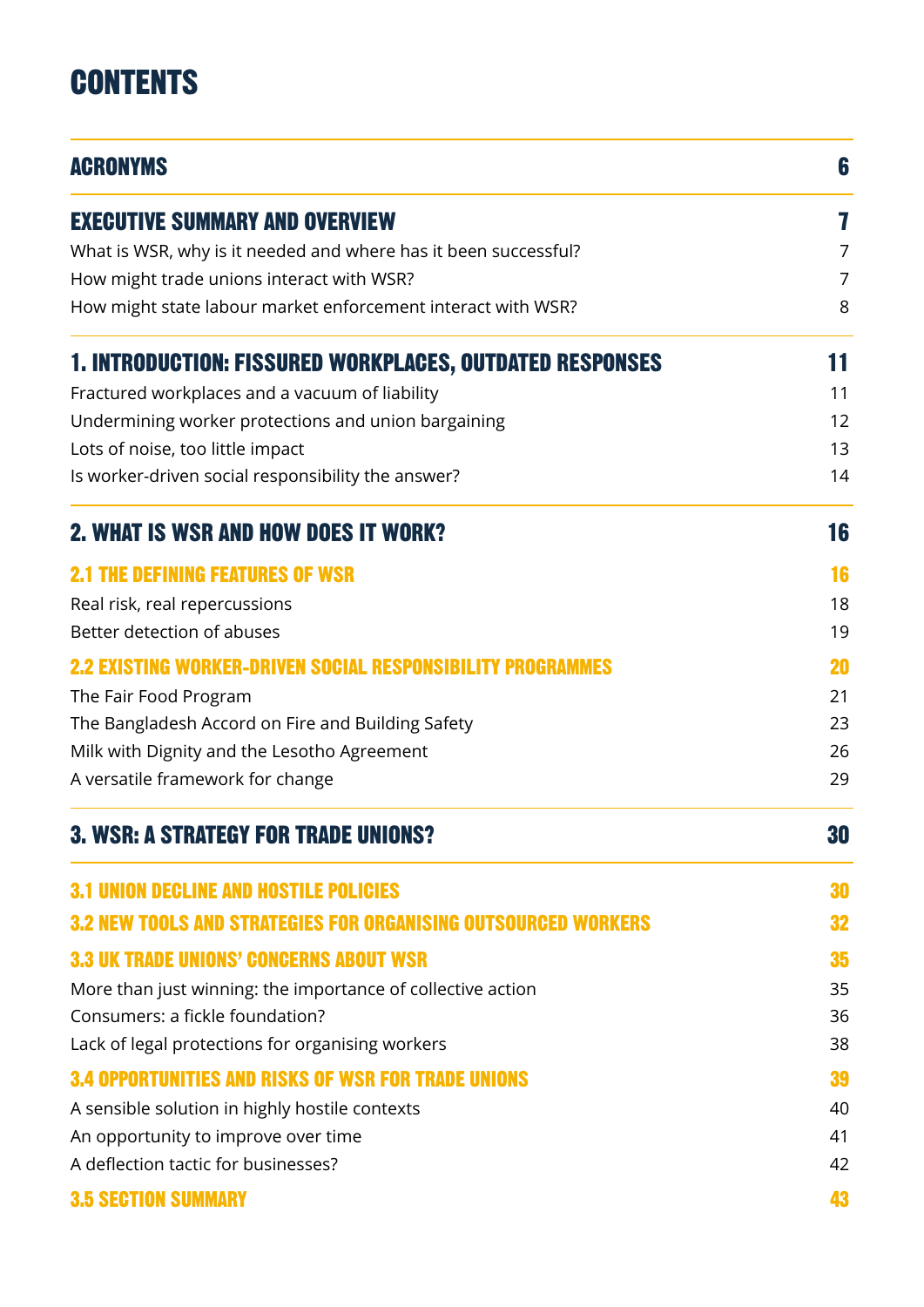# [4. WSR AND THE STATE: OPPORTUNITIES FOR BETTER LABOUR MARKET ENFORCEMENT?](#page-43-0) 44

| <b>5. CONCLUSIONS</b>                                               | 54 |
|---------------------------------------------------------------------|----|
| <b>4.4 SECTION SUMMARY</b>                                          | 52 |
| Supporting inspectorates by enabling workers                        | 49 |
| <b>4.3 OPPORTUNITIES FOR STATE LABOUR MARKET ENFORCEMENT</b>        | 49 |
| <b>4.2 THE UNIQUE CONTRIBUTION OF WSR</b>                           | 48 |
| Marginalised workers lose out under state-only enforcement          |    |
| State labour inspectorates lack capacity and funding                | 44 |
| <b>4.1 STATE INVOLVEMENT IN WORKER-DRIVEN SOCIAL RESPONSIBILITY</b> | 44 |
|                                                                     |    |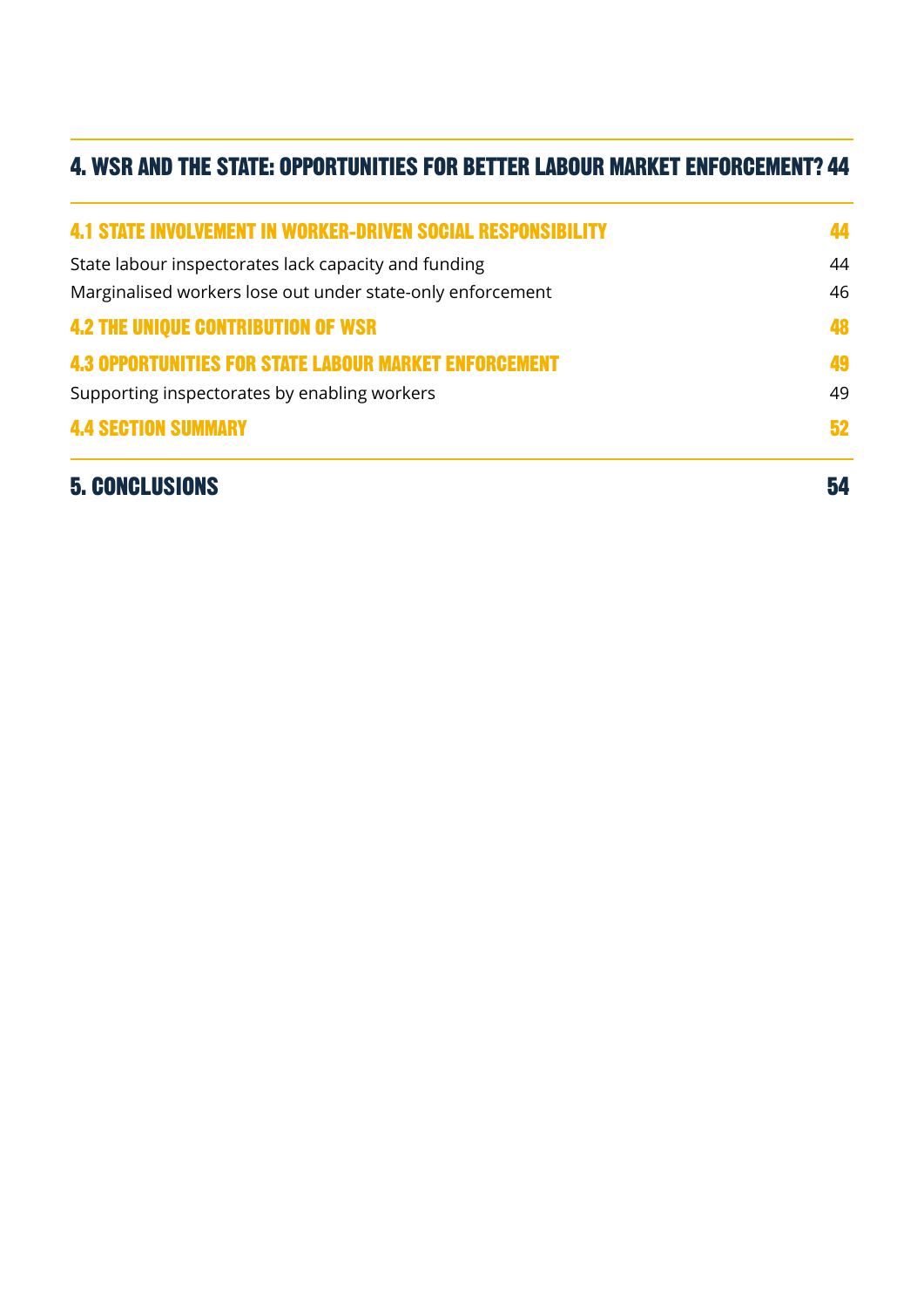# <span id="page-5-0"></span>ACRONYMS

| <b>ACAS</b>                                   | The Advisory, Conciliation and Arbitration Service                                    |  |
|-----------------------------------------------|---------------------------------------------------------------------------------------|--|
| <b>The Agreement</b>                          | Lesotho Agreement to Combat Gender-Based Violence<br>in the Apparel Sector            |  |
| <b>The Accord</b>                             | Bangladesh Accord on Fire and Building Safety                                         |  |
| <b>2018 Transition</b><br><b>Accord</b>       | The second iteration of the Bangladesh Accord on Fire<br>and Building Safety          |  |
| <b>The EU Trafficking</b><br><b>Directive</b> | Union<br>Anti-Trafficking<br><b>Directive</b><br><b>The</b><br>European<br>2011/36/EU |  |
| <b>CBA</b>                                    | <b>Collective Bargaining Agreement</b>                                                |  |
| <b>CSR</b>                                    | Corporate Social Responsibility                                                       |  |
| <b>EASI</b>                                   | Employment Agencies Standards Inspectorate                                            |  |
| <b>FFP</b>                                    | Fair Food Programme                                                                   |  |
| <b>FFCC</b>                                   | Fair Food Code of Conduct                                                             |  |
| <b>FFSC</b>                                   | <b>Fair Food Standards Council</b>                                                    |  |
| <b>FLSA</b>                                   | Fair Labour Standards Act                                                             |  |
| <b>FLEX</b>                                   | Focus on Labour Exploitation                                                          |  |
| <b>GLAA</b>                                   | Gangmasters and Labour Abuse Authority                                                |  |
| <b>HMRC</b>                                   | Her Majesty's Revenue and Customs                                                     |  |
| <b>HRDD</b>                                   | Human Rights Due Diligence                                                            |  |
| <b>HSE</b>                                    | Health and Safety Executive                                                           |  |
| <b>IWGB</b>                                   | Independent Workers Union of Great Britain                                            |  |
| <b>MDSC</b>                                   | Milk with Dignity Standards Council                                                   |  |
| MWD                                           | Milk with Dignity                                                                     |  |
| <b>OLSE</b>                                   | San Francisco Office of Labour Standards Enforcement                                  |  |
| UK                                            | United Kingdom                                                                        |  |
| <b>US</b>                                     | <b>United States of America</b>                                                       |  |
| <b>WSR</b>                                    | Worker-driven Social Responsibility                                                   |  |
| <b>WSR-</b>                                   | Worker-driven Social Responsibility Network                                           |  |
|                                               |                                                                                       |  |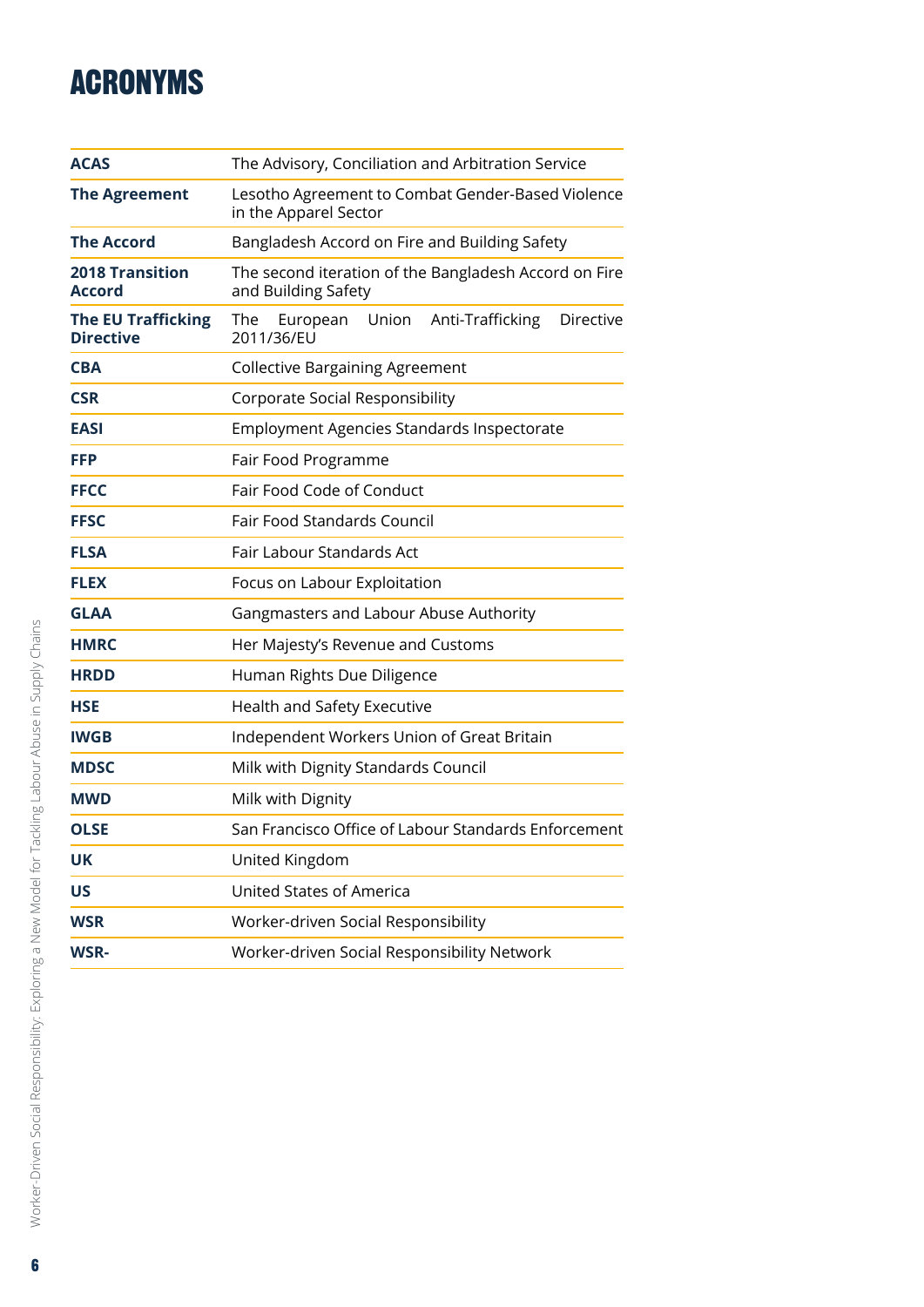# <span id="page-6-0"></span>EXECUTIVE SUMMARY AND OVERVIEW

This scoping report explores a new model for tackling workplace abuse and exploitation in corporate supply chains, called 'Worker-driven Social Responsibility' (WSR). It aims to increase understanding and knowledge of the model and why it is needed. It recognises the successes of WSR in protecting workers in highly challenging contexts and builds on this to scope the adaptability of the model to the UK context. In doing so, the report provides useful insights on the transferability of WSR to new contexts and sectors, using the UK as a case study.

#### **WHAT IS WSR, WHY IS IT NEEDED AND WHERE HAS IT BEEN SUCCESSFUL?**

The report starts by identifying why current mechanisms for protecting workers' rights, from collective bargaining to state labour market enforcement and corporate-led initiatives, are struggling and why there may be a need for a new approach. In particular, it discusses the fracturing of employment relationships through the increased use of outsourcing and subcontracting, both domestically and internationally, and the impacts of this on workers' wages and conditions. It goes on to summarise the key features of WSR, specifically how it is different to other private sector initiatives that seek to regulate corporations – namely corporate social responsibility and multi-stakeholder initiatives – and the mechanisms that make it an exciting new tool worth exploring. These mechanisms are considered in practice through an analysis of the existing WSR programmes and the ways in which the model has adapted to, and been shaped by, the specific contexts and sectors in which it has been implemented to date.

#### **KEY FEATURES OF WSR**

- 1. **Standards for suppliers** developed by experts, usually but not always workers and their representative organisations;
- 2. **A legally binding contract** between the lead company in a supply chain and a workers' organisation obliging the lead company to only buy from suppliers who are compliant with the agreed standards;
- 3. **Support from the lead company to suppliers** to help them comply with the standards;
- 4. Tangible economic **consequences for non-compliant suppliers;**
- 5. **Education for workers** on their rights so they can act as monitors;
- 6. **A complaints mechanism** for workers to report violations without fear of retaliation;
- 7. **An independent monitoring body** that conducts regular inspections, responds to worker complaints and determines whether breaches of standards have occurred and whether the lead company can continue to source from a supplier; and
- 8. **Consumer pressure** to force lead companies to the negotiating table with workers.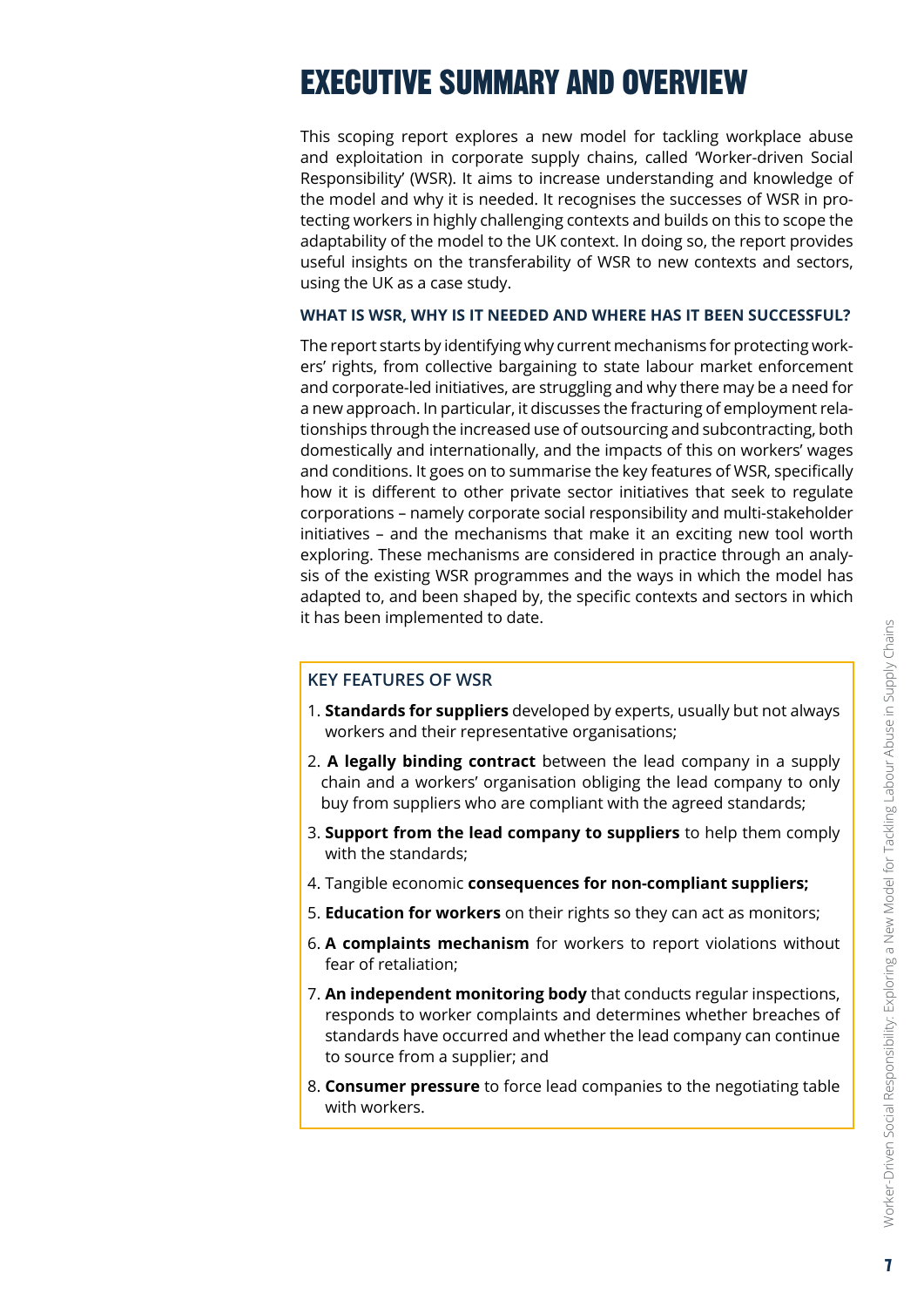#### <span id="page-7-0"></span>**HOW MIGHT TRADE UNIONS INTERACT WITH WSR?**

Trade union density and collective bargaining coverage in the UK have declined. This combined with and linked to increased outsourcing in the private and public sectors has impaired trade unions' ability to challenge workplace abuses and raise standards. The report finds that the UK has experienced a particularly steep decline in trade union power compared to other European countries due to a combination of outsourcing, anti-union legislation, deregulation of the the labour market, and a lack of state-level support for collective bargaining agreements.

#### **FINDINGS**

WSR can be a useful tool for overcoming the challenges UK trade unions are facing. It has the potential to act as a means of negotiating with, and gaining official recognition from, the lead company in a supply chain, in addition to the direct employer, which is where union demands have usually been located. WSR agreements are legally enforceable in ways that collective bargaining agreements in the UK today are not, which could also aid trade unions. This could mean faster and more accessible enforcement that could be undertaken across multiple workplaces, because claims would not be reliant on individuals bringing them in employment tribunals or unions maintaining constant pressure on employers. In addition, the WSR model provides easy and appropriate routes for reporting abuse and non-compliance that are anonymous and intended to lead to a quick result.

Notwithstanding these positive potential uses of the model, some research participants interviewed for this report noted concerns. It was recognised that the effectiveness of any WSR programme will depend on the concessions workers are able to win from employers and how meaningful they are, which in turn is linked to the sector and context in which they operate and the pressure that it is possible to apply. Additionally, there are legal protections and rights for trade union members in the UK, such as protection from blacklisting, that would not be available for workers under WSR, which could have negative repercussions. In sum, then, the report finds that WSR agreements are highly context dependent. In some situations, other means, such as campaigning to bring workers in-house, may be more effective than turning to WSR, but the model provides a useful tool for when those means are not an option.

#### **HOW MIGHT STATE LABOUR MARKET ENFORCEMENT INTERACT WITH WSR?**

WSR has developed in contexts where state labour market enforcement is significantly failing to protect certain groups of workers, leading workers' organisations to seeks out and implement private sector solutions for tackling labour abuse. FLEX wanted to explore how a WSR model might interact with state labour market enforcement in the UK, where some of the same governance gaps around labour market enforcement exist, but where they are perhaps less extreme compared to the contexts where WSR currently operates.

#### **FINDINGS**

It was recognised that enforcement is not working well enough in the UK today, especially for marginalised workers in low-paid and precarious sectors, and therefore alternative measures might be needed. However, as UK state labour market enforcement bodies can only enforce the law, not best practice, the option of them implementing a WSR model did not seem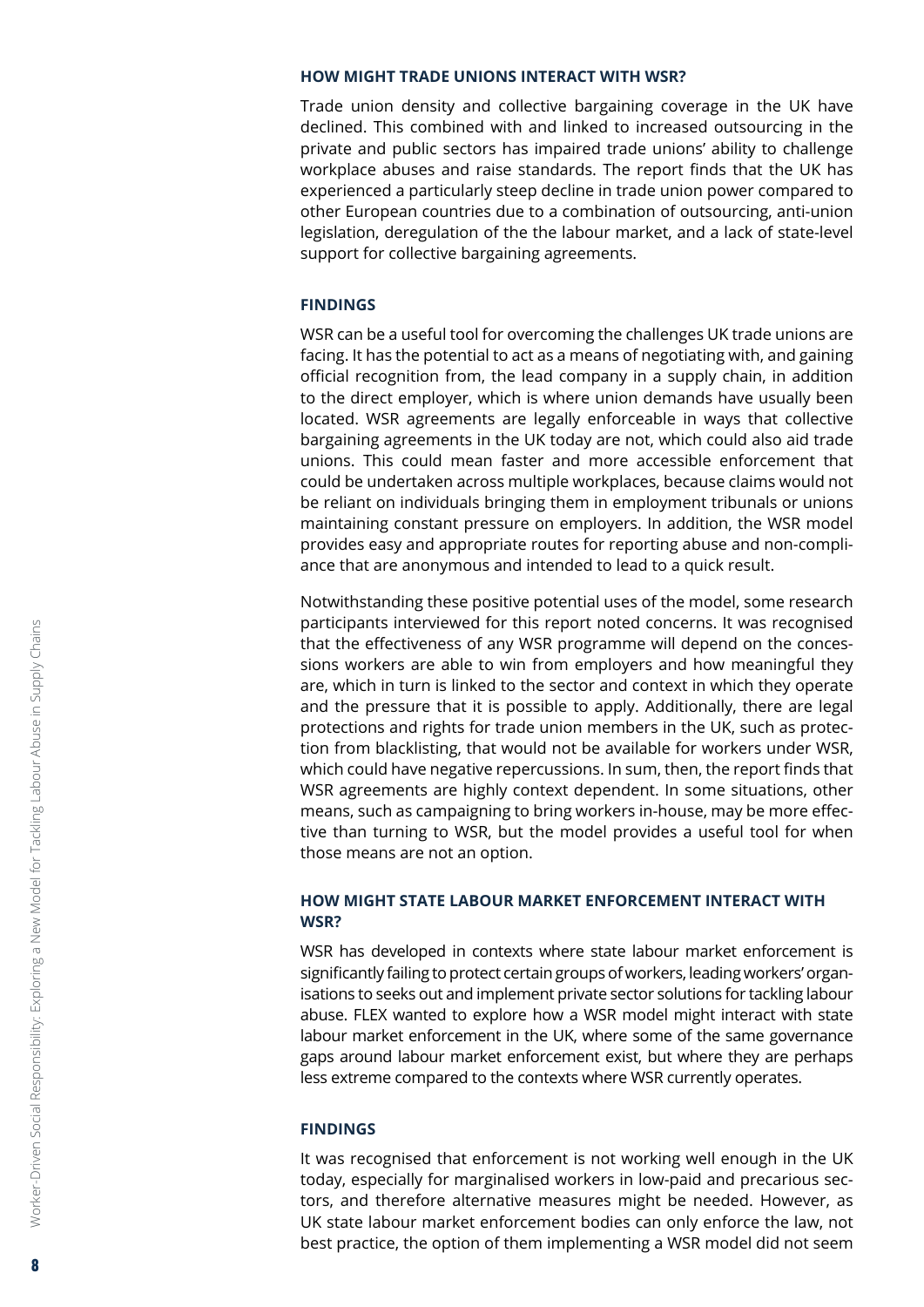feasible. Instead, the research explored to what extent aspects of the WSR model could be beneficial to state enforcement.

Several key opportunities for labour market enforcement bodies in all country contexts were identified from the research, including that they should:

- 1. Recognise the role that lead companies play in driving exploitation through their contracting and purchasing practices and make them liable for non-compliance in their supply chains through, for example, joint and several liability or mandatory due diligence legislation.
- 2.Recognise the importance of worker intelligence for labour market enforcement and create mechanisms for workers to report non-compliance in ways that protect them against retaliation, including in the form of immigration enforcement, and which will produce tangible and timely results.
- 3. Address worker precarity, for example by regulating zero-hour contracts and reducing the period during which workers cannot challenge unfair dismissal. Addressing worker precarity would enable more workers to report and stand up to employer non-compliance.
- 4. Invest in making sure all workers know their rights. There are numerous mechanisms for doing so, such as granting trade unions and other workers' organisations access to workplaces; doing outreach through workers' organisations and community groups; or providing pre-departure and on-arrival training for migrant workers on temporary migration programmes.
- 5. Involve and consult with workers and their representatives when developing legislation, standards and regulations that affect them.
- 6. Taking an example from the Health and Safety Executive, which has a tripartite governance board, have worker representatives on the governance boards of all UK labour market enforcement bodies.
- 7. Strengthen and support collective bargaining in the UK.
- 8. Give employment tribunals the power to make recommendations for the benefit of the whole workplace, not just the individual claimant.
- 9. Regulate outsourced companies and labour suppliers (agencies and gangmasters) through, for example, extending the GLAA licensing system to more high-risk sectors.

**In summary, this report finds that WSR has been highly successful in some contexts and thus is important to consider in the context of today's increasingly fractured labour market. No model is a panacea and there will be contexts and sectors in which alternative strategies are needed to improve labour conditions, such as actions to bring workers in-house or improve collective bargaining coverage. However, it is evident that in many contexts, the WSR model provides important opportunities for enhancing workers' terms and conditions. In particular, and whether or not WSR agreements are introduced, there are several opportunities for labour market enforcement to learn from the success of WSR and implement aspects of the model for enhanced enforcement.**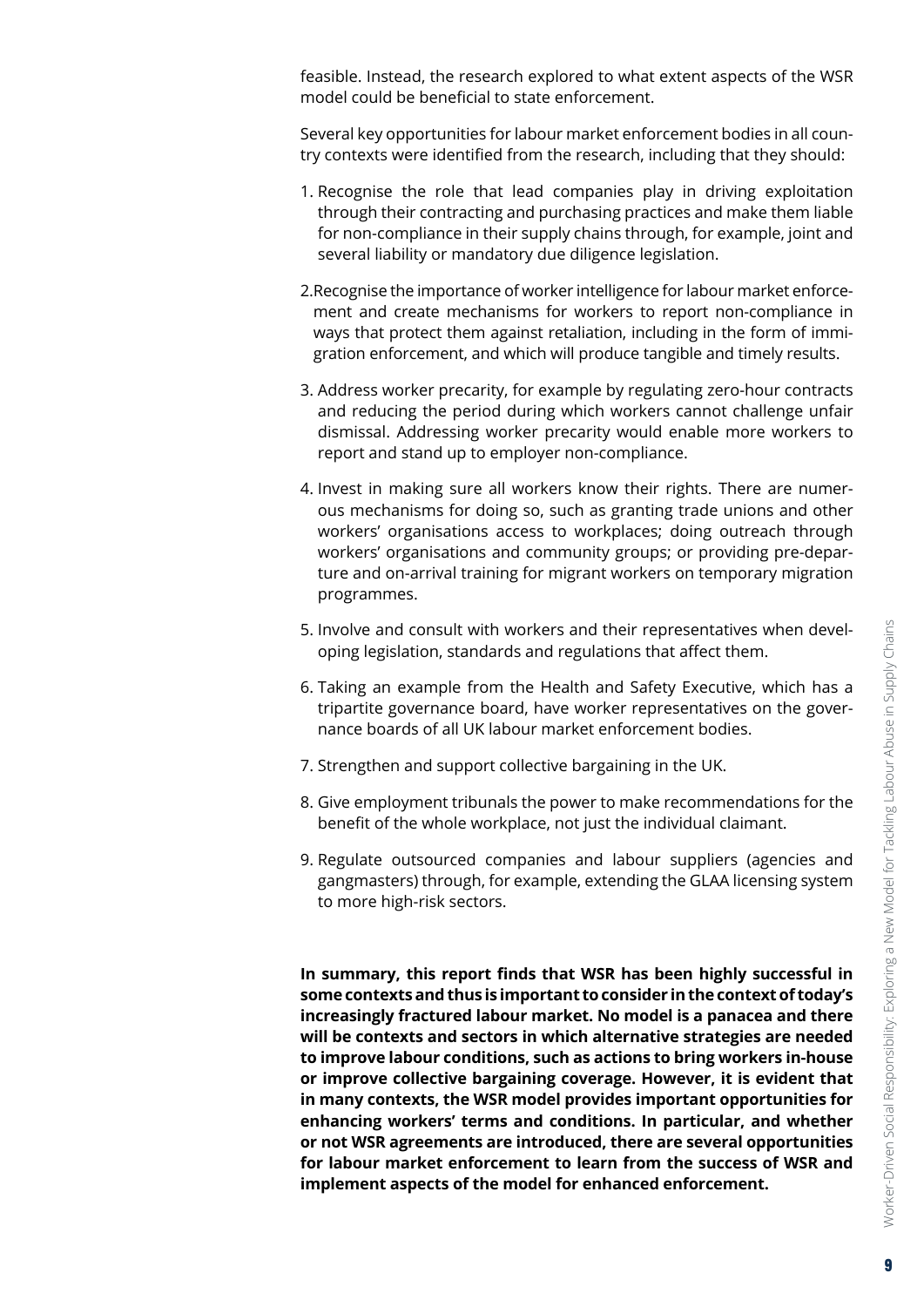# WHERE TRADITIONAL MEANS OF PROTECTING WORKERS' RIGHTS ARE STRUGGLING TO KEEP UP WITH CHANGES IN THE WAY WORK IS STRUCTURED, WSR PROVIDES A POTENTIAL SOLUTION TO WIN PRACTICAL GAINS FOR WORKERS AND PROTECT THEM AGAINST

"

EXPLOITATION

"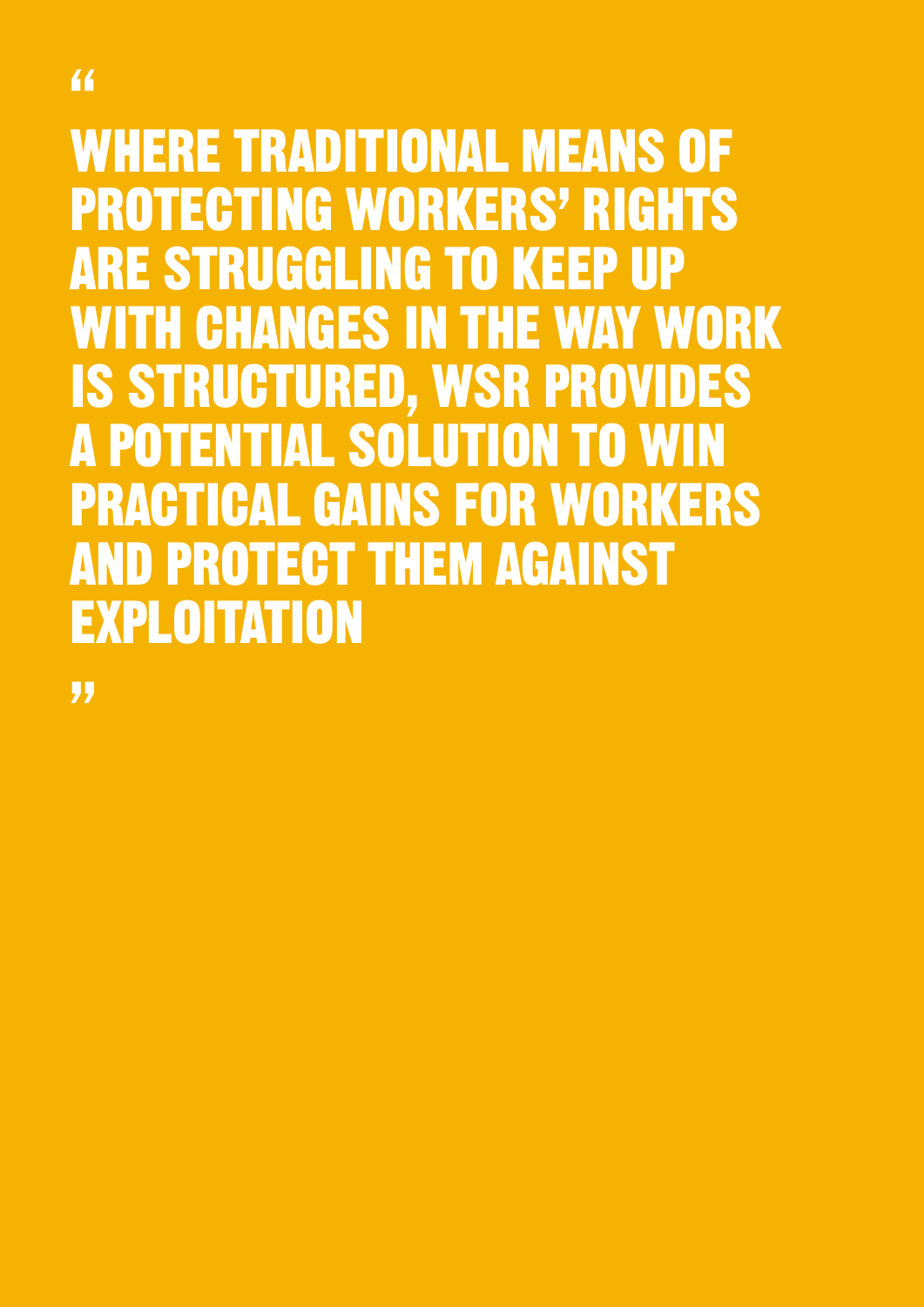# <span id="page-10-0"></span>1. INTRODUCTION: FISSURED WORKPLACES, OUTDATED RESPONSES

This report examines a new model for tackling labour abuse and exploitation in company supply chains, called workerdriven social responsibility (WSR). It explores how this model works and asks key questions about its applicability to help inform trade unions, labour inspectorates, businesses and civil society as we collectively search for ways to improve working conditions in the twenty-first century.

#### **FRACTURED WORKPLACES AND A VACUUM OF LIABILITY**

There is a growing need for a better response to workplace abuse and exploitation because of the profound changes that have taken place over recent decades, with which labour market enforcement mechanisms have not kept pace. Employment relationships have become increasingly fissured<sup>1</sup>, i.e. broken into pieces, through practices such as offshoring, outsourcing and subcontracting. This is true for sectors that have long involved extensive subcontracting networks, such as apparel and agriculture, as well as for a variety of service industries that have more recently fissured.<sup>2</sup>

Fissuring creates longer and more complex supply chains and allows lead companies – brands at the top of the chain – to avoid liability for labour rights violations while retaining much of the power to influence, if not determine, the wages and conditions of workers employed by their suppliers and contractors. Lead companies across various sectors are shifting what are considered non-core activities – everything from cleaning and catering to manufacturing and accounting – onto other businesses at home and abroad to focus on creating a brand recognisable to consumers and investors.<sup>3</sup>

#### **BOX 1. DEFINITIONS**

**Outsourcing –** When a company hires another company to perform services that would traditionally have been performed in-house by directly employed staff.

**Subcontracting –** When a company hires an outside firm or person to do work as part of a larger project. An outsourced cleaning company may, for example, subcontract another cleaning company to perform a specialised task, such as window cleaning.

**Offshoring –** When a company moves its operations or part of its operations to another country to benefit from, for example, lower labour costs, fewer regulations or a more specialised labour force.

# "

Fissuring creates longer and more complex supply chains and allows lead companies – brands at the top of the chain – to avoid liability for labour rights violations while retaining much of the power to influence, if not determine, the wages and conditions of workers"

**<sup>1</sup>** The 'fissured workplace' describes a business model where employment relationships have been broken into pieces, often shifted to subcontractors, third-party companies or to individuals classed as independent workers. See Weil, D. 2014. The Fissured Workplace: Why Work Became So Bad for So Many and What Can Be Done to Improve It. Cambridge MA: Harvard University Press

**<sup>2</sup>** Blasi, J. and Bair, J. 2019. *[An Analysis of Multiparty Bargaining Models for Global Supply Chains.](https://www.ilo.org/wcmsp5/groups/public/---ed_protect/---protrav/---travail/documents/publication/wcms_655541.pdf)* Conditions of Work and Employment Working Paper No.105. Geneva: International Labour Office. p.1.

**<sup>3</sup>** Huws, U. and Podro, S. 2012. Outsourcing and the Fragmentation of Employment Relations: The Challenges Ahead. *ACAS Future of Workplace Relations Discussion Paper*.; Weil, D. and Goldman, T. 2016. Labour Standards, the Fissured Workplace, and the On-Demand Economy. *Perspectives on Work: Employment Regulation.*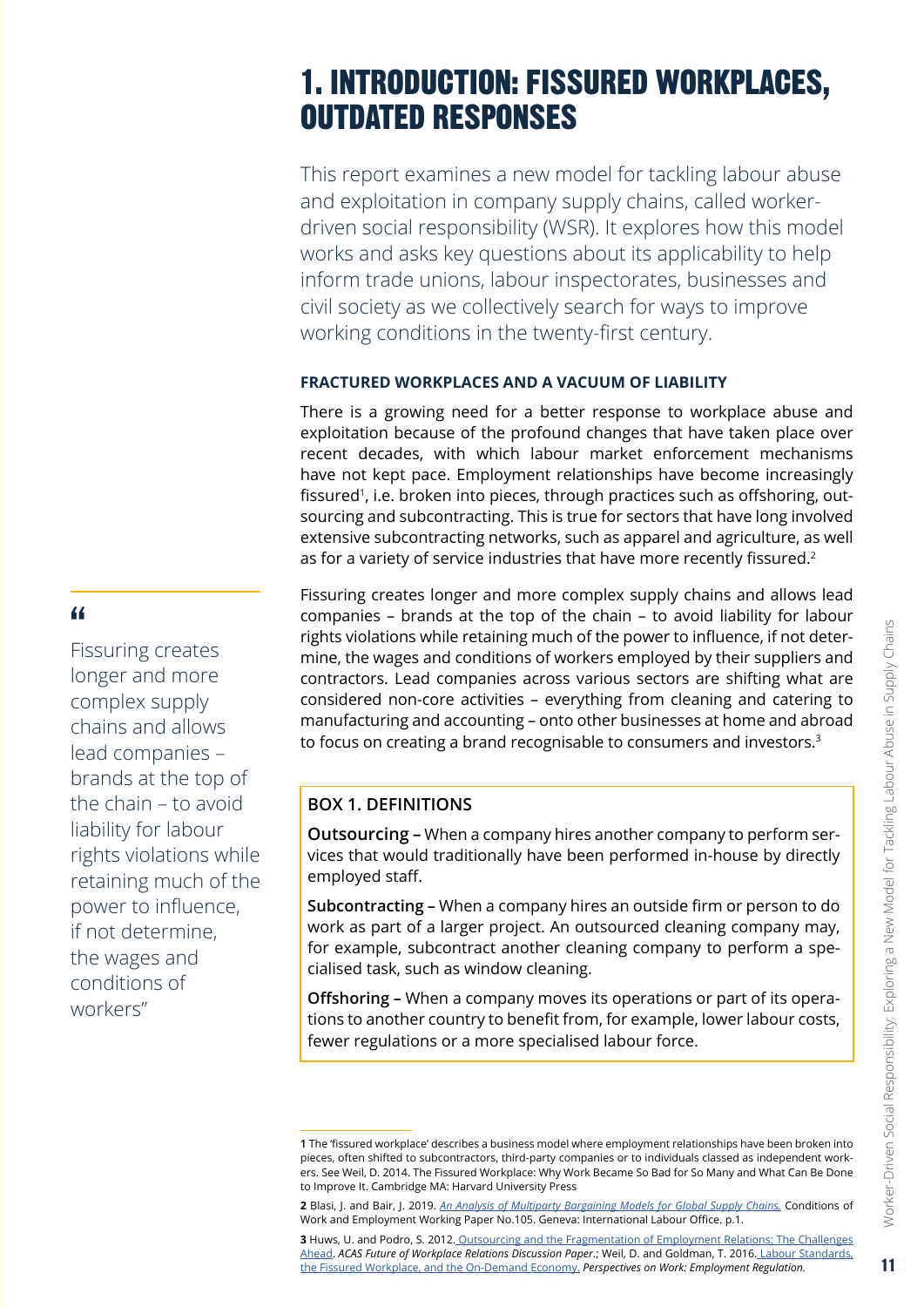<span id="page-11-0"></span>Those who do not conform to pressures created by lead companies are put at a disadvantage relative to competitors willing to adopt poor practices to win lead firm business"

#### "

The downward pressure on wages and working conditions is compounded by the fact that outsourcing, subcontracting and offshoring also make it harder for workers, consumers and the state to hold businesses to account"

# "

Unions must now negotiate with multiple smaller employers who are under pressure from their client companies to deliver services at the lowest possible cost"

Lead companies shape the conditions of work in their supply chains through, for example, demands for lower costs, tight delivery deadlines, fluctuating order volumes and unstable sourcing relationships. This leads to lower pay and poorer conditions for workers, as suppliers and supplier country governments compete for work on price and flexibility by reducing workers' pay and benefits and using increasingly casual, temporary or low-hour contracts.4 Those who do not conform to pressures created by lead companies are put at a disadvantage relative to competitors willing to adopt poor practices to win lead firm business.<sup>5</sup>

By shifting non-core activities to other companies and countries, brands at the top of the supply chain can reduce costs to their business. In addition to cost reduction, this practice also shifts risk because lead companies are not legally responsible for labour rights violations that workers in their supply chains may experience, as they are not directly employed by them. Instead, suppliers and subcontractors are legally responsible. Responsible lead companies often make efforts to address this by enhancing supplier standards. They may, for example, sign up to ethical trading principles, develop supplier codes of conduct, or employ auditing firms. However, these initiatives tend not to address the companies' own business models and practices that may inadvertently drive labour abuse and exploitation.

#### **UNDERMINING WORKER PROTECTIONS AND UNION BARGAINING**

The downward pressure on wages and working conditions is compounded by the fact that outsourcing, subcontracting and offshoring also make it harder for workers, consumers and the state to hold businesses to account. The speed at which supply chains have grown and workplaces have fissured, both domestically and internationally, has outpaced efforts to ensure decent working conditions and prevent labour abuse and exploitation.<sup>6</sup>

Changes to the structures of work have complicated trade unions' ability to organise workers and collectively bargain. Instead of dealing with one large employer with direct control and responsibility for workers' pay and conditions, unions must now negotiate with multiple smaller employers who are under pressure from their client companies to deliver services at the lowest possible cost.<sup>7</sup> For example, the reception, security, kitchen, cleaning, housekeeping and catering staff working in one hotel may all have different employers and different employment terms, making collective action more difficult. The workers that trade unions are trying to organise are also increasingly precariously employed. The job insecurity created by part-time, temporary, fixed-term, casual and other precarious work arrangements, which are more common as a result of fissured workplaces, discourages workers from bargaining with their employer due to fear of retaliation.<sup>8</sup> This can take the form of being dismissed or, for workers on casual or zero-hour contracts, simply not being allocated shifts on the following week's rota.

This uphill battle trade unions are facing has been further frustrated in contexts like the UK, where there have been concerted efforts to deregulate the labour market in response to employers' demands for flexibility and

**<sup>4</sup>** LeBaron, G. et al. 2019. [Confronting Root Causes: Forced Labour in Global Supply Chains.](https://www.opendemocracy.net/en/beyond-trafficking-and-slavery/confronting-root-causes/)

**<sup>5</sup>** Blasi, J. and Bair, J. 2019. *[An Analysis of Multiparty Bargaining Models for Global Supply Chains.](https://www.ilo.org/wcmsp5/groups/public/---ed_protect/---protrav/---travail/documents/publication/wcms_655541.pdf)* Conditions of Work and Employment Working Paper No.105. Geneva: International Labour Office. p.1.

**<sup>6</sup>** Blasi, J. and Bair, J. 2019. *[An Analysis of Multiparty Bargaining Models for Global Supply Chains.](https://www.ilo.org/wcmsp5/groups/public/---ed_protect/---protrav/---travail/documents/publication/wcms_655541.pdf)* Conditions of Work and Employment Working Paper No.105. Geneva: International Labour Office. p.1.

**<sup>7</sup>** Huws, U. and Podro, S. 2012. *[Outsourcing and the Fragmentation of Employment Relations: The Challenges Ahead.](https://archive.acas.org.uk/media/3474/Outsourcing-and-the-fragmentation-of-employment-relations-the-challenges-ahead/pdf/Outsourcing-and-the-fragmentation-of-employment-relations-the-challenges-ahead.pdf)*  ACAS Future of Workplace Relations Discussion Paper.

**<sup>8</sup>** Bornstein, J. 2019. Employees are Losing: Have Workplace Laws Gone too Far? *Journal of Industrial Relations*. Vol. 61(3): 438-456.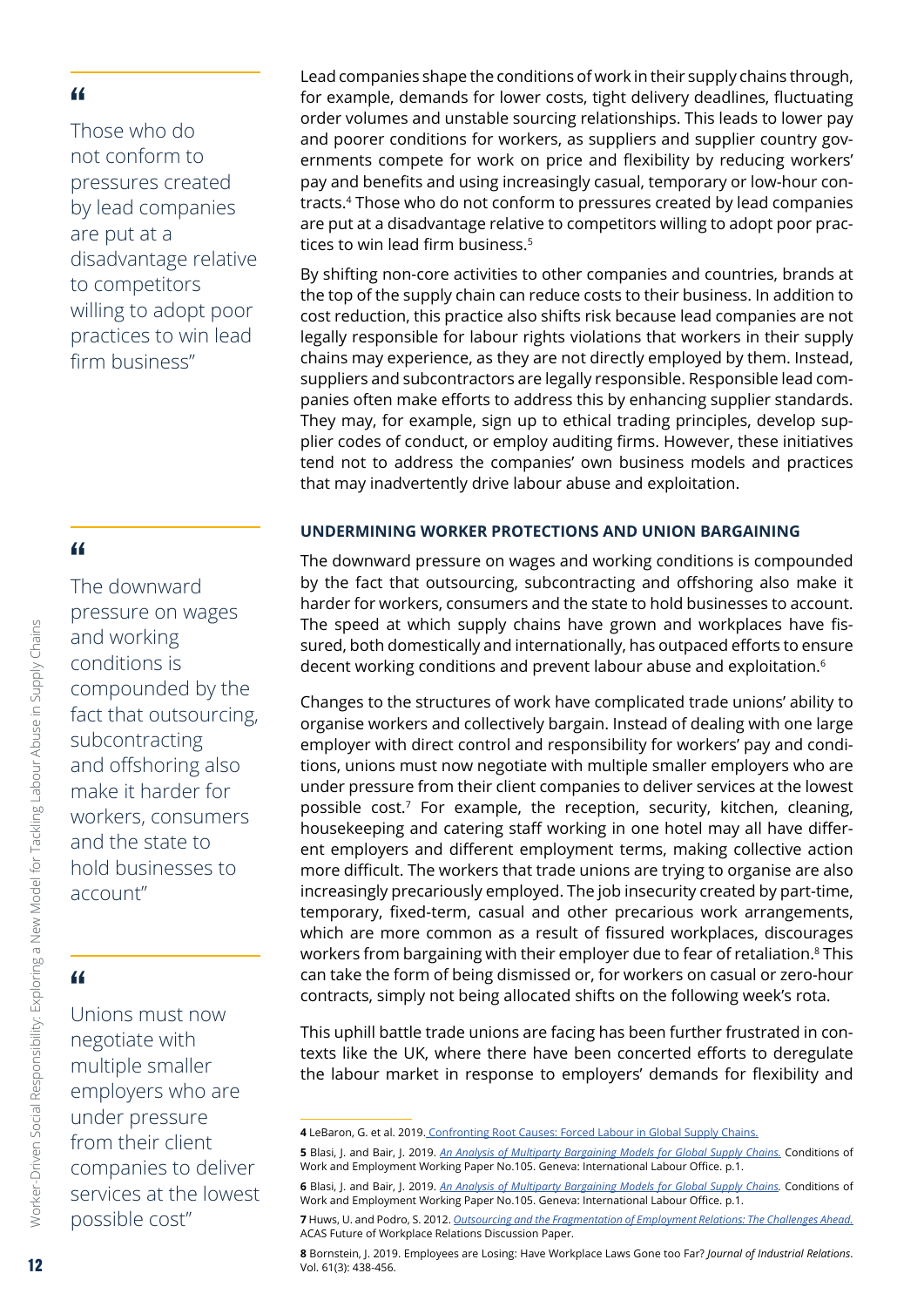<span id="page-12-0"></span>Labour inspectorates are under-resourced and lead companies are let off the hook by national labour laws designed to regulate direct employment relationships"

#### "

However, corporate self-regulation, and the emphasis on consumers and civil society scrutinising its efficacy, is not working"

reduced 'red tape'.9 There has arguably been a failure by the state to respond effectively to the changes brought about by the fissuring of workplaces and lengthening of supply chains. Labour inspectorates are under-resourced and lead companies are let off the hook by national labour laws designed to regulate direct employment relationships, not the multi-tiered labour supply chains created by outsourcing and subcontracting.10 Offshoring further complicates the picture due to the difficulty of regulating companies across borders and jurisdictions.

#### **LOTS OF NOISE, TOO LITTLE IMPACT**

Instead of introducing new regulations that would make lead companies liable for labour abuse and exploitation in their supply chains, such as joint and several liability<sup>11</sup> or mandatory due diligence<sup>12</sup>, most states have left companies to regulate themselves. In the UK, Section 54 of the Modern Slavery Act 2015 provides a key example of this corporate self-regulation. It requires businesses over a certain size to report on what steps they are taking, if any, to tackle human trafficking and forced labour in their supply chains. It relies on companies to set the agenda against which they report and, with no current state-level monitoring of the quality of company reports nor sanctions for non-compliance<sup>13</sup>, consumers and civil society are expected to act as the main watchdogs to ensure meaningful corporate action.

In response to this legislation, the UK's corporate social responsibility (CSR) industry is booming. Industry-led initiatives are growing their clientele, with programmes, toolkits and auditing schemes presented as solutions for companies to tackle abuses in their supply chains. However, corporate self-regulation, and the emphasis on consumers and civil society scrutinising its efficacy, is not working. Research by FLEX and others has shown that current corporate accountability initiatives are not serving to bring about change for workers on the ground.14 This is because they are largely based on voluntary commitments by companies and their suppliers, broad standards that rarely go further than local labour law, and ineffective or non-existent monitoring and enforcement. In addition, industry-led initiatives rarely address companies' own business models and purchasing practices that have been shown to drive poor employment practices among their suppliers.15 These issues combined have led to significant frustration with corporate accountability measures: "CSR departments are trained to making very fluffy commitments and then do nothing; that's happening everywhere and in every sector."16

CSR approaches also tend not to engage meaningfully with workers themselves or to recognise the importance of worker organising and collective bargaining in preventing labour abuses. Companies may include 'worker voice' provisions in industry initiatives, while simultaneously refusing to recognise trade unions or operating in countries or contexts where freedom of

**15** LeBaron, G. et al. 2019. [Confronting Root Causes: Forced Labour in Global Supply Chains.](https://www.opendemocracy.net/en/beyond-trafficking-and-slavery/confronting-root-causes/)

**16** FLEX interview with WSR expert, 27 June 2019.

**<sup>9</sup>** Rigby, E. 2015[. Javid to Continue Business 'red tape challenge' with £10bn cuts.](https://www.ft.com/content/6e5c1882-fd75-11e4-9e96-00144feabdc0) Financial Times. [Accessed: 26 February 2020]

**<sup>10</sup>** FLEX. 2017. [Risky Business: Tackling Exploitation in the UK Labour Market](https://www.labourexploitation.org/publications/risky-business-tackling-exploitation-uk-labour-market)

**<sup>11</sup>** Trades Union Congress. 2018. [TUC Calls for Employers to be Made Liable for Abuses in UK Supply Chains.](https://www.tuc.org.uk/news/tuc-calls-employers-be-made-liable-abuses-uk-supply-chains)

<sup>12</sup> European Coalition for Corporate Justice. 2018. Key Features of Mandatory Human Rights Due Diligence [Legislation.](https://corporatejustice.org/documents/publications/eccj/2018eccj-position-paper-mhrdd-final_june2018.pdf)

**<sup>13</sup>** The UK government has recently undertaken a welcome [consultation](https://assets.publishing.service.gov.uk/government/uploads/system/uploads/attachment_data/file/816348/Transparency_in_supply_chains_consultation.pdf) to explore how to enhance this part of the law, such as by introducing sanctions. FLEX has long called for such changes and has provided advice and input to the consultation. We hope to see firm commitments soon.

**<sup>14</sup>** FLEX. 2018[. Seeing Through Transparency: Making Corporate Accountability Work for Workers;](https://www.labourexploitation.org/publications/seeing-through-transparency-making-corporate-accountability-work-workers) FLEX and ICAR. 2019[. Full Disclosure: Towards Better Modern Slavery Reporting;](https://www.labourexploitation.org/publications/full-disclosure-towards-better-modern-slavery-reporting) LeBaron, G. 2018[. The Global Business](http://globalbusinessofforcedlabour.ac.uk/wp-content/uploads/2018/05/Report-of-Findings-Global-Business-of-Forced-Labour.pdf)  [of Forced Labour: Report Findings.](http://globalbusinessofforcedlabour.ac.uk/wp-content/uploads/2018/05/Report-of-Findings-Global-Business-of-Forced-Labour.pdf)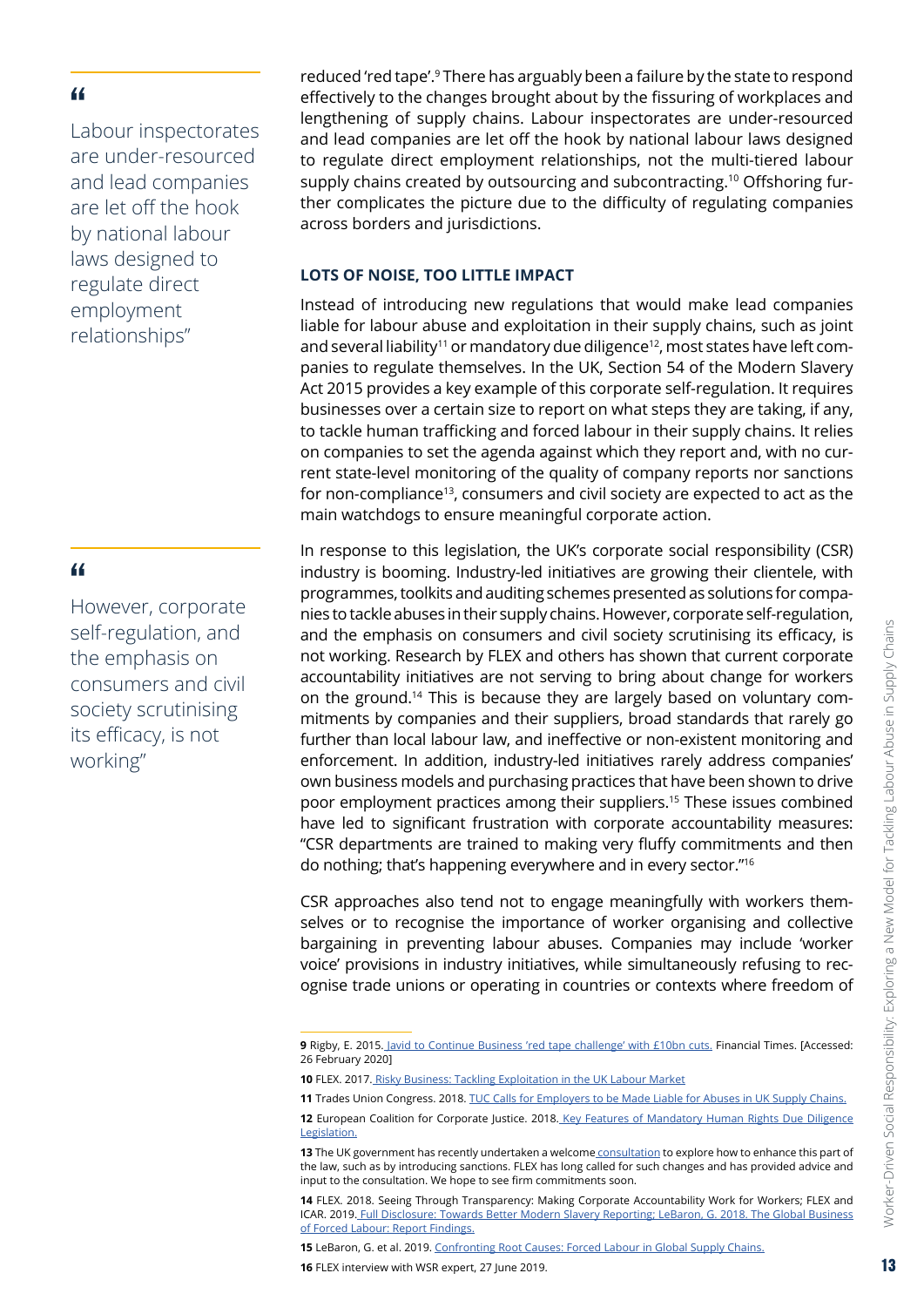<span id="page-13-0"></span>The more businesses are required to regulate themselves, the less the state regulates businesses"

#### "

Companies are no longer producing things, just branding things […] so the majority of human rights violations are now in the supply chains of brands, not in the brand itself"

# "

WSR aims to make lead companies liable for conditions in their supply chains and put workers and their representative organisations rather than corporations in the driving seat of efforts to improve workplace practices"

association and the right to collective bargaining are systematically denied to all or some groups of workers. The ineffectiveness of corporate self-regulation is being compounded by 'light-touch' state labour inspection, including limited monitoring and enforcement of labour standards. The more businesses are required to regulate themselves, the less the state regulates businesses.

#### **IS WORKER-DRIVEN SOCIAL RESPONSIBILITY THE ANSWER?**

Where traditional means of protecting workers' rights are struggling to keep up with changes in the way work is structured, WSR provides a potential solution to win practical gains for workers and protect them against exploitation. It seeks to address the fact that "capitalism has restructured itself so completely that companies are no longer producing things, just branding things […] so the majority of human rights violations are now in the supply chains of brands, not in the brand itself"<sup>17</sup>. Increasingly this applies not only to productions supply chains, such as agriculture and garment manufacturing, but also to service sectors such as cleaning and catering. As one respondent summarised it, "the soup makers [caterers] at H&M are not employed by H&M – they are outsourced and the companies they work for are paying them within the margins of what H&M are paying"18.

WSR is not concerned with directly employed workers, who are more likely to have stable contracts, benefits and union representation, but rather with outsourced or offshored workers i.e. those in the "secondary labour market, where it is all about statutory minimums and you see much more immigrants and women and people who are not seen as part of the 'prime workforce'"19. To effectively address poor working conditions and ensure decent work for these workers, it is crucial to address the power relationship not only between workers and their direct employers – the suppliers – but between the suppliers and the lead company as well. This is because wages and conditions for outsourced workers are ultimately set by the company at the top of the supply chain.

WSR seeks to address exactly these power dynamics. It is often defined in contrast or opposition to corporate social responsibility, because it turns key features of CSR and its sister mechanism, multi-stakeholder initiatives (MSIs), on their head. Section 2 will explain the model in detail but, in essence, WSR aims to make lead companies liable for conditions in their supply chains and put workers and their representative organisations rather than corporations in the driving seat of efforts to improve workplace practices. As Section 2.2. will explain, WSR grew out of the agricultural sector in Florida, where unionisation is low to non-existent due to legal barriers, and in the garment sector in Bangladesh, where unions organising workers face violence and repression.

In this report, FLEX examines the WSR model and its applicability to the UK context to understand how it might address the clear gaps in current protections for workers, particularly in outsourced, low-paid and precarious sectors like cleaning and hospitality. While WSR has been applied previously to both domestic and international product supply chains, it has yet to be applied to the outsourcing of services. Therefore, this report mainly considers WSR in the context of the outsourced service sector.

To do so, we have conducted desk-based research on the existing WSR programmes and carried out in-depth interviews with organisations and individuals involved in implementing WSR in the USA and Bangladesh (5), UK trade

**<sup>17</sup>** FLEX interview with WSR expert, 27 June 2019. **18** *Ibid*.

**<sup>19</sup>** *Ibid*.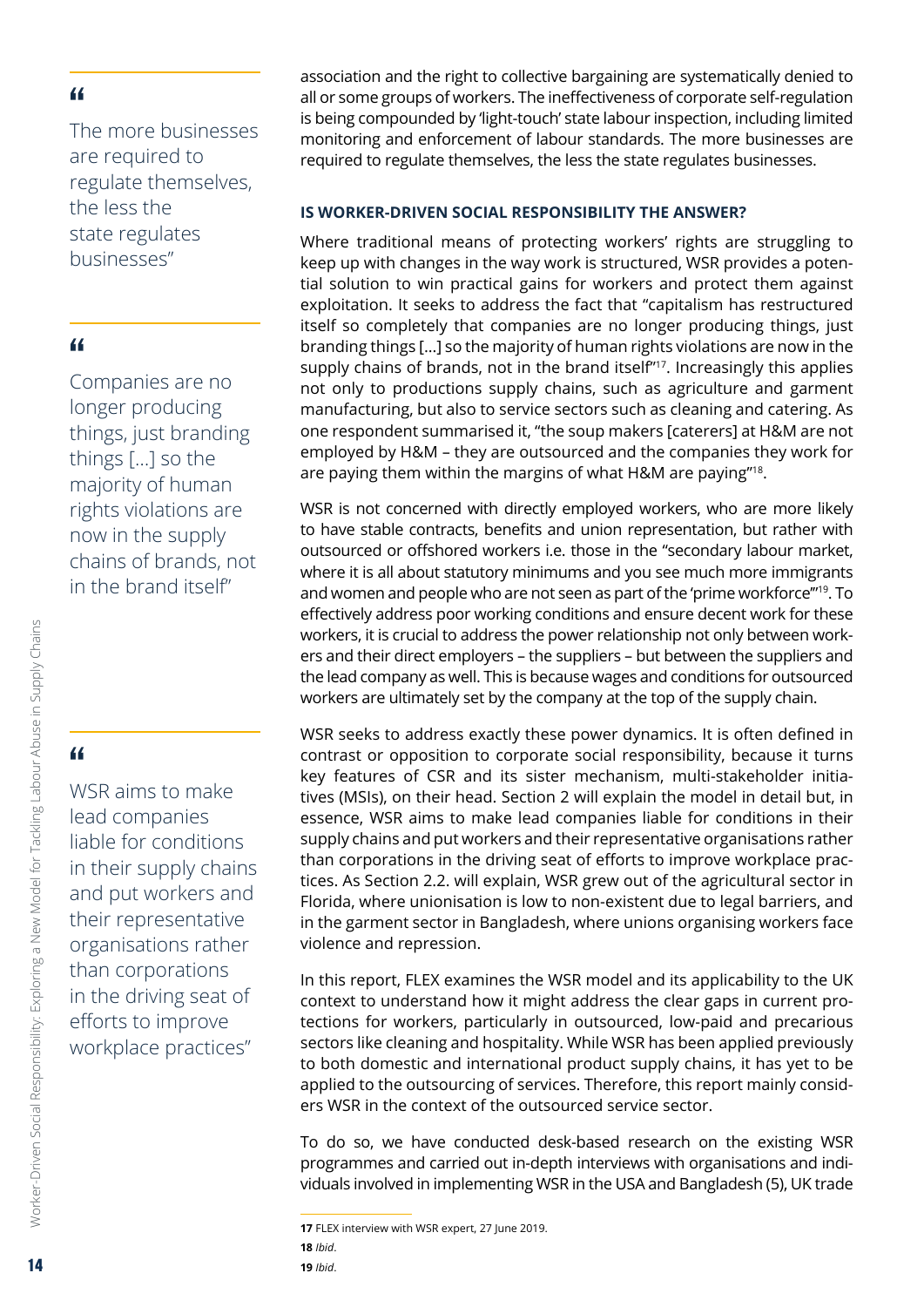What lessons can be learned from the WSR model and how it has been applied in different contexts?"

#### "

How do UK trade unions and state labour inspectorates view the model and its suitability to the UK context?"

#### "

Evidently, a system that enables workers to play a key role in articulating their needs, improving their conditions and protecting their workplaces from risk – i.e. WSR – would benefit companies seeking to implement HRDD"

unions representing workers in service sectors (3), UK state labour market enforcement bodies (5) and UK hotel sector stakeholders (2). As this was a small scoping study, we were only able to speak to limited number of stakeholders at the policy and operational level, and not to workers. Further interviews may have uncovered other perspectives to those presented here. There is little existing research on the transferability of WSR, making it difficult to triangulate our findings, but we hope this report provides a useful starting point for further exploration.

We have used the hotel sector, specifically hotel housekeeping, as a hypothetical case study on which to focus the interviews, as it is a high-risk sector known in the UK for significant levels of outsourcing and atypical (temporary, casual and part-time) work, low trade union density, a workforce made up primarily of women and migrants, and significant levels of non-compliance with labour laws.20 The aim of this study is not, however, to go into specifics on how the WSR model could be applied to the hotel sector in practice. Instead, its purpose is to contribute to conversations around tackling labour abuse and exploitation in an increasingly fissured and globalised labour market. It does so by examining how the WSR model has been applied in different contexts and identifying lessons and mechanisms that can support workers' organisations and state labour market enforcement in the UK. Key questions examined by this scoping report are: 1) What lessons can be learned from the WSR model and how it has been applied in different contexts? and 2) How do UK trade unions and state labour inspectorates view the model and its suitability to the UK context?

Whilst this research scopes these specific questions, it begs wider consideration of the context and trajectory of expectations regarding corporate behaviour and worker treatment. The introduction of the French 'duty of vigilance' law in 2017 marked a new era of corporate responsibility, which sees focus shifting from mere transparency measures towards mandatory human rights due diligence (HRDD). Attempts to introduce and promote such legislation are now live in Austria, Belgium, Denmark, Finland, Germany, Italy, Luxemburg, Norway, Sweden and Switzerland.21 Mandatory human rights due diligence requires companies to take specific actions, rather than to solely report on self-defined actions that may be taken. It requires companies to go through four stages of work to: 1) assess human rights risks; 2) take action to prevent those risks occurring or increasing; 3) mitigate harms they cause; and 4) account for these actions in transparency reports. It must include access to justice mechanisms, such that when harms occur and a company did not take reasonable preventative steps, they can be held legally liable. As companies increasingly recognise the inefficacy of traditional corporate responsibility mechanisms, and as governments move towards introducing mandatory human rights due diligence, forward-thinking businesses will need to prepare for a more comprehensive approach to preventing risk and harm. Evidently, a system that enables workers to play a key role in articulating their needs, improving their conditions and protecting their workplaces from risk – i.e. WSR – would benefit companies seeking to implement HRDD. Further scoping is needed to assess the potential role of WSR in the human rights due diligence process.

**<sup>20</sup>** Balch, A. and Rankin, G. 2014. 'Facilitating corporate social responsibility in the field of human trafficking: The hotel sector in the UK'. p.6; Ball, M. et al. 2017. [Agency workers and zero hours – the story of hidden exploita](http://shura.shu.ac.uk/16682/1/Report final.pdf)[tion;](http://shura.shu.ac.uk/16682/1/Report final.pdf) Jasiewicz, E. 2017. [At your service? Migrant women workers in the UK hospitality sector.;](https://novaramedia.com/2017/03/10/at-your-service-migrant-women-workers-in-the-uk-hospitality-sector/) López-Andreu, M., Papadopolous, O. and Hamedani, M. 2019. [How Has the UK Hotels Sector Been Affected by the Fissuring](https://assets.publishing.service.gov.uk/government/uploads/system/uploads/attachment_data/file/814594/UK_Hotels_Sector_Director_of_labour_market_enforcement_July_2019.pdf)  [of the Worker-Employer Relationship in the Last 10 Years?;](https://assets.publishing.service.gov.uk/government/uploads/system/uploads/attachment_data/file/814594/UK_Hotels_Sector_Director_of_labour_market_enforcement_July_2019.pdf) Low Pay Commission. 2019. [Minimum wage under](https://www.gov.uk/government/news/minimum-wage-underpayment-on-the-rise-low-pay-commission-finds)[payment on the rise, Low Pay Commission finds.](https://www.gov.uk/government/news/minimum-wage-underpayment-on-the-rise-low-pay-commission-finds); Office for National Statistics. 2018. [Contracts that do not](https://www.ons.gov.uk/employmentandlabourmarket/peopleinwork/earningsandworkinghours/articles/contractsthatdonotguaranteeaminimumnumberofhours/april2018#what-are-the-characteristics-of-people-e)  [guarantee a minimum number of hours: April 2018](https://www.ons.gov.uk/employmentandlabourmarket/peopleinwork/earningsandworkinghours/articles/contractsthatdonotguaranteeaminimumnumberofhours/april2018#what-are-the-characteristics-of-people-e)

<sup>21</sup> Business & Human Rights Resource Centre. 2019. National Movements for Mandatory Human Rights Due [Diligence in European Countries.](https://www.business-humanrights.org/en/national-movements-for-mandatory-human-rights-due-diligence-in-european-countries)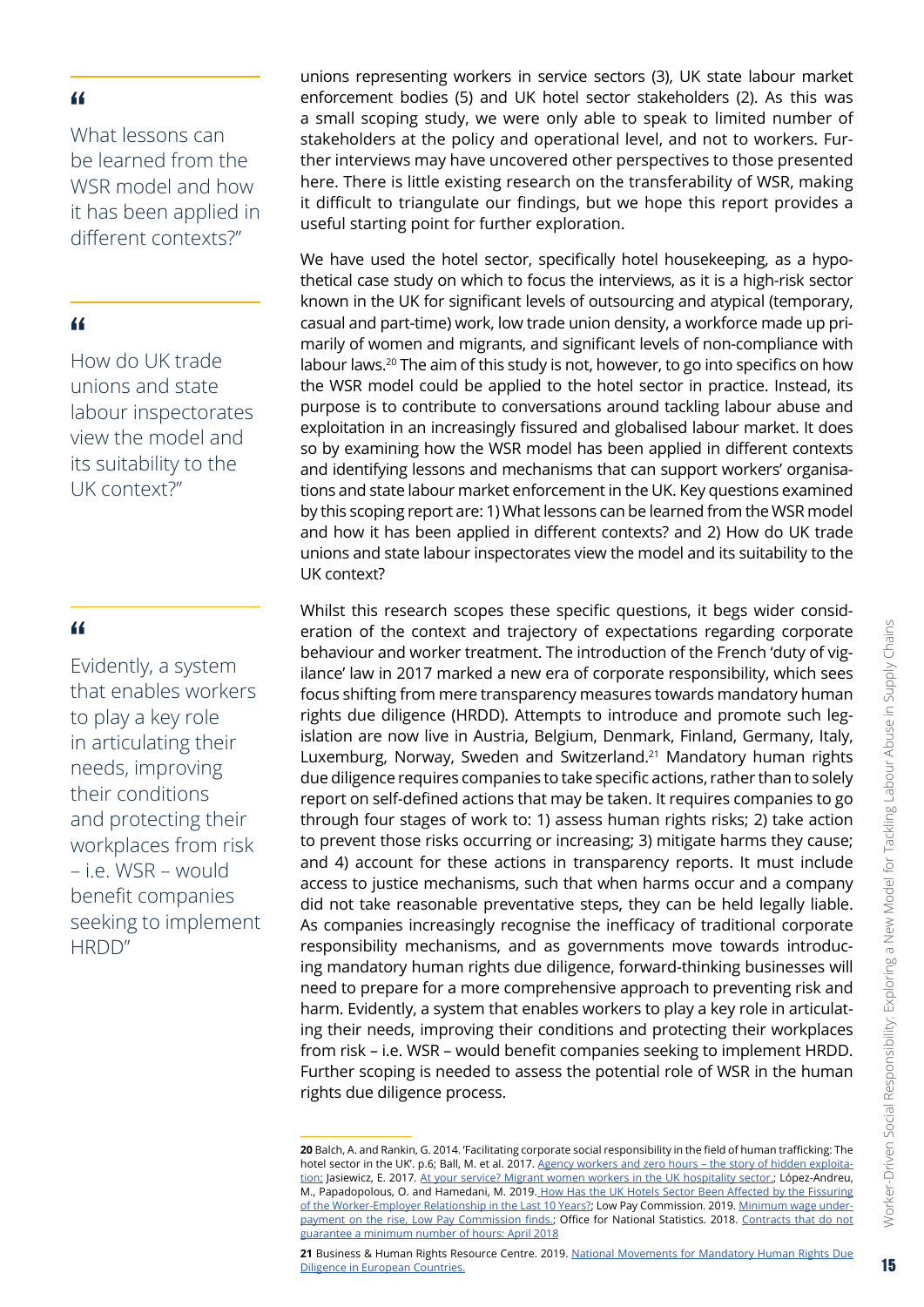<span id="page-15-0"></span>The defining feature of WSR, compared to other models for tackling labour abuse and exploitation in corporate supply chains, is that it provides a way of addressing the power imbalance not only between workers and their direct employers, but also between buyers and suppliers"

# "

Having experts with contextual knowledge involved in designing standards means they are more likely to have real, on the ground impacts, leading to measurable and timely gains for workers"

# 2. WHAT IS WSR AND HOW DOES IT WORK?

# 2.1 THE DEFINING FEATURES OF WSR

The defining feature of WSR, compared to other models for tackling labour abuse and exploitation in corporate supply chains, is that it provides a way of addressing the power imbalance not only between workers and their direct employers, but also between buyers and suppliers. As one research participant put it: "the essence of WSR is that you contract with the party that has much more power to also be responsible"<sup>22</sup>. The WSR model does so through a legally binding contract between workers' organisations and the company at the top of the supply chain (the 'lead company'). The contract obliges the lead company to source only from suppliers or contractors who are compliant with standards developed by experts, which in most contexts means workers and their representative organisations. Rather than being one-sizefits-all, standards are tailored to the sector or workplace they are regulating, making them more effective at addressing the specific types of issues experienced by workers in that context. In agriculture, this might include access to drinking water and mobile shade structures in fields, whereas in hotel housekeeping it might be about setting realistic targets for how long it takes to clean a hotel room. Having experts with contextual knowledge involved in designing standards means they are more likely to have real, on the ground impacts, leading to measurable and timely gains for workers.

#### **BOX 2. KEY FEATURES OF WSR**

- 1. **Standards for suppliers** developed by experts, usually but not always workers and their representative organisations;
- 2. **A legally binding contract** between the lead company in a supply chain and a workers' organisation obliging the lead company to only buy from suppliers who are compliant with the agreed standards;
- 3. **Support from the lead company to suppliers** to help them comply with the standards;
- 4. Tangible economic **consequences for non-compliant suppliers;**
- 5. **Education for workers** on their rights so they can act as monitors;
- 6. **A complaints mechanism** for workers to report violations without fear of retaliation;
- 7. **An independent monitoring body** that conducts regular inspections, responds to worker complaints and determines whether breaches of standards have occurred and whether the lead company can continue to source from a supplier; and
- 8. **Consumer pressure** to force lead companies to the negotiating table with workers.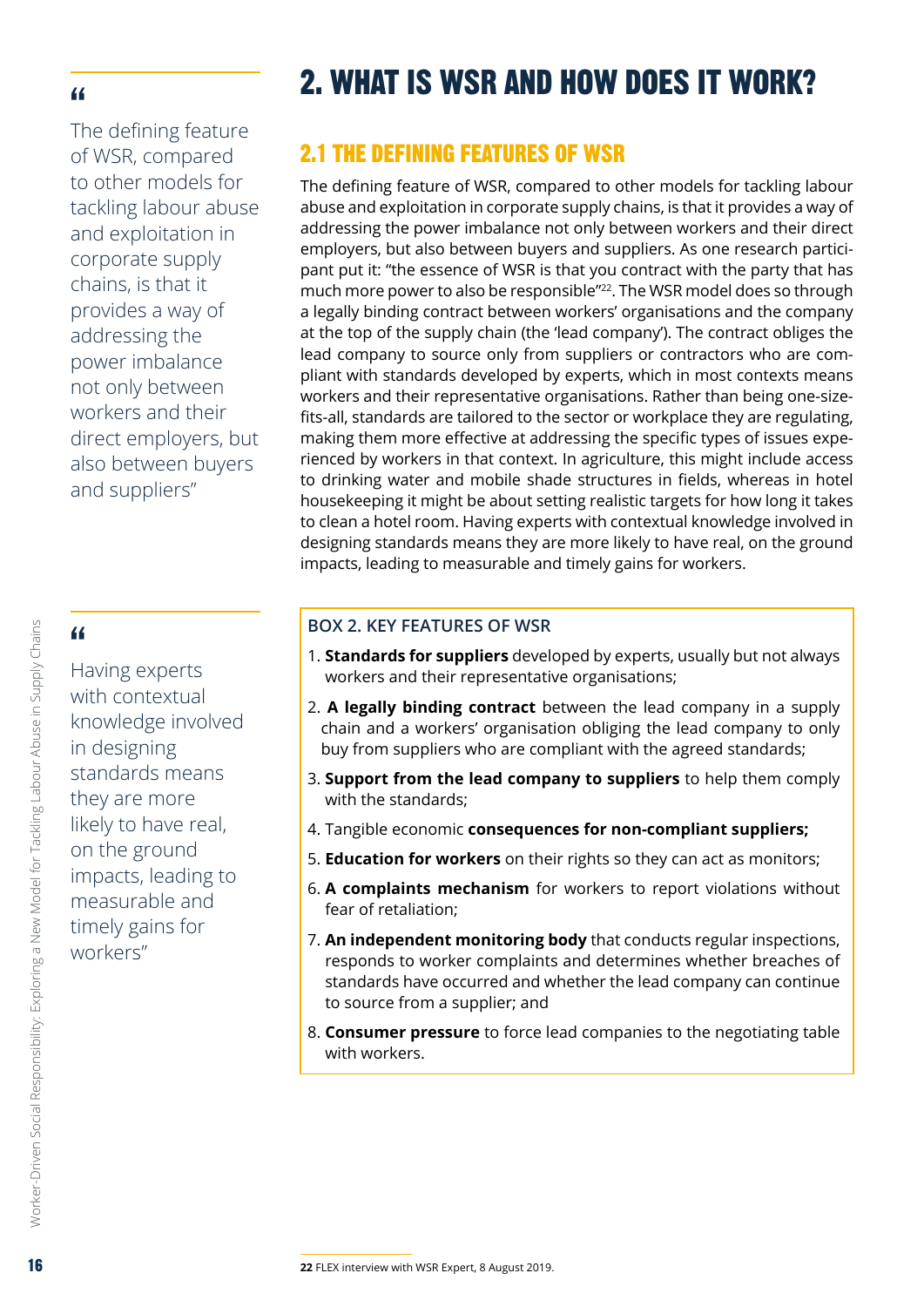Suppliers and other intermediaries are central to the WSR model because "you need an intermediary between the workers and the brand, otherwise WSR cannot work"<sup>23</sup>. In other words, there needs to be a three tier supply chain for WSR to work: 1) the lead company; 2) the suppliers or contractors; and 3) the workers. However, suppliers are not part of negotiating the WSR agreement or the standards:

"In [a WSR initiative on the dairy industry] we had the co-ops [representing the suppliers] in the middle…but we don't have any contract with them. And that's the power of the model, because the middlemen lose the power. The co-op wanted to be around the table representing the farmers, but they weren't allowed."24

Furthermore, there are real economic consequences for non-compliant suppliers: if they do not comply with the worker-driven standards, the lead company stops buying from them. However, **suppliers also benefit, as lead companies must help them comply,** for example through direct financial incentives or improved purchasing practices. As one research participant involved in implementing WSR in the US sees it:

It's a win, win, win situation: Workers win because they are treated like human beings; Suppliers win for several reasons – they get to sell to multi-billion dollar corporations who have agreed to only buy from suppliers in the programme and because the conditions are so improved that a) they get better workers, b) they have less turnover, c) they are not being sued for treating workers badly, and d) training costs and losses from training and having untrained workers go down; and Buyers win through an insurance policy against finding they have slave labour in their supply chain.<sup>25</sup>

WSR also increases workers' power through **peer-to-peer education** on their rights and what to do if they experience problems or know their employer is in violation of the standards. There are clear pathways for workers to report abuses, which "makes every worker a potential enforcer"<sup>26</sup>. Though not all workers will complain, the complaints mechanism should act as an effective deterrent: "only 4% of people will complain, but that's ok because the people doing the abusing don't know which 4% it is"27. Proponents of WSR say workers can report violations without fear of reprisal and in the knowledge that their complaint will trigger an immediate investigation. The complaints mechanism is run by an **independent monitoring body** that carries out regular and thorough inspections, responds to worker complaints, and determines whether suppliers have breached standards and whether lead companies must stop sourcing from them.

"

There are real economic consequences for non-compliant suppliers: if they do not comply with the worker-driven standards, the lead company stops buying from them"

#### "

There are clear pathways for workers to report abuses, which "makes every worker a potential enforcer"

#### **23** *Ibid*.

**24** FLEX interview with WSR expert, 28 June 2019. **25** FLEX interview with WSR expert, 21 June 2019. **26** *Ibid*. **27** *Ibid*.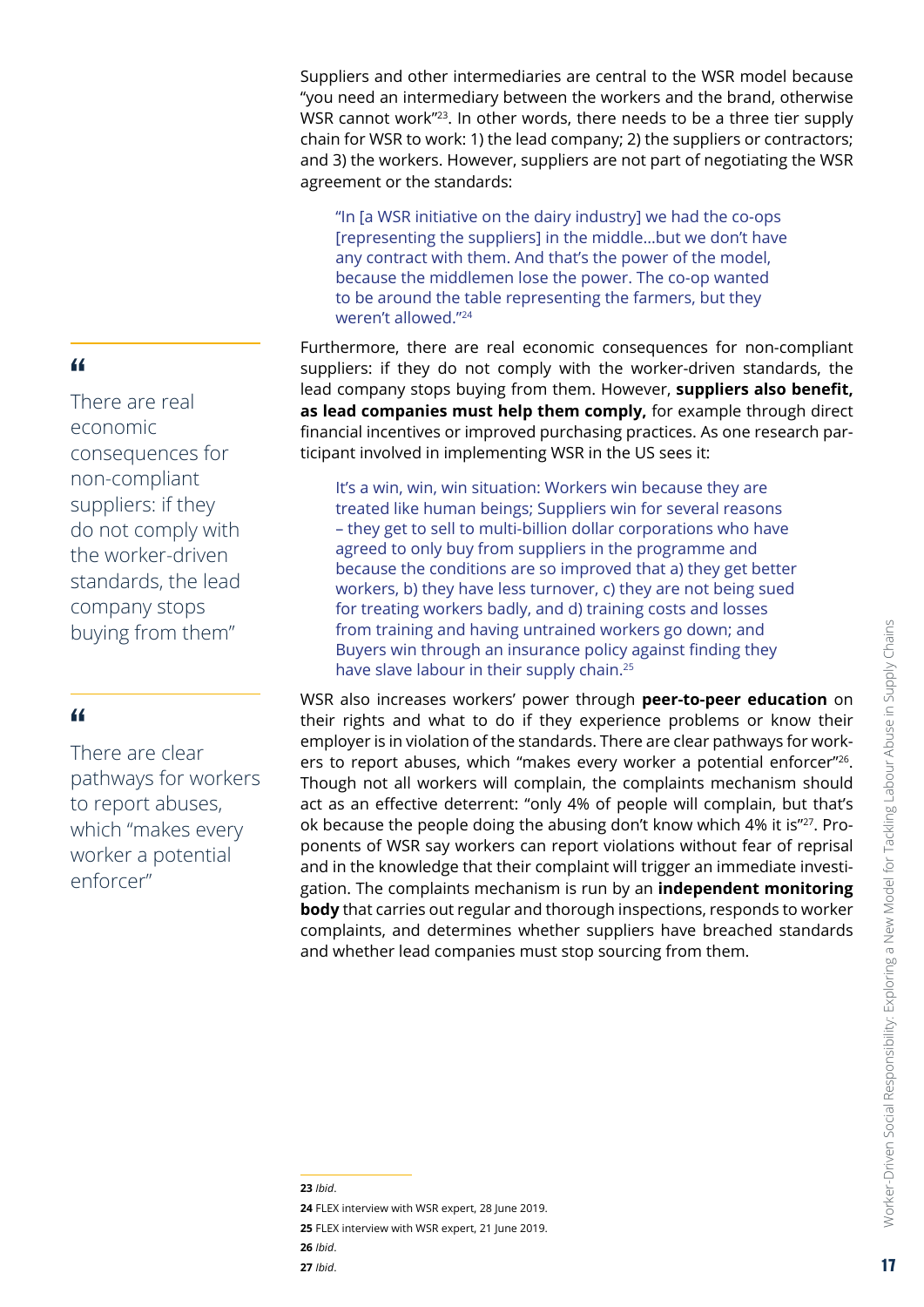#### **FLOWCHART: THE KEY STEPS OF WORKER-DRIVEN SOCIAL RESPONSIBILITY**

<span id="page-17-0"></span>

## "

The final key element of WSR is consumer pressure"

# "

Worker-Driven Social Responsibility: Exploring a New Model for Tackling Labour Abuse in Supply Chains

Worker-Driven Social Responsibility: Exploring a New Model for Tackling Labour Abuse in Supply Chains

With WSR, the lead company signs a legally binding agreement with worker organisations"

The final key element of WSR is consumer pressure: "This model, the engine that drives it, is the market itself, and that means consumers. Even Walmart, with \$600bn revenue, even they're not the top of the supply chain; the consumers are"28. Consumer pressure, often in combination with worker-led actions, cause lead companies to fear damage to their reputation and so are crucial for pressuring brands to sign an agreement with workers.

#### **REAL RISK, REAL REPERCUSSIONS**

All the components detailed above are central to the design of WSR programmes, but perhaps the component that sets it apart the most from other types of private sector models is the inclusion of real market consequences for failure to adhere to the standards required. This is crucial because, as one interviewee explained, "it's the repercussions that are attached to being non-compliant that matter<sup>"29</sup>. Virtually all CSR initiatives and MSIs (see box 3 below) lack effective enforcement because participation in them is voluntary and those who are found to be non-compliant can simply cut ties and disengage. Non-compliance has few if any meaningful consequences. Under most MSIs, if a company starts using new suppliers that aren't compliant, they simply lose their accreditation, which is unlikely to have much of an impact in most contexts.<sup>30</sup> With WSR, the lead company signs a legally binding agreement with worker organisations, meaning they cannot quit the programme while the contract is in force and worker representatives can use legal mechanisms, such as national or international judicial systems or private arbitration, to force companies to comply and remedy violations.

**<sup>28</sup>** FLEX interview with WSR expert, 21 June 2019

**<sup>29</sup>** FLEX interview with UK labour market enforcement body, 7 August 2019.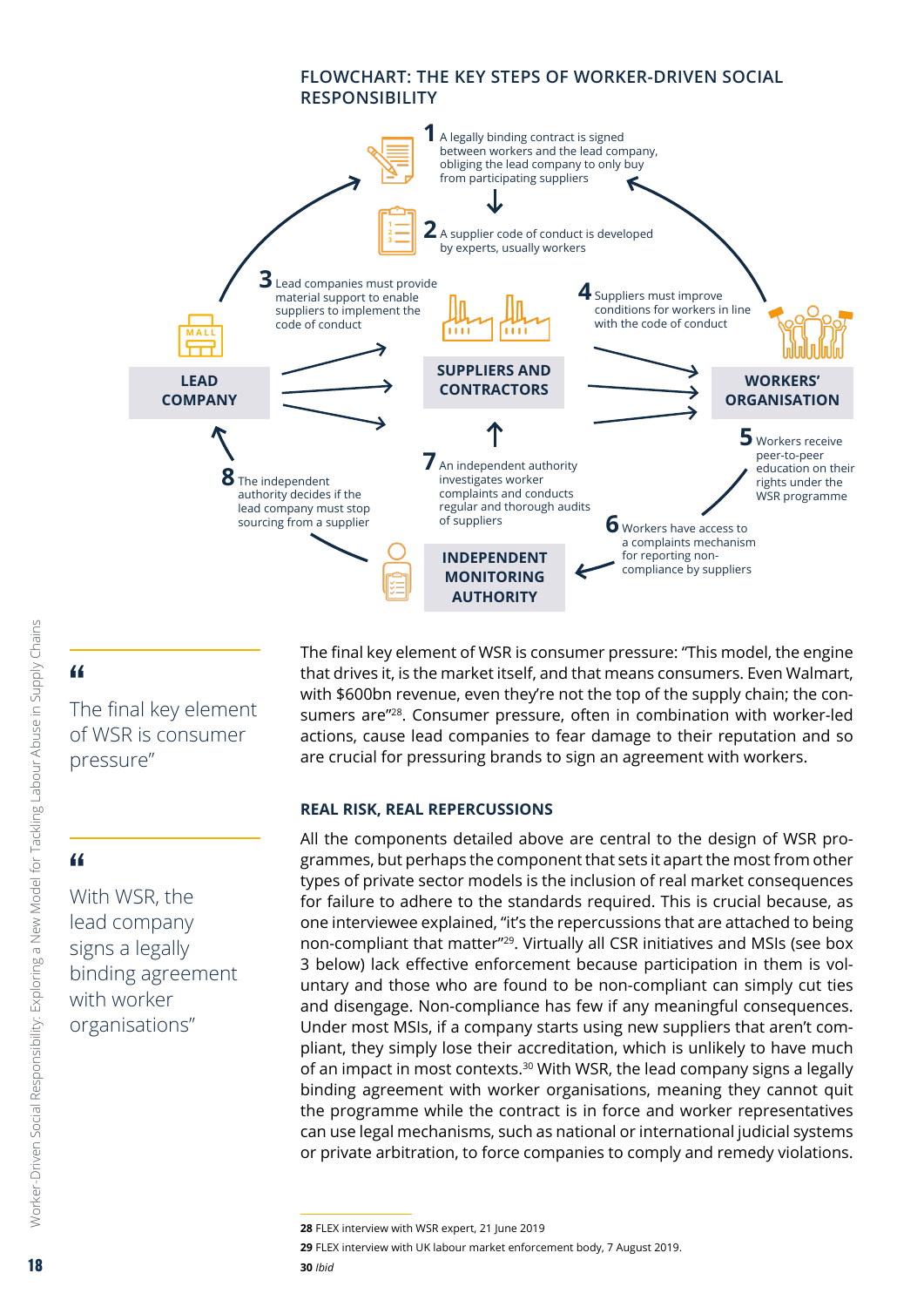<span id="page-18-0"></span>CSR initiatives tend to produce outputs and outcomes that fail to tackle deepseated issues such as business models and power imbalances"

## "

Suppliers know that abusive labour practices will mean the loss of business and, when the cost of non-compliance is higher than the potential gains, it makes sense for them to comply"

#### **BOX 3. CORPORATE SOCIAL RESPONSIBILITY AND MULTI-STAKE-HOLDER INITIATIVES**

Corporate Social Responsibility (CSR) is a means of business self-regulation aimed at making companies more socially accountable and ethical in their practices. Most CSR initiatives involve voluntary commitments by lead companies to ensure their and their suppliers' operations meet certain standards. CSR initiatives have been criticised for their lack of effective enforcement and transparency; companies rarely measure the effectiveness of their interventions or report cases of non-compliance. They are broadly seen as offering generic, one-size-fits-all solutions that are not tailored to the specific sectors or contexts they are meant to regulate. Another key criticism levied at CSR is that companies themselves design the solutions to the problems they are causing; thus, CSR initiatives tend to produce outputs and outcomes that fail to tackle deepseated issues such as business models and power imbalances.<sup>31</sup>

Multi-stakeholder initiatives (MSIs) have sought to address the limitations of CSR by bringing in civil society and other stakeholders to set and monitor standards. MSIs exist in almost every major global industry and have arguably succeeded in establishing higher standards than CSR initiatives. However, they have generally not been any more successful in achieving meaningful and sustainable changes for affected communities on the ground.32 This has been put down to poor monitoring and enforcement, which has resulted in a number of tragedies in workplaces declared safe by MSI monitors.<sup>33</sup> For example, factories involved in fires in Pakistan, which killed over 200 garment workers in 2012, had been certified as compliant, including fire safe, by inspectors under an MSI. The same was true of Rana Plaza in Bangladesh.34 As a result, some stakeholders have become disillusioned with MSIs: "ten years ago we would have spent time criticising multi-stakeholder agreements, now we would say they're so ineffective that we won't even engage with them"<sup>35</sup>.

Non-compliant suppliers also face tangible consequences through the loss of lead company business, i.e. the brand signed up to the WSR programme simply will not buy future products or services from them. As one respondent remarked: "Unlike any of the other models, this one derives its power from the market; it works because of the market and the market is not complicated"36. Specifically, suppliers know that abusive labour practices will mean the loss of business and, when the cost of non-compliance is higher than the potential gains, it makes sense for them to comply. However, it is not only about using a stick: recognising that there is a cost associated with improving standards, lead companies are required to provide "financial incentives for suppliers and the insurance that there's financial capacity to comply"37. This support can take the form of higher prices, direct payment for the costs of improvements, low cost loans, wage premiums paid directly to workers, or up-front payment for goods.<sup>38</sup>

**34** Gordon, J. 2014. [The Problem with Multi-stakeholder Initiatives: A Conversation with Greg Asbed and Jenni](https://www.opensocietyfoundations.org/uploads/50b316d3-b90f-468a-ba85-5520e33f1f61/problem-multi-stakeholder-initiatives-20140611_0.pdf)[fer Gordon.](https://www.opensocietyfoundations.org/uploads/50b316d3-b90f-468a-ba85-5520e33f1f61/problem-multi-stakeholder-initiatives-20140611_0.pdf) Transcript. Open Society Foundations.

**<sup>31</sup> FLEX and ICAR. 2019[. Full Disclosure: Towards Better Modern Slavery Reporting.](https://www.labourexploitation.org/publications/full-disclosure-towards-better-modern-slavery-reporting)** 

**<sup>32</sup>** WSRN. 2019. [Comparison of Critical Elements of WSR v. CSR and MSIs.](https://wsr-network.org/what-is-wsr/csr-and-msis/)

**<sup>33</sup>** WSRN. 2019. [Comparison of Critical Elements of WSR v. CSR and MSIs.](https://wsr-network.org/what-is-wsr/csr-and-msis/)

**<sup>35</sup>** FLEX interview with WSR expert, 27 June 2019.

**<sup>36</sup>** FLEX interview with WSR expert, 21 June 2019.

**<sup>37</sup>** FLEX interview with WSR expert, 11 September 2019.

**<sup>38</sup>** WSRN. 2019. [Comparison of Critical Elements of WSR v. CSR and MSIs.](https://wsr-network.org/what-is-wsr/csr-and-msis/)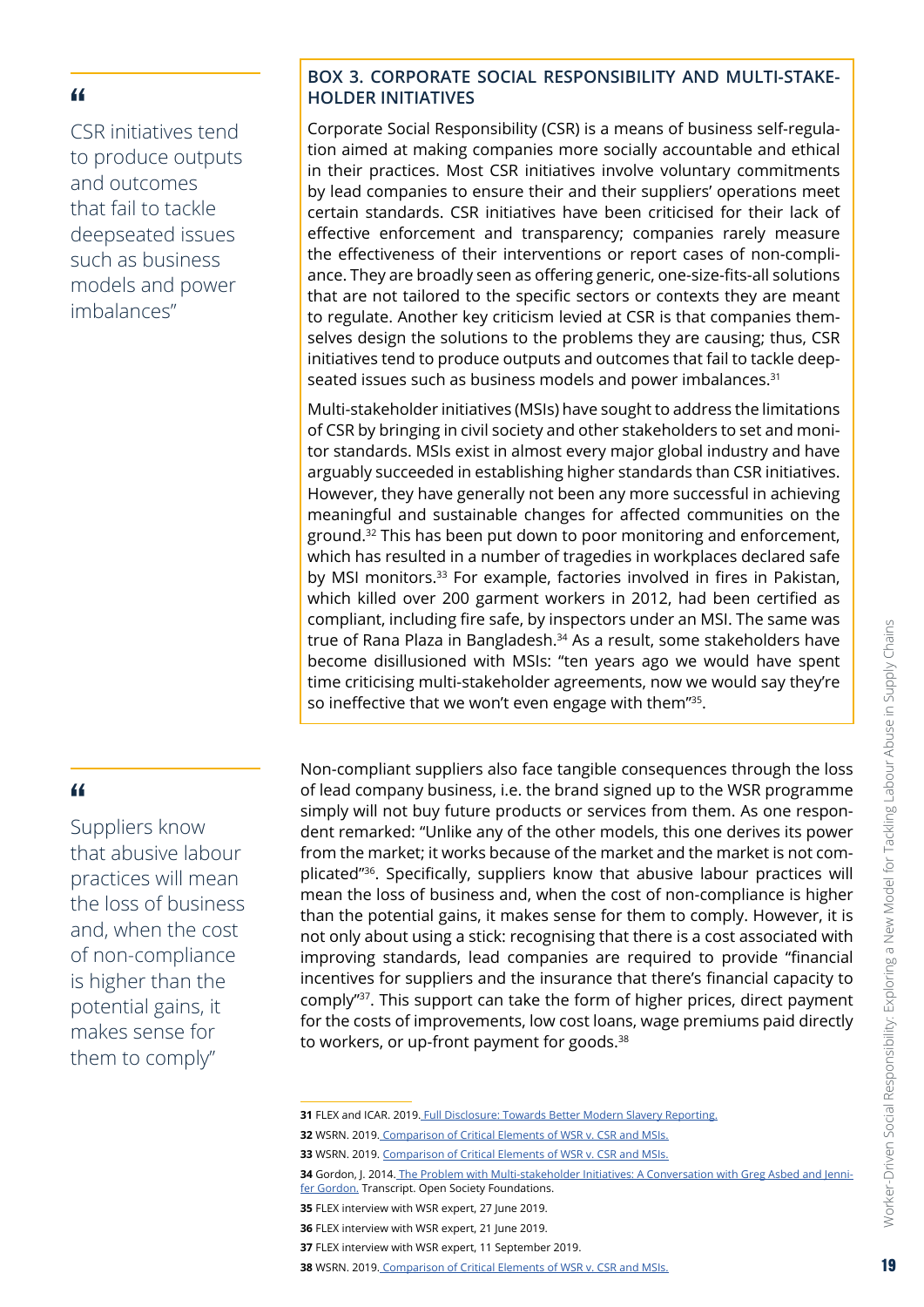#### <span id="page-19-0"></span>**BETTER DETECTION OF ABUSES**

Proponents of WSR hold that non-compliance by suppliers is more likely to be identified under WSR than under programmes that rely on periodic (and often pre-announced) audits by inspectors hired by, and therefore beholden to, the company whose supply chain they are evaluating. Under WSR, inspections are frequent, in-depth and conducted by well-trained investigators who operate independently of the industry. Monitors prioritise worker interviews, which are done with an awareness of the power dynamics within a workplace i.e. workers are interviewed without managers present and, whenever possible, outside the workplace. WSR practitioners recognise that even with these precautions, periodic inspections are not sufficient for ensuring compliance:

Auditing just won't do it. Our auditing system is the best: we speak to at least half of the workers or all of them if it's a small group (less than 100) and we have a right to look at the growers' records etc. But all that means is we have a really good camera; it takes a good picture, but it doesn't tell us what happens right after or right before.<sup>39</sup>

To address the limitations of periodic audits and inspections, WSR ensures that workers are aware of the agreed standards and are able to report violations anonymously and without repercussions to an independent body dedicated to protecting workers' interest. In this way, workers themselves can become frontline defenders of their own rights. This is often the main way for identifying bad practices and non-compliant suppliers. Once workers see that their complaints are taken seriously and acted upon, they gain confidence in the system, which acts as a "video feed; you know what is going on constantly in the workplace"40.

For many of the participants in this research study, including UK stakeholders, there are clear advantages to WSR over CSR and MSIs: "I think the strongest part is the enforcement and the market consequences, which in other models doesn't happen"41. However, what makes WSR effective also makes it much more difficult to implement. Getting companies to sit at the negotiation table, let alone agree to binding and enforceable standards designed to be effective, instead of purely convenient, requires significant and concerted worker, civil society and consumer action. As the next section will show, WSR programmes have resulted from years of organising and effort from trade unions and other workers' organisations, community groups and non-governmental organisations.

# 2.2 EXISTING WORKER-DRIVEN SOCIAL RESPONSIBILITY PROGRAMMES

The above section highlights the key mechanisms and features that must be present for a programme to function effectively and be considered WSR. However, as the model has been applied to different sectors and contexts, it has been tailored and adapted, leading to variance across WSR programmes in practice. This section explores the contexts in which WSR has developed and the differences between the existing applications of the model.

**39** FLEX interview with WSR expert, 21 June 2019. **40** *Ibid.*

#### **41** FLEX interview with WSR expert, 28 June 2019.

# "

Workers themselves can become frontline defenders of their own rights"

# "

However, what makes WSR effective also makes it much more difficult to implement"

# "

As the model has been applied to different sectors and contexts, it has been tailored and adapted, leading to variance across WSR programmes in practice"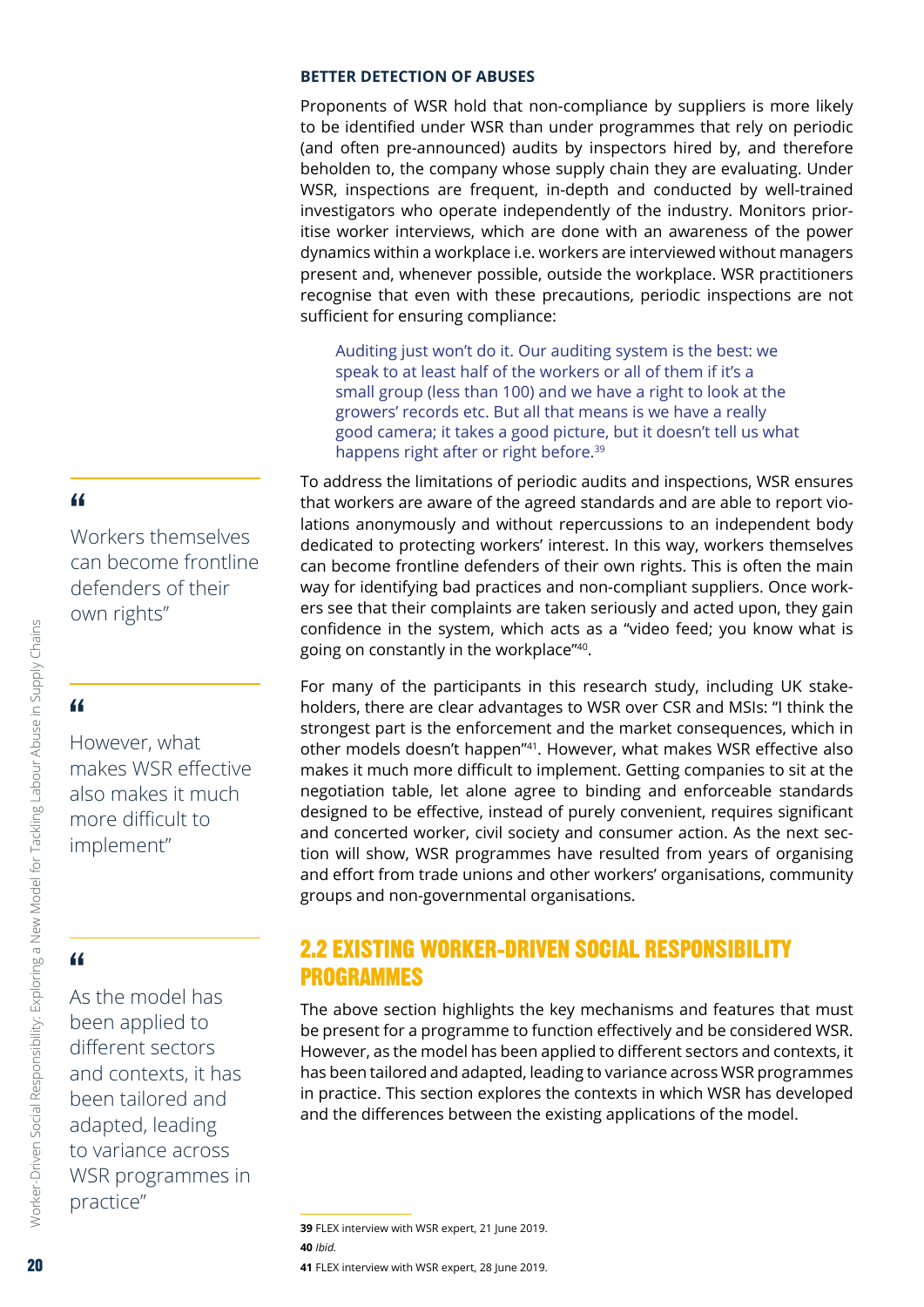#### <span id="page-20-0"></span>**THE FAIR FOOD PROGRAM**

The first iteration of WSR, the Fair Food Program (FFP, see box 4 below), was the result of sustained campaigning and organising by the Coalition of Immokalee Workers (CIW), a human rights organisation, in the Florida tomato farming sector. The original Fair Food Agreement was signed in 2005 by Yum! Brands after a four-year public campaign by CIW boycotting Taco Bell, which the brand operates. The company agreed to work with CIW to improve conditions in Florida's tomato fields and pay a premium (a "penny more per pound") to growers, which was passed on to farmworkers as a wage bonus. The FFP has since developed new mechanisms for holding growers and brands to account and expanded to cover new buyers, crops and states.

#### **BOX 4. THE FAIR FOOD PROGRAM**

**Location:** USA (Florida, Georgia, Maryland, New Jersey, North Carolina, South Carolina, and Virginia)

**Sector**: Agriculture (mainly tomatoes, bell peppers and strawberries)

**Scale:** 30,000 workers at any given time, with 80,000-100,000 over the course of a season, and 19 growers with multiple farms

**Signatories:** The Coalition of Immokalee Workers (CIW) and 13 companies/buyers

**Mechanisms**:

- 1. **A Fair Food Code of Conduct,** shaped by ongoing negotiation between workers, growers and buyers, sets out the principles and practices that participating growers must follow.
- 2. Legally binding **Fair Food Agreements** between CIW and the participating buyers, which include two key provisions:

 i) the **Fair Food Premium**, a small but important premium paid to growers on top of the regular price of produce and passed on to workers as an additional line in their payslips; and

 ii) **Market Enforcement** of the Fair Food Code of Conduct, requiring buyers to suspend sourcing from growers that have failed to comply with the Code.

- 3. **Peer-to-peer worker education** on workers' rights under the FFP, conducted by CIW farmworker staff at the farms of all participating growers throughout the season.
- 4. **The Fair Food Standards Council (FFSC)**, which oversees the implementation of the FFP. It operates a Complaint Mechanism where workers can call a free, 24/7 multilingual complaints line. All complaints are investigated and resolved by the FFSC and often include meetings between the relevant supervisors and teams to show workers that complaints are heard and resolved without retaliation. The FFSC also carriers out in-depth audits on growers' farms (264 between 2011-18), which include reviewing records, observing operations, interviewing all levels of management and a significant proportion of workers, normally over half a company's workforce.

#### **Key issues covered:**

- 1. Forced labour, child labour, violence and sexual assault;
- 2. Wages, hours and pay practices;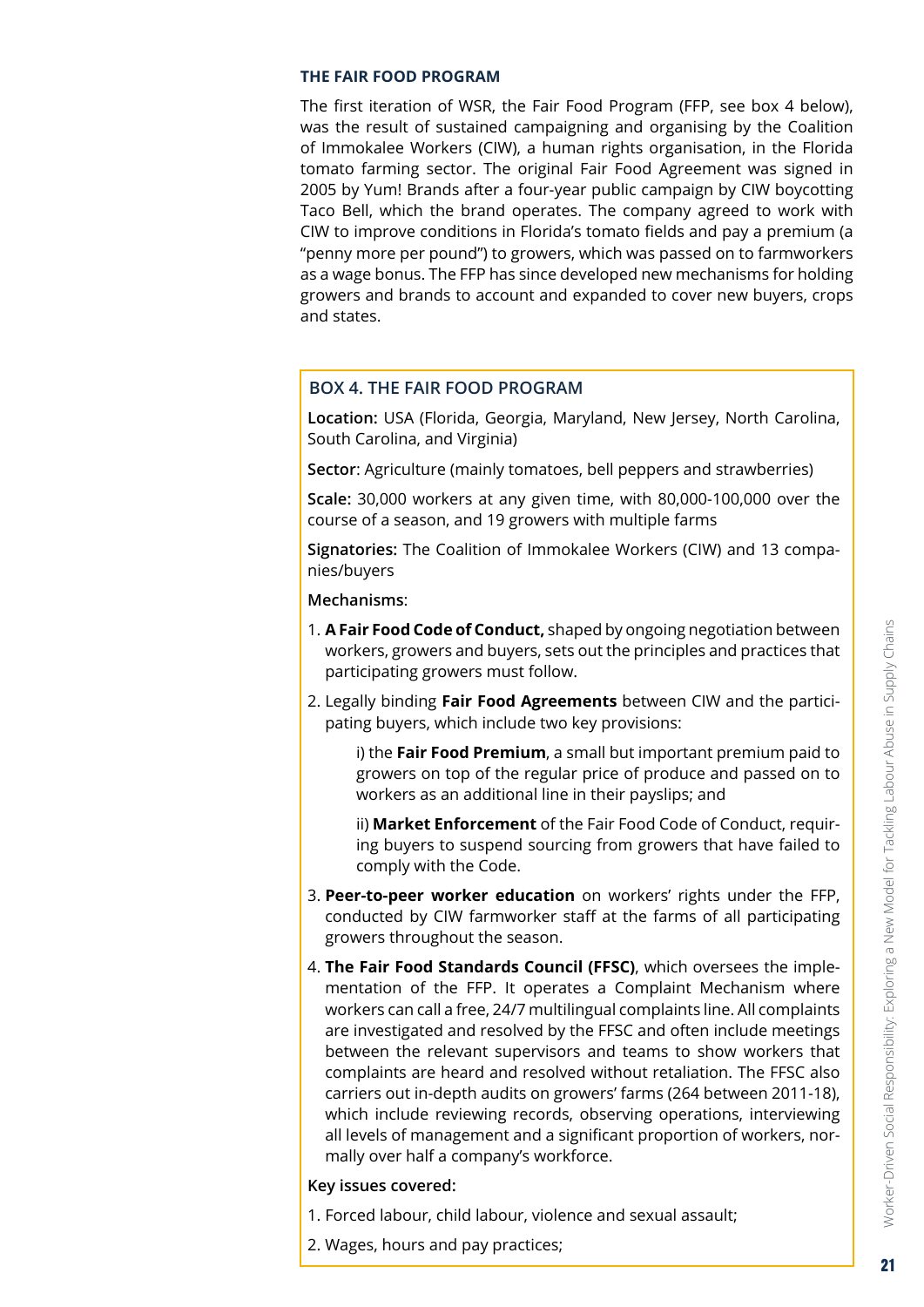The prevalence of worker abuse in the sector has been linked to the fact that purchasing power is concentrated among just a few large brands"

#### "

As a legacy from slavery, farmworkers are not covered by the federal law that prohibits employers from firing workers for joining, organising or supporting a trade union"

# "

An additional source of power inequality within the supply chain is linked to workers' immigration status"

- 3. Sexual harassment and discrimination;
- 4. Health and safety, including safe transportation and shade, bathrooms and water in the fields;
- 5. Hiring and registration practices;
- 6. Education and training.

For more information, see: https://www.fairfoodprogram.org/

The FFP developed in a context where farmworkers, the majority of whom are migrants from Mexico, experience high levels of poverty, violence, sexual violence, labour abuse, forced labour and trafficking for labour exploitation.42 The prevalence of worker abuse in the sector has been linked to the fact that purchasing power is concentrated among just a few large brands, giving them the leverage to drive down growers' prices.<sup>43</sup> Growers then pass this price pressure on to farmworkers, pushing them to work faster and for less pay in order to maintain profit margins.

Workers have very few mechanisms available for pushing back against poor treatment, as there are serious gaps in legal protections for farmworkers. As a legacy from slavery, farmworkers are not covered by the federal law that prohibits employers from firing workers for joining, organising or supporting a trade union.44 They are also not covered by certain provisions in the 1938 Fair Labour Standards Act (FLSA), such as overtime pay. Workers on farms employing fewer than seven workers in a calendar quarter are exempt from all FLSA provisions, including minimum wage.<sup>45</sup> Most farmworkers also lack basic protections such as workers' compensation, health insurance and disability insurance. Only a few states, most notably California, have enacted legislation to cover some of these gaps in labour protections.

An additional source of power inequality within the supply chain is linked to workers' immigration status. According to the National Agricultural Workers Survey of the US Department of Labor, 73% of farmworkers in the US are migrants and 47% are migrants without work authorisation (this is likely an underestimation – other sources estimate that more than 70% are undocumented).<sup>46</sup> A significant minority of migrant farmworkers (243,000 in 2018<sup>47</sup>) are working under the H-2A Temporary Agricultural Visa Program, a shortterm work visa that ties workers to an employer who can send them home at will. Being undocumented or on a H-2A visa puts people at even higher risk of experiencing human rights and labour violations, as employers can use the vulnerability stemming from workers' immigration status to exploit them with impunity. Workers are unable to complain, organise or seek help for fear of arrest, deportation, losing the investment they have made to migrate and obtain their job or, in the case of H-2A workers, being blacklisted from participating in the programme in future.<sup>48</sup>

**48** Southern Poverty Law Centre. 2013. Close to [Slavery: Guestworker](https://www.splcenter.org/20130218/close-slavery-guestworker-programs-united-states) Programs in the United States.

Worker-Driven Social Responsibility: Exploring a New Model for Tackling Labour Abuse in Supply Chains

Worker-Driven Social Responsibility: Exploring a New Model for Tackling Labour Abuse in Supply Chains

**<sup>42</sup>** CIW. 2018. [Slavery](http://ciw-online.org/wp-content/uploads/12SlaveryintheFields.pdf) in the Fields and the Food We Eat. [accessed 07 February 2019]; Human Rights Watch. 2012. Cultivating Fear: The Vulnerability of Immigrant [Farmworkers](https://www.hrw.org/report/2012/05/15/cultivating-fear/vulnerability-immigrant-farmworkers-us-sexual-violence-and-sexual) in the US to Sexual Violence and Sexual [Harassment](https://www.hrw.org/report/2012/05/15/cultivating-fear/vulnerability-immigrant-farmworkers-us-sexual-violence-and-sexual).; US Department of State. 2019. 2019 Trafficking in Persons [Report: United](https://www.state.gov/reports/2019-trafficking-in-persons-report-2/united-states/) States.

**<sup>43</sup>** WSRN. 2019. Fair Food [Program](https://wsr-network.org/success-stories/fair-food-program/).

**<sup>44</sup>** PBS. 2016. When Labor Laws Left Farm Workers [Behind – and](https://www.pbs.org/newshour/nation/labor-laws-left-farm-workers-behind-vulnerable-abuse) Vulnerable to Abuse.

**<sup>45</sup>** National Farm Worker Ministry. 2018. [Farm Worker Issues: US Labor Laws for Farm Workers](http://nfwm.org/wp-content/uploads/2018/07/LaborLaws.Download.final_.pdf).

**<sup>46</sup>** Farmworker Justice. 2018. Selected Statistics on [Farmworkers.](https://www.farmworkerjustice.org/sites/default/files/resources/NAWS%20data%20factsht%2010-18-18.pdf)

**<sup>47</sup>** United States Department of Agriculture Economic Research Service. 2019. Farm [Labor: H-2A](https://www.ers.usda.gov/topics/farm-economy/farm-labor/) Temporary [Agricultural](https://www.ers.usda.gov/topics/farm-economy/farm-labor/) Visa Program.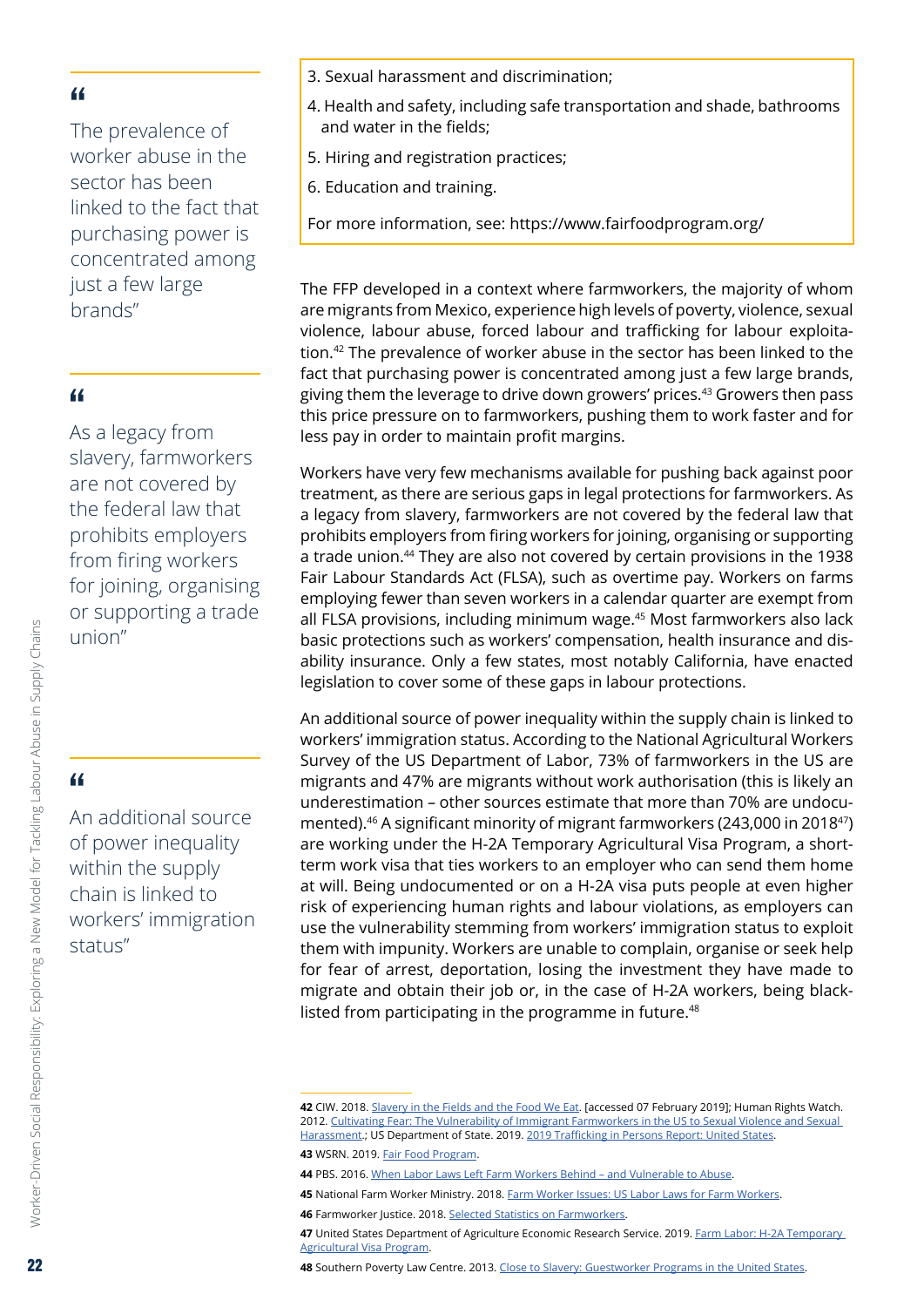<span id="page-22-0"></span>The programme has been so successful that it has been called the "one of the great human rights success stories of our day"

#### "

There has been a significant decrease in the number of severe accidents since the introduction of the Accord"

It is in this challenging context that the FFP has filled a role neglected for decades by the state and which trade unions have struggled to fill, due to the lack of legal protection for farmworkers' freedom of association. The programme has been so successful that it has been called the "one of the great human rights success stories of our day"49 and the "best workplace-monitoring program"50 in the US. The FFP not only makes sure that farmworkers' statutory rights are protected, it enforces standards that go beyond the labour law.

#### **THE BANGLADESH ACCORD ON FIRE AND BUILDING SAFETY**

The second iteration of WSR developed in a very different context: the Bangladesh ready-made garment sector. The Bangladesh Accord on Fire and Building Safety (the Accord, see box 5 below) was signed in May 2013 in the immediate aftermath of the collapse of the Rana Plaza building, which killed over 1,100 workers and critically injured thousands more. It was a five-year agreement between over 220 global brands and two international trade unions, plus eight of their affiliated national unions, designed to build a safe and healthy Bangladesh garment industry. Unlike already existent MSIs and CSR programmes, the Accord was legally binding and enforceable. It built on work by a group of trade unions and human rights organisations who first proposed a similarly binding, enforceable programme in 2010 to address the dangerously high levels of factory fires and building collapses that had killed more than 2,000 workers in Bangladeshi factories since 2005.<sup>51</sup> Though the risks were well known, companies sourcing from Bangladesh refused to acknowledge or address them until the global outrage at the Rana Plaza building fire and collapse forced them to do so. In 2018, at the end of the Accord's five-year commitment, a follow-up Transition Accord was negotiated and signed by a range of companies, including the majority of the original signatories.<sup>52</sup> The Transition Accord ensures the continuation of the joint health and safety efforts until 2021, after which it has been agreed that the work will be handed over to a Bangladesh government agency, supported by the ILO. There has been a significant decrease in the number of severe accidents since the introduction of the Accord.53 However, workers organisations report that there have been few changes on other labour rights issues, with many workers still on poverty wages and at risk of labour exploitation.54

#### **BOX 5. THE 2013 BANGLADESH ACCORD ON FIRE AND BUILDING SAFETY AND THE 2018 TRANSITION ACCORD**

**Location:** Bangladesh

**Sector** Ready-made garments

**Scale:** Over two million workers at 1,600 factories

**Signatories:** 

 **Workers:** Two global union federations (IndustriALL Global Union and UNI Global Union) and eight Bangladeshi union federations;

**<sup>49</sup>** Burkhalter, H. 2012. Fair Food [Program](https://www.washingtonpost.com/opinions/fair-food-program-helps-end-the-use-of-slavery-in-the-tomato-fields/2012/09/02/788f1a1a-f39c-11e1-892d-bc92fee603a7_story.html) Helps end the Use of Slavery in the Tomato Fields.

**<sup>50</sup>** Greenhouse, S. 2014. [In Florida Tomato Fields, a Penny Buys Progress.](https://www.nytimes.com/2014/04/25/business/in-florida-tomato-fields-a-penny-buys-progress.html) The New York Times.

**<sup>51</sup>** WSRN. 2019. Fact [Sheet: Accord](https://wsr-network.org/success-stories/accord-on-fire-and-building-safety-in-bangladesh/) on Fire and Building Safety in Bangladesh.

**<sup>52</sup>** Butler, S. 2018. [M&S One of UK Retailers Yet to Renew Safety Deal in Bangladesh Factories.](https://www.theguardian.com/uk-news/2018/jan/29/ms-john-lewis-sainsburys-bangladesh-factory-safety-accord) The Guardian. [Accessed: 21 February 2020].

**<sup>53</sup>** Barrett, P.M. et al. 2018. [Five Years After Rana Plaza: The Way Forward](https://static1.squarespace.com/static/547df270e4b0ba184dfc490e/t/5ac9514eaa4a998f3f30ae13/1523143088805/NYU+Bangladesh+Rana+Plaza+Report.pdf). NYU Stern Centre for Business and Human Rights.

**<sup>54</sup>** FLEX. 2018. Seeing Through [Transparency: Making](https://www.labourexploitation.org/publications/seeing-through-transparency-making-corporate-accountability-work-workers) Corporate Accountability Work for Workers. p.17.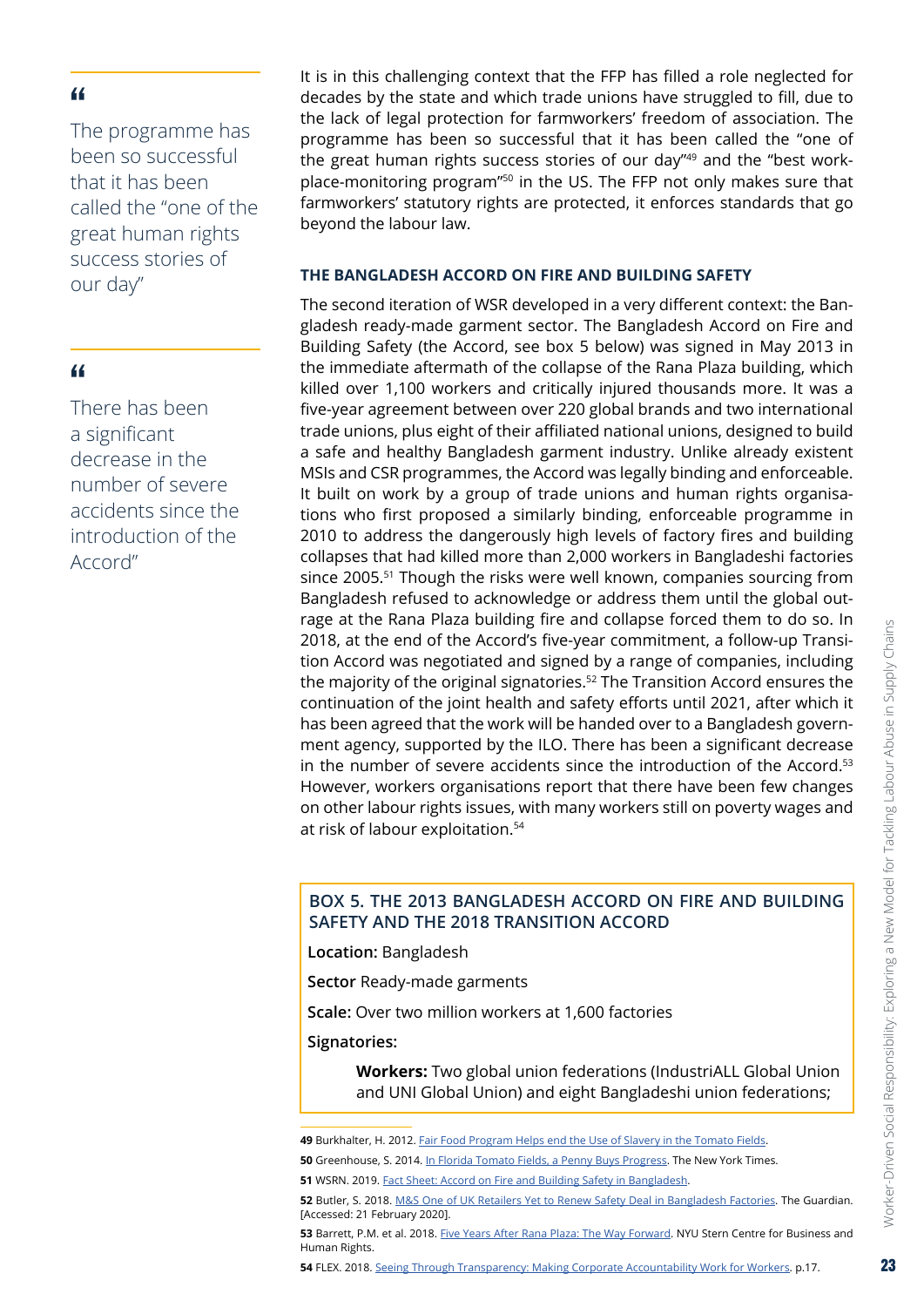**Buyers:** 222 companies for the 2013 Accord and 190 companies for the 2018 Transition Accord;

 **Witnesses:** Clean Clothes Campaign, International Labor Rights Forum, Maquila Solidarity Network and Worker Rights Consortium.

#### **Mechanisms:**

1. A **legally binding and enforceable agreement** between brands and trade unions to ensure a safe working environment in the Bangladeshi ready-made garment industry. Brands agree to:

 i) **Stop sourcing from factories deemed non-compliant** by the Accord;

 ii) Provide remediation support to factory owners in the form of increased prices, low-cost loans or direct payments to enable them to make the necessary renovations and repairs; and

iii) Maintain **long-term sourcing relationships** with Bangladesh.

- 2. Governance by a **Steering Committee** with equal representation of companies and trade unions and a neutral chairperson appointed by the International Labour Organization (ILO). The Committee oversees the Accord's budget, hires and manages the Safety Inspector and Training Coordinator, and resolves disputes. Dispute decisions can be appealed to a final and binding arbitration process.
- 3. An **independent inspection programme** paid for by brands in which workers and trade unions are involved. All factories are inspected by qualified fire, building and electrical safety engineers. Brands and factories then develop and implement **Corrective Action Plans**, which must be implemented by a specific deadline. Progress is monitored and verified through follow-up inspections.
- 4. **Public disclosure** of all factories, inspection reports and corrective action plans.
- 5. **Ongoing monitoring** by democratically elected factory Safety Committees with worker and management representation. Safety Committees hold **all-employee meetings to inform workers** of workplace safety, safe evacuation and their rights under the Accord.
- 6. A **Safety and Health Complaints Mechanism** that allows workers, as individuals, groups or through their representatives, to register complaints about safety concerns with the Accord. The Accord investigates, with results communicated to all workers.

#### **Key issues covered:**

- 1. Fire and building safety;
- 2. Right to refuse unsafe work;
- 3. Right to participate in factory Safety Committees;
- 4. Right to file a complaint regarding safety problems in factories;
- 5. Protection against reprisal for reporting safety-related matters; and
- 6. Freedom of Association in relation to advancing safety.

For more information see: https://bangladeshaccord.org/

Similarly to US agriculture, the ready-made garment industry has a buyer-driven supply chain, meaning large companies at the top of the chain determine where production happens, what is produced, at what prices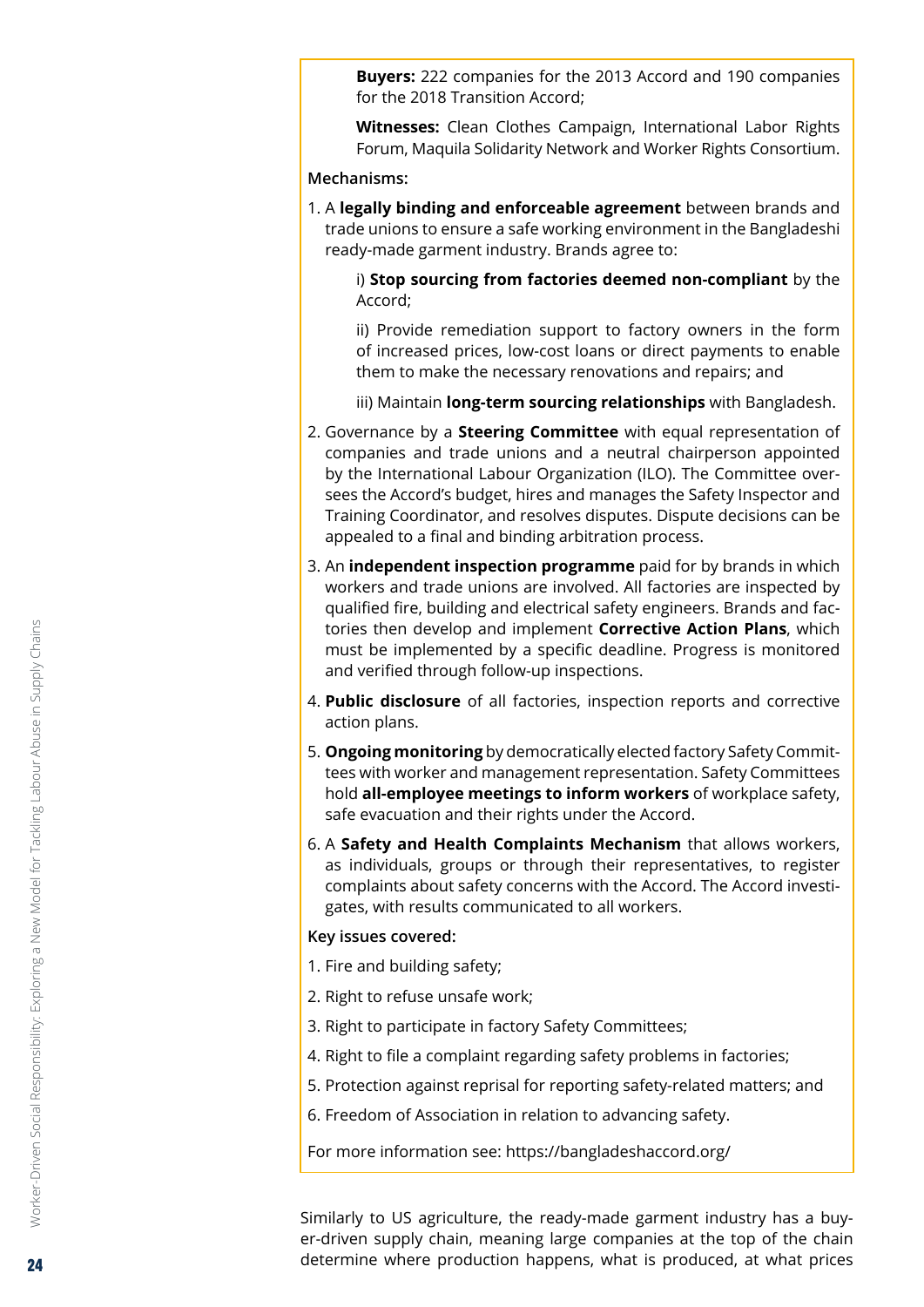Accord has developed in a context of significant governance gaps where the lack of state capacity to ensure decent conditions of work has led stakeholders to look for other regulatory mechanisms"

#### "

Consumers are more likely to care and take action over labour abuses happening in their own backyard than those occurring thousands of kilometres away"

#### "

Hopefully more workers don't need to die for the model to be implemented elsewhere"

and within what timeframes.<sup>55</sup> To keep costs low and production levels high, brands in high-income countries have offshored manufacturing to the Global South, moving within and between countries to find the cheapest options. Developing countries hoping to secure investment and employment in their garment sector must compete by providing the cheapest workers and the most flexible (unregulated) conditions.<sup>56</sup> Arguably this is the case in Bangladesh, which has attracted global brands because of its extraordinarily low garment production prices which, over time, brands have driven even lower.<sup>57</sup> Though garment production has contributed to a significant drop in the proportion of the population living below the poverty line, extremely low prices have led to a race to the bottom on labour standards as factory owners squeeze labour costs and save on safety measures in order to maintain profit margins.<sup>58</sup> Additionally, there have been failures in the enforcement of national labour standards and continued violence against trade union leaders and members.59 Therefore, similarly to the FFP, the Accord has developed in a context of significant governance gaps where the lack of state capacity to ensure decent conditions of work has led stakeholders to look for other regulatory mechanisms.<sup>60</sup>

However, there are some important differences between these contexts. First, because of the geographic distance that exists between most garment workers and companies at the top of the apparel supply chain, there may be additional challenges in bringing sufficient pressure to bear on corporations to compel them to sign WSR agreements. Consumers are more likely to care and take action over labour abuses happening in their own backyard than those occurring thousands of kilometres away. Unions and human rights organizations had, for years, been drawing attention to the risks to workers' lives in the Bangladesh garment sector and it was only when unparalleled disaster struck that change could be pushed through. As one research participated noted: "Hopefully more workers don't need to die for the model to be implemented elsewhere"<sup>61</sup>.

Possibly as a result of this challenge, the scope of the Accord is much narrower than that of the FFP, focusing on the relatively uncontroversial issue of health and safety over more comprehensive or systemic workers' rights issues. The technical focus of the Accord means that the bulk of the program's standards for suppliers were designed by engineers, which has implications for workers' ability to fully monitor all possible instances of non-compliance. The importance of independent and expert-led audits is therefore heightened in the Accord. Workers are, however, involved in overseeing those aspects of the Accord that do not require engineering expertise and research participants emphasized that the programme is still worker-centred: "Workers sit on the governing body and they are signatories to the agreements, so even though they might not have developed the standards, they are integral to the establishment and running of the Accord"62.

**58** *Ibid*. p.7.

Worker-Driven Social Responsibility: Exploring a New Model for Tackling Labour Abuse in Supply Chains

Worker-Driven Social Responsibility: Exploring a New Model for Tackling Labour Abuse in Supply Chains

**<sup>55</sup>** Gross, T. 2013. Raising the Voice of [Workers](https://www.rosalux.de/fileadmin/rls_uploads/pdfs/engl/GROSS_Tandiwe_Raising-the-voice_160217.pdf) in Global Supply Chains. p.9.

**<sup>56</sup>** Delahantry, J. 1999. [A Common Thread: Issues for Women Workers in the Garment Sector](http://www.nsi-ins.ca/wp-content/uploads/2012/10/1999-A-Common-Thread-Issues-for-Women-Workers-in-the-Garment-Sector.pdf). Women in Informal Employment: Globalizing and Organizing (WIEGO) Working Paper.

**<sup>57</sup>** Barrett, P.M. et al. 2018. [Five Years After Rana Plaza: The Way Forward](https://static1.squarespace.com/static/547df270e4b0ba184dfc490e/t/5ac9514eaa4a998f3f30ae13/1523143088805/NYU+Bangladesh+Rana+Plaza+Report.pdf). NYU Stern Centre for Business and Human Rights. p.7.

**<sup>59</sup>** Human Rights Watch. 2015. "Whoever Raises their Head Suffers the [Most" – Workers' Rights](http://features.hrw.org/features/HRW_2015_reports/Bangladesh_Garment_Factories/index.html) in Bangladesh's Garment [Factories](http://features.hrw.org/features/HRW_2015_reports/Bangladesh_Garment_Factories/index.html); University of Liverpool and FLEX. 2019. [Respect, Dignity, That's](https://www.labourexploitation.org/publications/respect-dignity-thats-what-we-want-lessons-bangladesh-and-myanmar-garment-sectors) What We Want: Lessons from the [Bangladesh](https://www.labourexploitation.org/publications/respect-dignity-thats-what-we-want-lessons-bangladesh-and-myanmar-garment-sectors) and Myanmar Garment Sectors on Working Conditions.

**<sup>60</sup>** FLEX interview with WSR expert, 27 June 2019.

**<sup>61</sup>** FLEX interview with WSR expert, 11 September 2019. **62** FLEX interview with WSR expert, 11 September 2019.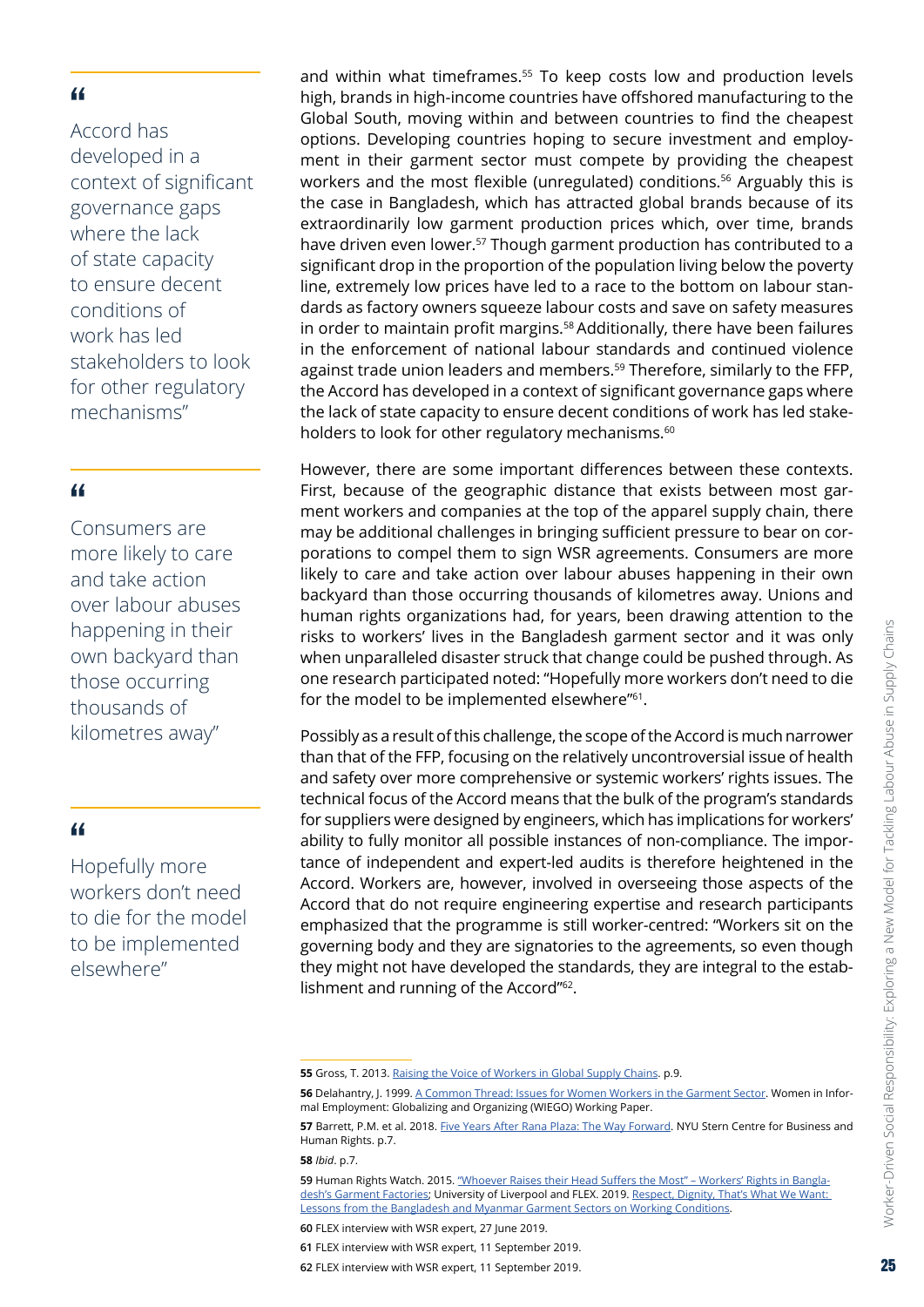<span id="page-25-0"></span>Though the focus of the Accord is relatively narrow, its scale – covering over two million workers and 1,600 suppliers – is unparalleled: "What the Accord offers is scale; it's at a different scale entirely. […] The FFP is much more comprehensive, and the scale is significant, but covers much less than the Accord"63. Whether it would be possible to combine the scale of the Accord with the comprehensiveness of the FFP is yet to be seen:

WSR really does require a lot of public mobilisation to get brands to agree, so to arrive at the scale and comprehensiveness blended, it would require extensive public mobilisation – not a small undertaking.64

Like the FFP, the Accord developed in a context of significant hostility towards worker organising. However, unlike the FFP, trade unions have had a central role in the Accord. The 2018 Transition Accord has seen some expansion in remit by including the right to freedom of association, at least in relation to advancing safety. Some participants also raised the fact that the involvement of Bangladeshi trade unions in the Accord has increased their visibility and credibility and opened a door for furthering workers' rights outside of the remit of the Accord. The potential for the Accord and other WSR programmes to act as a steppingstone towards stronger worker organising and bargaining is discussed in the following chapter.

#### **MILK WITH DIGNITY AND THE LESOTHO AGREEMENT**

The two further applications of the WSR model include Milk with Dignity (MWD, see box 6 below) and the Agreement to Combat Gender-based Violence in the Lesotho Apparel Sector (Lesotho Agreement, see box 7). MWD and the FFP share several characteristics: they are both in the US agriculture sector, deal with a domestic supply chain, and have a broad focus on rights that go beyond existing legal protections. The key differences are in scale (300 workers under MWD compared to 30,000 under FFP) and the traceability of the product: milk from different suppliers is mixed together before being sold and processed, making it harder to trace the supply chain and therefore enforce the WSR agreement. One of the reasons MWD was able to work with Ben & Jerry's is because they already had a programme to trace their supply chain.<sup>65</sup> In addition, unlike tomatoes, milk is not seasonal, meaning it requires the same level of monitoring all year round.

# "

MWD and the FFP share several characteristics: they are both in the US agriculture sector, deal with a domestic supply chain, and have a broad focus on rights that go beyond existing legal protections"

#### **BOX 6. MILK WITH DIGNITY**

**Location:** USA (Vermont and New York)

**Sector:** Agriculture (dairy farming)

**Scale:** Over 70 farms and more than 300 workers

**Signatories:** Migrant Justice and Ben & Jerry's

#### **Mechanisms:**

- 1. A **legally binding agreement** between Ben & Jerry's and Migrant Justice defining the programme as a long-term contract enforceable under law.
- 2. A **Code of Conduct** for dairy farmers set by workers, which all suppliers must meet.

**63** FLEX interview with WSR expert, 8 August 2019. **64** *Ibid.* **65** FLEX interview with WSR expert, 28 June 2019.

# "

Trade unions have had a central role in the Accord"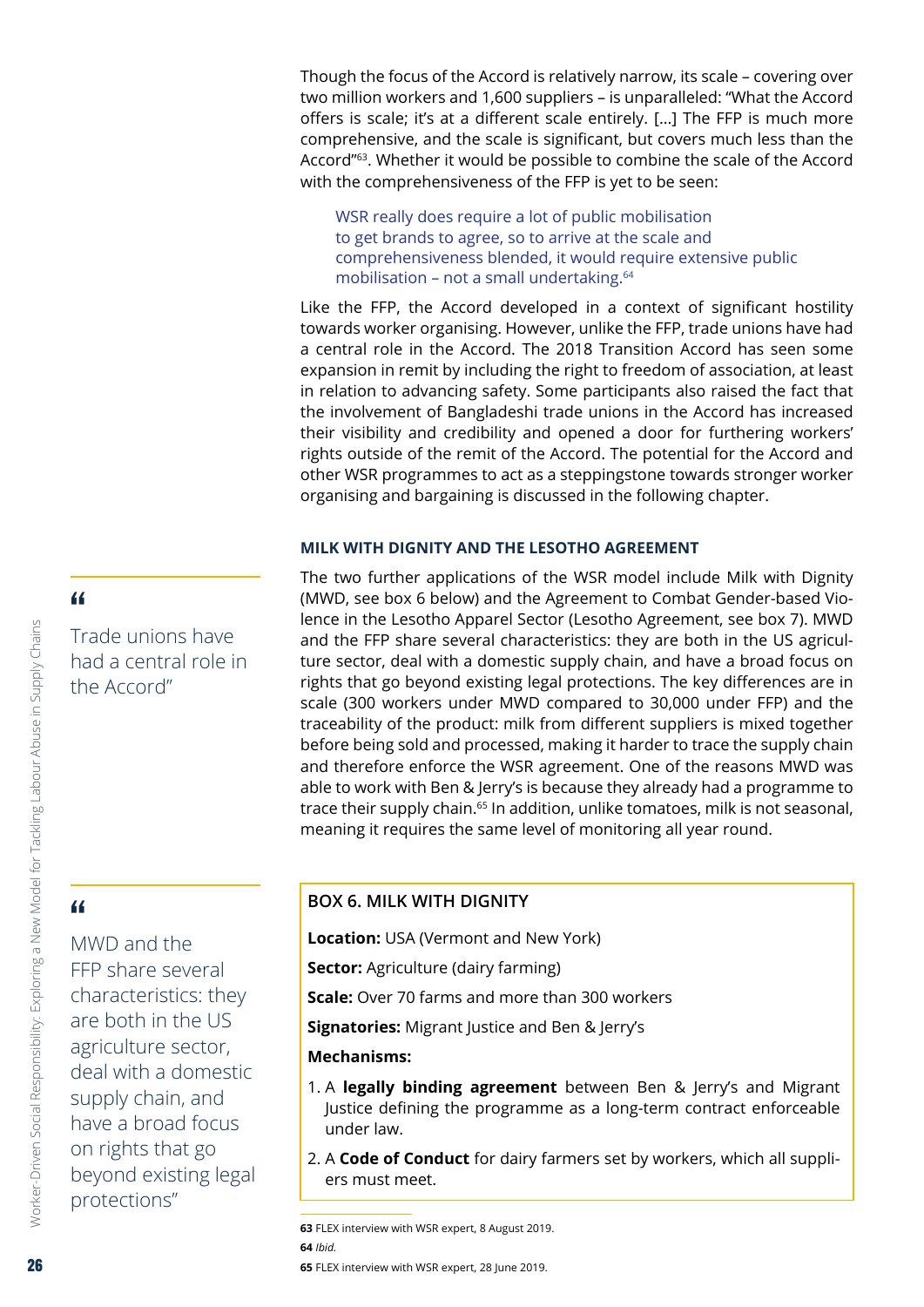3. A **premium paid to all participating farms** by Ben & Jerry's, which provides workers with a bonus in each payslip and serves to offset

 farmers' cost of compliance with the Code of Conduct, such as improved housing standards and paid holiday leave.

- 4. **Peer-to-peer worker education** on their rights under the Code of Conduct and how to enforce them.
- 5. A **Third-Party Monitoring Body**, the Milk with Dignity Standards Council (MDSC), which enforces the agreement by auditing farmers' compliance with the Code of Conduct; receiving, investigating and resolving worker grievances; and creating improvement plans to address violations. MDCS may suspend a farm from the Program if the farm is unwilling to meet the standards in the Code of Conduct, creating strong market incentives to improve workplace conditions.

#### **Key issues covered:**

- 1. Wages, with all workers being paid at least the prevailing minimum (regardless of whether agricultural workers are excluded from the state minimum wage) and a bonus in each payslip passed on from buyers;
- 2. Working time, including paid holidays (minimum five days of leave) and adequate rest time for meals and sleep (at least one 24-hour period of consecutive rest each week);
- 3. Housing, with conditions in compliance with the law and at a cost that does not reduce workers' wages to below the prevailing minimum;
- 4. Health and Safety standards, including workers' compensation, five paid sick days per year, protective equipment and training.

For more information see: <https://milkwithdignity.org/>

#### "

The Lesotho Agreement on the other hand shares many similarities with the Bangladesh Accord: it is based in the garment sector, deals with a cross-jurisdictional supply chain, has strong trade union involvement and a narrow thematic focus"

The Lesotho Agreement on the other hand shares many similarities with the Bangladesh Accord: it is based in the garment sector, deals with a cross-jurisdictional supply chain, has strong trade union involvement and a narrow thematic focus. Unlike the other programmes however, the Lesotho Agreement includes a legally binding agreement not only between the workers' organisations and the brands, but also between the workers' organisations and the supplier.

#### **BOX 7. AGREEMENT TO COMBAT GENDER-BASED VIOLENCE IN LESOTHO'S GARMENT SECTOR**

**Location:** Lesotho

**Sector:** Garment

**Scale:** Over 10,000 workers at five factories

#### **Signatories:**

 **Brands:** Levi Strauss & Co., The Children's Place and Kontoor Brands;

**Supplier:** Nien Hsing Textile Co.;

 **Lesotho Unions:** The Independent Union of Lesotho, the United Textile Employees Union and the National Clothing, Textile and Allied Workers Union;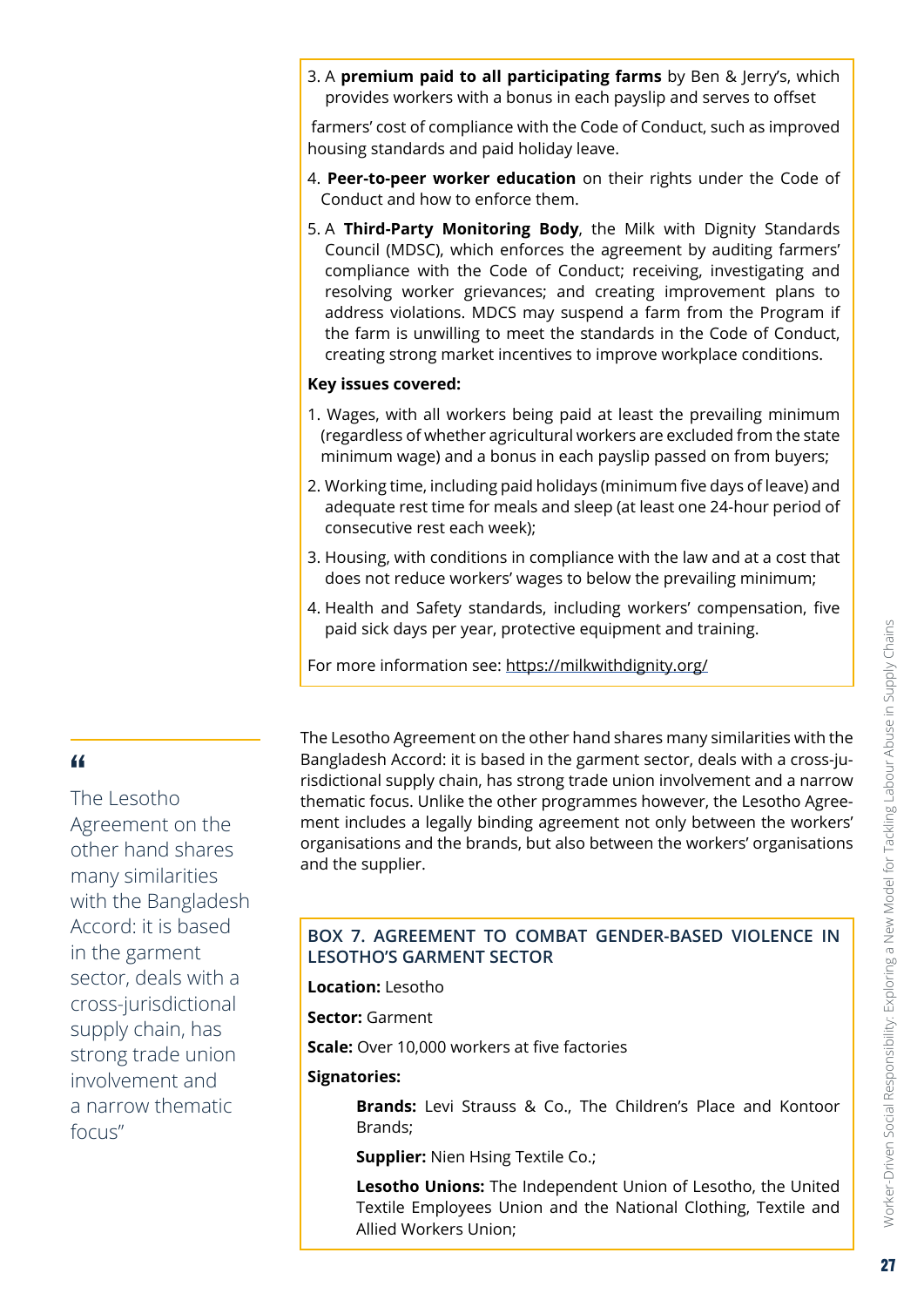The Lesotho Agreement developed in a context where women workers in garment factories were experiencing high levels of sexual harassment and gender-based violence"

 **Lesotho Women's Rights Organisations**: The Federation of Women Lawyers in Lesotho and Women (FIDA) and Law in Southern African Research and Education Trust-Lesotho (WLSA);

 **US-based Organisations:** Worker Rights Consortium, Solidarity Centre and Workers United;

 **Non-Signatory Advisors**: The Fair Food Standards Council, the Coalition of Immokalee Workers and the Worker-driven Social Responsibility Network.

#### **Mechanisms:**

- 1. **Four legally binding agreements**  one between the workers' organisations and each of the three brands, and one between the workers' organisations and the employer, Nien Hsing. The essential function of the brand agreements is to enforce the employer agreement: if Nien Hsing does not comply, each brand must reduce orders in a manner sufficient to convince Nien Hsing to return to compliance.
- 2. Enforcement via **economic sanctions**. Each of the Lesotho organizations, as well as the Workers' Rights Consortium, has the power to bring a case against any of the brands.

 The agreements include a broad and robust definition of gender-based violence in the workplace, adapted from the recently adopted ILO Convention concerning the Elimination of Violence and Harassment in the World of Work (C190).

- 3. **Complaint intake and counselling**, led by the Lesotho women's rights organizations.
- 4. Complaint investigation and the determination and implementation of punishments, and remedies and monitoring and improvement of employer practices, led by the **independent oversight body**, the Office for the Prevention of Gender-Based Violence. This has the power to investigate complaints, with full access to the factory and necessary personnel; reach independent determinations; and decide appropriate sanctions, including dismissal. The decisions of the body are binding on Nien Hsing, which must carry them out.
- 5. **Worker and management training**, led jointly by the Lesotho unions and women's rights organizations.

#### **Key issues covered:**

- 1. Reporting of gender-based violence and sexual harassment without fear of retaliation;
- 2. Freedom of association;
- 3. Counselling for workers;
- 4. Strong protections to prevent retaliation against complainants or witnesses.

For more information see: [https://wsr-network.org/success-stories/gen](https://wsr-network.org/success-stories/gender-justice-in-lesotho-apparel)[der-justice-in-lesotho-apparel](https://wsr-network.org/success-stories/gender-justice-in-lesotho-apparel)

The Lesotho Agreement developed in a context where women workers in garment factories were experiencing high levels of sexual harassment and gender-based violence, including being coerced into sexual relationships by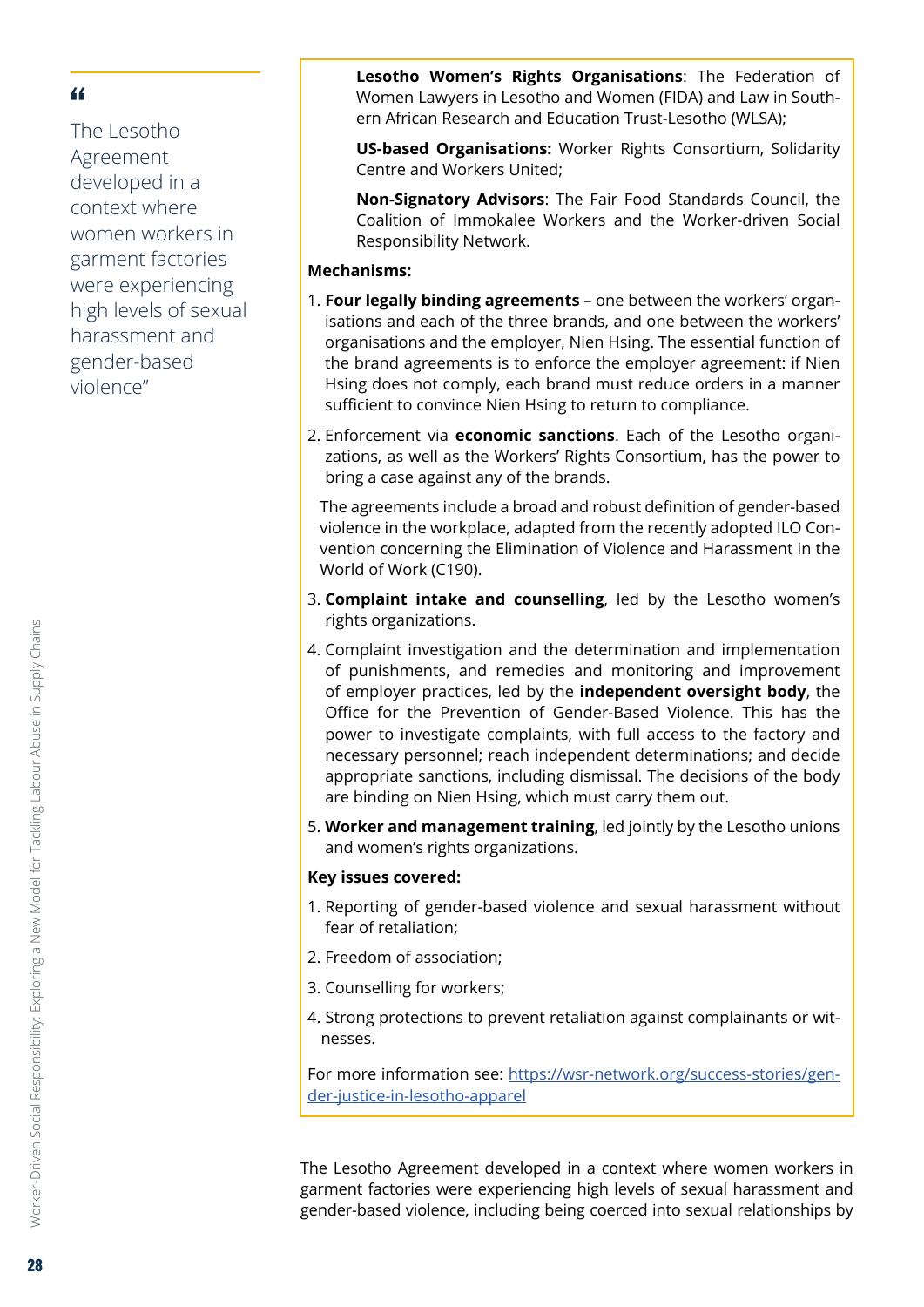<span id="page-28-0"></span>The employer, Nien Hsing, also suppressed workers' right to unionise and act collectively to address these abuses, in violation of Lesotho's laws, international standards and buyer codes of conduct"

#### "

The differences between the existing applications of WSR demonstrate that it is more challenging to implement WSR in some contexts and sectors than in others"

#### "

The concessions workers will succeed in negotiating with brands depend on the leverage they have"

#### **A VERSATILE FRAMEWORK FOR CHANGE**

The way in which the model has been adapted to different contexts shows that there is no single blueprint for a WSR programme. While there are clear mechanisms that repeat across the different applications and define a programme as WSR (see box 3 at the start of this chapter), the issues the model has been used to address are diverse, and can include anything from preventing gender-based violence to ensuring workers are paid the minimum wage. The differences between the existing applications of WSR demonstrate that it is more challenging to implement WSR in some contexts and sectors than in others. This depends on various factors, including: how easy it is for buyers to source products from elsewhere; how easy it is for suppliers to move their businesses; and whether the supply chain is domestic or international. In all contexts, the concessions workers will succeed in negotiating with brands depend on the leverage they have, whether that takes the form of more traditional worker power (e.g. strikes) or relies more heavily on mobilising consumer pressure and reputational risk.

**69** Human Rights Watch. 2019. Global Clothing Brands Should Respond to [the #MeToo](https://www.hrw.org/news/2019/11/24/global-clothing-brands-should-respond-metoo-mandate) Mandate.

managers and supervisors.<sup>66</sup> Employment, promotion and improved conditions were made dependent on women workers' willingness to engage in such relationships. Women who experienced these abuses did not report it in fear of retaliation and due to a culture of tolerance for harassment that meant management often failed to take disciplinary action against offenders. The employer, Nien Hsing, also suppressed workers' right to unionise and act collectively to address these abuses, in violation of Lesotho's laws, international standards and buyer codes of conduct. The issues women workers faced were documented by Lesotho trade unions and women's organisations who, together with the Worker Rights Consortium, made the conditions public and pressured the buyers to negotiate a WSR agreement.<sup>67</sup> The programme has a complaints mechanism modelled after the one in the FFP and has also drawn lessons from the Bangladesh Accord.<sup>68</sup> The buyers, likely aware of the reputational risks they faced especially in the context of the global #MeToo movement, have agreed to fund the programme for two years.<sup>69</sup>

**<sup>66</sup>** WRC. 2019. Worker Rights Consortium Assessment [re: Gender-based](https://www.workersrights.org/wp-content/uploads/2019/08/WRC-Factory-Assessment-re-Nien-Hsing-08152019.pdf) Violence and Harassment at Nien Hsing Textile Co., LTD (Lesotho) - Findings, Recommendations, and Status

**<sup>67</sup>** *Ibid.*

**<sup>68</sup>** WSRN. 2020. Gender Justice in [Lesotho](https://wsr-network.org/success-stories/gender-justice-in-lesotho-apparel/) Apparel.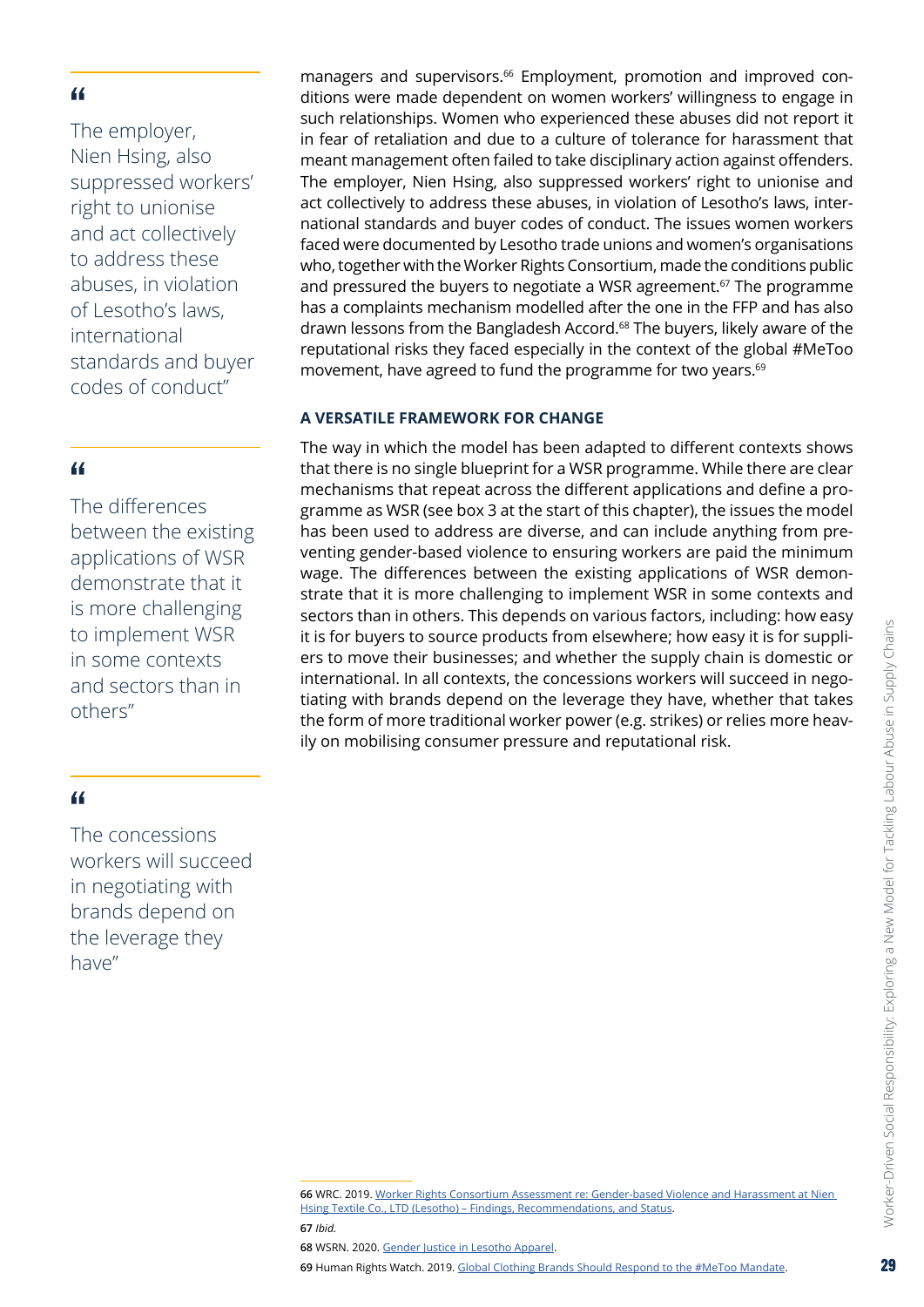# 3. WSR: A STRATEGY FOR TRADE UNIONS?

#### <span id="page-29-0"></span>"

Having institutional players involved with resources, campaign experience, strategy negotiation experience […] helps speed up the process"

# "

WSR has provided trade unions in Bangladesh with new tools for tackling worker exploitation in a context where they have been fighting an uphill battle"

One of the aims of this scoping research is to assess how UK trade unions could be involved in implementing WSR and whether they would want to be. WSR has grown out of two contexts that are highly hostile to trade unions. In the US agriculture sector, very few unions exist due to lack of legal protections for farmworkers' freedom of association – something workers' organisations in the US have been fighting to change<sup>70</sup>. – while in Bangladesh, unions organising garment workers have faced violence and repression. In the UK, trade unions have historically struggled with organising outsourced workers, especially migrants,<sup>71</sup> though new unions have formed in the last decade for precisely this purpose, and some established unions are also diversifying their methods.72 This scoping research presents an opportunity to consider UK trade unions and their attitudes to WSR to see if they might be logical bedfellows in the UK context, with a focus on outsourced service sectors.

Recognition of the history and role of trade unions when considering the application of WSR to the UK context is important in order to avoid replicating or undermining existing efforts to tackle labour abuse and ensure decent work. As one respondent noted, "from a social movement structure perspective, it would be awkward not to engage with the unions – it can't just be a bunch of NGOs sitting in offices […], you need to engage on the ground"*<sup>73</sup>*. Engaging with unions also makes sense on a practical level, as they are more likely to have the experience and capacity to negotiate with employers than community groups: "having institutional players involved with resources, campaign experience, strategy negotiation experience […] helps speed up the process"74.

Trade unions have been central to WSR models in Lesotho and Bangladesh, where they have provided a way of documenting the experiences of workers, organising workplaces and pressuring brands into participating in the agreement. As will be shown later in this chapter, WSR has provided trade unions in Bangladesh with new tools for tackling worker exploitation in a context where they have been fighting an uphill battle against hostile employers and a hostile government for decades. We therefore want to assess whether WSR could similarly provide UK trade unions with new tools and methods in a context of increasingly fissured workplaces and declining union density.

# 3.1 UNION DECLINE AND HOSTILE POLICIES

Trade unions have historically been a core part of the fight for workers' rights and are key actors in well-functioning democracies. However, as outsourcing has grown and workplaces have fissured, trade unions have struggled to retain membership levels – a struggle that has been further frustrated by more restrictive trade union legislation introduced from the 1980s onwards, including most recently by the Trade Unions Act 2016.

Worker-Driven Social Responsibility: Exploring a New Model for Tackling Labour Abuse in Supply Chains

Worker-Driven Social Responsibility: Exploring a New Model for Tackling Labour Abuse in Supply Chains

**<sup>70</sup>** Gray, M. and Heffernan, O. 2019. [Buying Local Won't Help Exploited Farmworkers](https://www.jacobinmag.com/2019/11/farmworkers-organizing-marks-farm-agriculture-labor). *Jacobin*. [Accessed: 21 February 2020]

**<sup>71</sup>** Martínez Lucio, M. and Perrett, R. 2009. The Diversity and Politics of Trade Unions' Responses to Minority Ethnic and Migrant Workers: The Context of the UK. *Economic and Industrial Democracy.* Vol. 30(3): 324-347.; Però, D. 2019. [Indie Unions, Organizing and Labour Renewal: Learning from Precarious Migrant Workers.](https://journals.sagepub.com/doi/pdf/10.1177/0950017019885075) *Work, Employment and Society.*

**<sup>72</sup>** Financial Times. 2020. The Upstart Unions Taking on the Gig Economy and [Outsourcing.](https://www.ft.com/content/576c68ea-3784-11ea-a6d3-9a26f8c3cba4) [Accessed: 31 January 2020]

**<sup>73</sup>** FLEX interview with WSR expert, 27 June 2019.

**<sup>74</sup>** FLEX interview with WSR expert, 8 August 2019.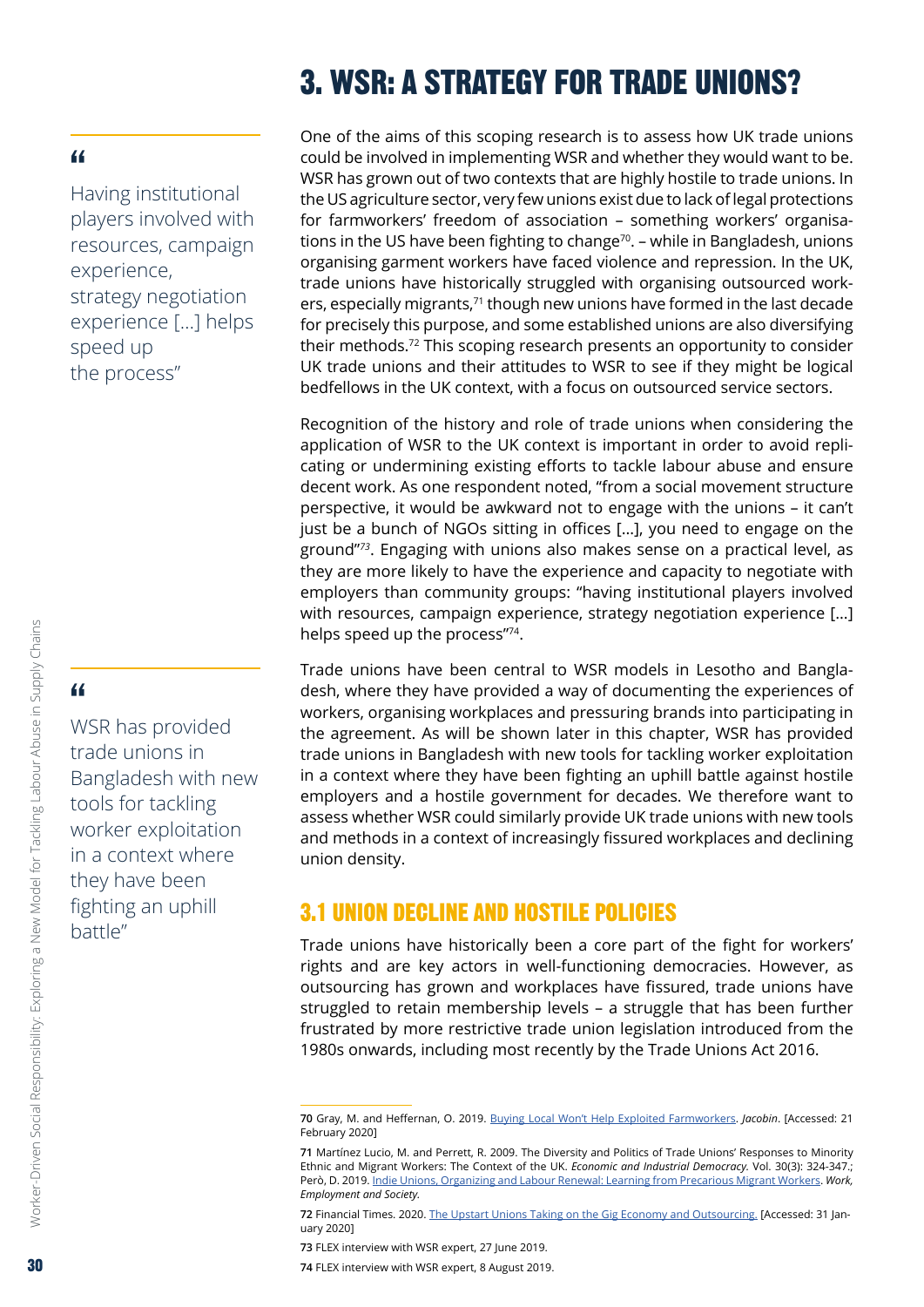Trade union membership and collective bargaining coverage in the UK are in long-term decline"

#### "

The extent to which extension mechanism are used in a country is the single most powerful determinant of the level of collective bargaining coverage, which tends to increase significantly with the use of extension practices"

#### "

**Outsourcing** presents a significant challenge for trade unions in the UK"

Trade union membership and collective bargaining coverage in the UK are in long-term decline. According to data from BEIS, the total UK trade union membership in 2018 was 6.35 million and trade union density – the number of employees who are union members as a percentage of all those in employment – was  $23.4\%$ .<sup>75</sup> This is a significant drop from peak levels in 1979, when membership was at 13 million and density was  $56.3\%$ <sup>76</sup>, and represents a larger decline than in most advanced economies.<sup>77</sup> Collective bargaining coverage, where a person's pay and conditions are directly affected by an agreement between their employer and a trade union, has similarly declined from 80% in the 1980s to around 26%.<sup>78</sup>

A key reason for why trade union density and collective bargaining coverage have declined so rapidly in the UK is that there is little or no support for collective bargaining by the state through, for example, extension regulations.79 These are used in other countries to extend collective bargaining agreements (CBAs) from the employer-level to cover entire sectors. Extension regulations help level the playing field for employers as well as workers by preventing undercutting by non-unionised companies. They also help prevent a squeeze on workers caused by competition between contractors when work is outsourced. The extent to which extension mechanism are used in a country is the single most powerful determinant of the level of collective bargaining coverage, which tends to increase significantly with the use of extension practices.<sup>80</sup> The closest mechanism the UK has to extension regulations is the Transfer of Undertakings (Protection of Employment) Regulations 2006 (known as TUPE for short).<sup>81</sup> Among other things, TUPE ensures that CBAs in place before outsourcing continue to apply after an organisation or service transfers to a new employer. However, new contractors do not have to implement changes agreed to the CBA after the transfer, meaning the agreement remains "static" for outsourced workers. The CBA also does not apply to new hires, leading to divergence in pay and conditions over time.82

The lack of effective mechanisms for extending existing CBAs to outsourced workers and maintaining them over time, combined with the difficulty of organising outsourced workers outlined in the introductory chapter, means that outsourcing presents a significant challenge for trade unions in the UK. In the private sector, where outsourcing has become the norm<sup>83</sup>, union density is much lower (13.2%) compared to the public sector (52.5%).<sup>84</sup> Union density in the public sector has also decreased due to increasing outsourcing of public sectors jobs, accelerated by successive governments' austerity

**<sup>75</sup>** Department for Business, Energy and Industrial Strategy. 2019. Trade Union [Membership: Statistical](https://assets.publishing.service.gov.uk/government/uploads/system/uploads/attachment_data/file/805268/trade-union-membership-2018-statistical-bulletin.pdf) Bul[letin.](https://assets.publishing.service.gov.uk/government/uploads/system/uploads/attachment_data/file/805268/trade-union-membership-2018-statistical-bulletin.pdf) p.5

**<sup>76</sup>** Department for Business, Energy and Industrial Strategy. 2019. Trade Union [Membership: Statistical](https://assets.publishing.service.gov.uk/government/uploads/system/uploads/attachment_data/file/805268/trade-union-membership-2018-statistical-bulletin.pdf) Bul[letin.](https://assets.publishing.service.gov.uk/government/uploads/system/uploads/attachment_data/file/805268/trade-union-membership-2018-statistical-bulletin.pdf) p.5.

<sup>77</sup> Dromey, J. 2018. [Power to the People: How Stronger Unions Can Deliver Economic Justice](https://www.ippr.org/files/2018-06/cej-trade-unions-may18-.pdf). Institute for Public Policy Research Discussion Paper. p.15

**<sup>78</sup>** Brandl, B. and Kildunne, A. 2018. [Outsourcing and Collective Bargaining in the UK.](https://ddd.uab.cat/pub/infpro/2019/202076/Country_Report_UK.pdf) Recover Country Report. p.11

**<sup>79</sup>** Brandl, B. and Kildunne, A. 2018. [Outsourcing and Collective Bargaining in the UK.](https://ddd.uab.cat/pub/infpro/2019/202076/Country_Report_UK.pdf) Recover Country Report. p.12

**<sup>80</sup>** Eurofund. 2002. Collective Bargaining Coverage and Extension [Procedures.](https://www.eurofound.europa.eu/publications/report/2002/collective-bargaining-coverage-and-extension-procedures)

**<sup>81</sup>** Smith Institute. 2014. *Outsourcing the Cuts: Pay and [Employment](http://www.smith-institute.org.uk/wp-content/uploads/2015/09/Outsourcing-the-cuts.pdf) Effects of Contracting Out.* 

**<sup>82</sup>** Smith Institute. 2014. *Outsourcing the Cuts: Pay and [Employment](http://www.smith-institute.org.uk/wp-content/uploads/2015/09/Outsourcing-the-cuts.pdf) Effects of Contracting Out.*

**<sup>83</sup>** Godino, A. and Molina, O. 2019. *The Impact of Outsourcing on Collective Bargaining Coverage: A [Comparative](https://ddd.uab.cat/pub/infpro/2019/202675/Comparative_report_RECOVER.pdf) Analysis in Six [Countries.](https://ddd.uab.cat/pub/infpro/2019/202675/Comparative_report_RECOVER.pdf) RECOVER Comparative Report. p.12*

**<sup>84</sup>** Department for Business, Energy and Industrial Strategy. 2019. *Trade Union [Membership: Statistical](https://assets.publishing.service.gov.uk/government/uploads/system/uploads/attachment_data/file/805268/trade-union-membership-2018-statistical-bulletin.pdf) Bulletin. p.12*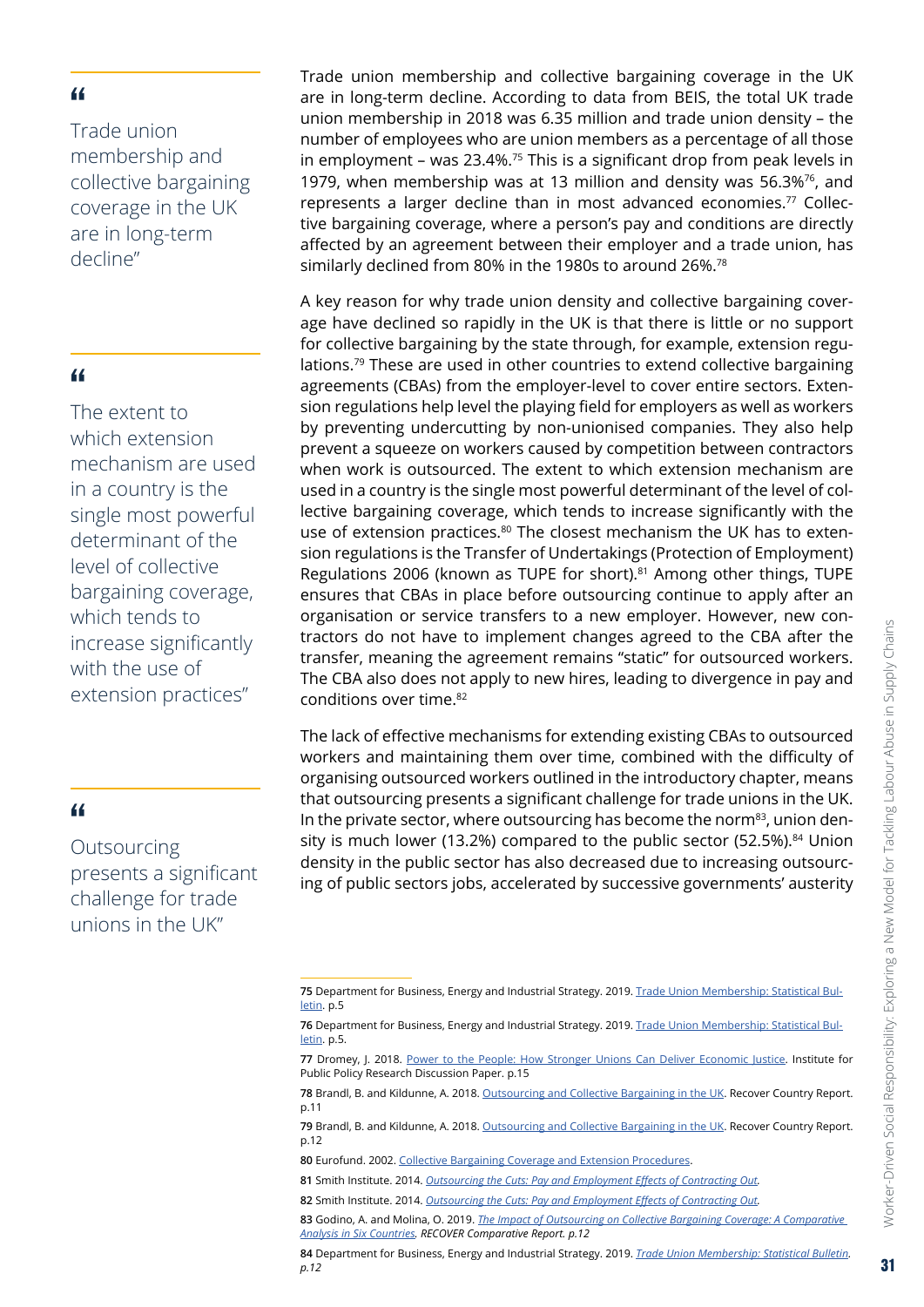<span id="page-31-0"></span>Trade unions are using numerous methods to address the challenges of outsourcing, including campaigning for better legislation to protect outsourced workers, bringing legal challenges, and calling for workers to be brought back in-house"

" WSR programmes

Worker-Driven Social Responsibility: Exploring a New Model for Tackling Labour Abuse in Supply Chains

Worker-Driven Social Responsibility: Exploring a New Model for Tackling Labour Abuse in Supply Chains

enable workers' organisations, such as trade unions, to negotiate with and gain official recognition from the lead company in a supply chain"

policies.85 As a result, pay and conditions have deteriorated and workers now employed in the private sector are more likely to have short-term contracts or be agency workers or self-employed.<sup>86</sup>

Workers that would most benefit from union membership and collective bargaining coverage are the least likely to be union members.<sup>87</sup> Membership is lowest among low-paid workers and in low-paid industries like accommodation and food services, where union density is only 2.9%. Membership is also weighted towards people in permanent, full-time, professional jobs; people in non-standard jobs, including those on fixed-term contracts or temporary workers, are 50% less likely to be union members than other workers.<sup>88</sup>

Tightened regulations for how trade unions function, introduced from the 1980s onwards, present a further problem for UK trade unions. These changes have increased the cost and difficulty of industrial action and were purposefully designed to weaken the influence of unions on the economy.<sup>89</sup> Labour governments have since reversed some of these measures, but not enough to revive union density or collective bargaining coverage. Further steps were taken to limit the power of trade unions in 2016 with the passing of the Trade Union Act, which introduced stricter rules for strike ballots and industrial action.90

# 3.2 NEW TOOLS AND STRATEGIES FOR ORGANISING OUTSOURCED WORKERS

It is in this difficult environment that UK trade unions are trying to organise outsourced workers. Trade unions are using numerous methods to address the challenges of outsourcing, including campaigning for better legislation to protect outsourced workers, bringing legal challenges, and calling for workers to be brought back in-house. Bringing workers in-house would cut out the middle-man suppliers and contractors, making lead companies the direct employers responsible for the wages and working conditions. Though many of these campaigns have been successful<sup>91</sup>, bringing workers in-house may not always be an option, for example in sectors like hotel housekeeping, where there are high levels of variation in demand.

WSR offers another tool: legally, trade unions in the UK can only bargain collectively with direct employers, not de facto employers, i.e. the lead companies setting many of the terms that affect workers lower down. This is one of the key differences between WSR and collective bargaining: "Collective bargaining is between workers and direct employers, whereas WSR is between workers and the head of the supply chain"<sup>92</sup>. WSR programmes enable workers' organisations, such as trade unions, to negotiate with and gain official recognition from the lead company in a supply chain. Many

**91** Staton, B. 2020. NHS Trust Brings Workers In-House After [Industrial](https://www.ft.com/content/d2cabb4a-4373-11ea-a43a-c4b328d9061c) Action. Financial Times. [Accessed: 28 February 2020]

**92** FLEX interview with WSR expert, 8 August 2019.

<sup>85</sup> Godino, A. and Molina, O. 2019. [The Impact of Outsourcing on Collective Bargaining Coverage: A Com](https://ddd.uab.cat/pub/infpro/2019/202675/Comparative_report_RECOVER.pdf)[parative Analysis in Six Countries](https://ddd.uab.cat/pub/infpro/2019/202675/Comparative_report_RECOVER.pdf). RECOVER Comparative Report. p.12; Brandl, B. and Kildunne, A. 2018. [Outsourcing and Collective Bargaining in the UK](https://ddd.uab.cat/pub/infpro/2019/202076/Country_Report_UK.pdf). Recover Country Report.

**<sup>86</sup>** Trades Union Congress. 2015. [Outsourcing](https://www.tuc.org.uk/sites/default/files/TUC%20and%20NEF%20Outsourcing%20Public%20Services.pdf) Public Services. p.9

**<sup>87</sup>** Dromey, J. 2018. [Power to the People: How Stronger Unions Can Deliver Economic Justice](https://www.ippr.org/files/2018-06/cej-trade-unions-may18-.pdf). Institute for Public Policy Research Discussion Paper. p.14

**<sup>88</sup>** Financial Times. 2020. The Upstart Unions Taking on the Gig Economy and [Outsourcing.](https://www.ft.com/content/576c68ea-3784-11ea-a6d3-9a26f8c3cba4) [Accessed: 31 January 2020]

**<sup>89</sup>** Dromey, J. 2018. [Power to the People: How Stronger Unions Can Deliver Economic Justice](https://www.ippr.org/files/2018-06/cej-trade-unions-may18-.pdf). Institute for Public Policy Research Discussion Paper. p.23

**<sup>90</sup>** Eurofound. 2016. United [Kingdom: Tighter](https://www.eurofound.europa.eu/publications/article/2016/united-kingdom-tighter-statutory-regulation-of-trade-union-activities-approved-by-parliament) Statutory Regulation of Trade Union Activities Approved by Par[liament](https://www.eurofound.europa.eu/publications/article/2016/united-kingdom-tighter-statutory-regulation-of-trade-union-activities-approved-by-parliament).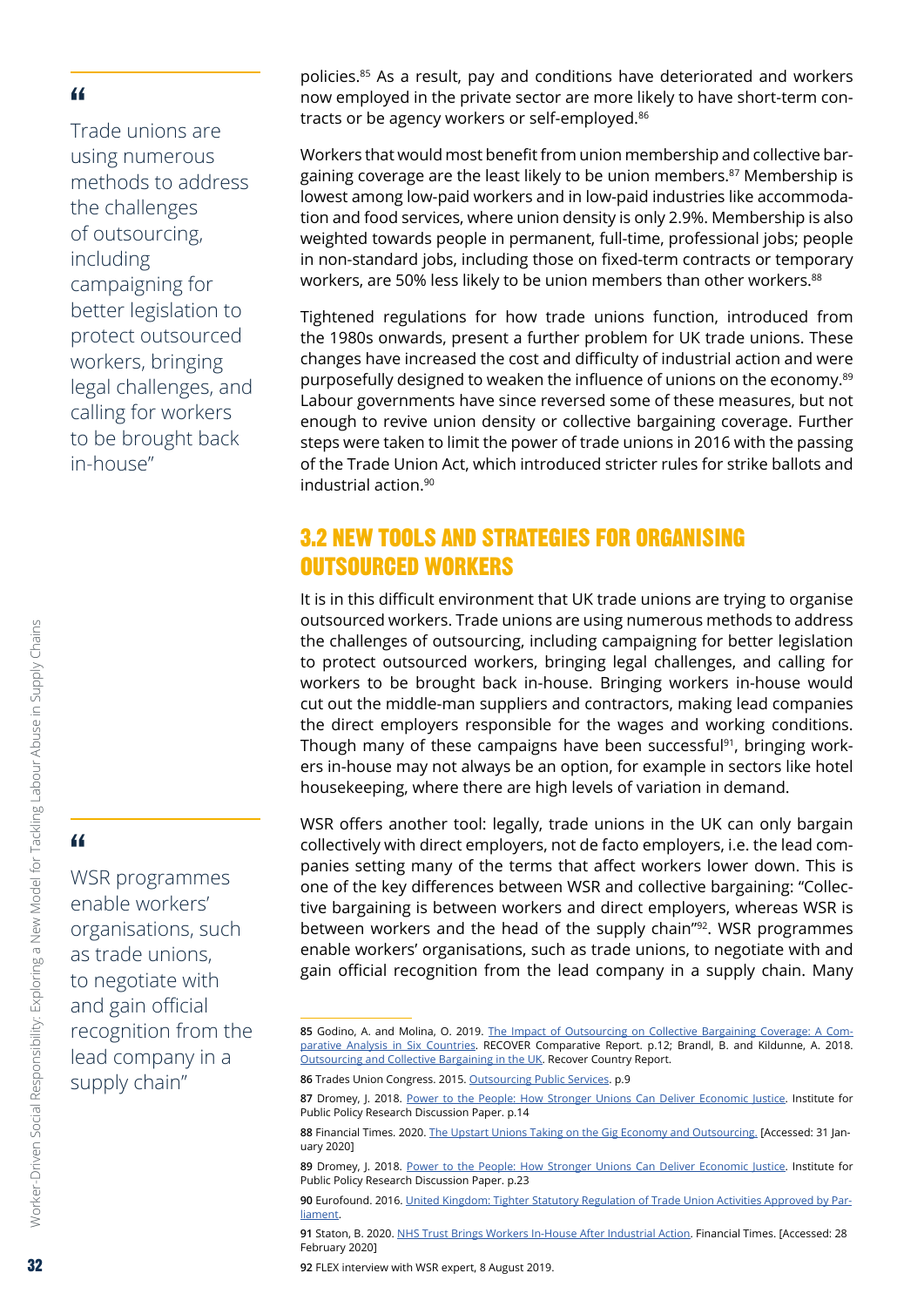We target the client because the client is the one that is outsourcing and allowing the exploitation to happen"

#### "

WSR programmes enable workers' organisations, such as trade unions, to negotiate with and gain official recognition from the lead company in a supply chain"

#### "

Trade unions could get employers to sign a WSR agreement instead, which is essentially a private contract enforceable under contract law. This could also address another problem, which is that collective bargaining agreements in the UK are not legally enforceable between the union and the employer"

trade unions in the UK, including those interviewed for this research, are already targeting campaigns at lead companies in recognition of the power they have over the wages and conditions of outsourced workers. In 2019, the Independent Workers Union of Great Britain (IWGB) brought a landmark case to the UK High Court on behalf of 75 outsourced workers at the University of London, saying that they should be able to negotiate pay and conditions directly with the University as their de facto employer, as well as the security firm officially employing them. Had IWGB won the case, 3.3 million workers in the UK would have won the right to negotiate directly with their de facto employer. However, the High Court dismissed the case, saying there are "relevant and sufficient reasons for limiting the right to compulsory collective bargaining to workers and their employers".93

The fact that trade unions cannot sign a CBA with a lead company, also known as the client company, has not stopped them from successfully targeting lead companies: "We target the client because the client is the one that is outsourcing and allowing the exploitation to happen"94. One of the trade unions interviewed for this study has, for instance, won the right to sick pay and pension for outsourced workers and it is the lead company, not the direct employer, who is paying for it.<sup>95</sup> Howeyer, because the lead company is refusing to recognise them voluntarily, and they cannot force recognition, they end up having to keep up constant pressure, especially as contracts are re-tendered:

They tender the contract every four years and, even if [the workers] have good sick pay and other conditions, the new company will come in and try to take away those conditions and introduce more and more precarious contracts […] they will give new contracts to new employees and that contract won't include the sick pay and holiday pay that the other workers have already won. So we need to keep fighting with them all the time [...] The problem never ends.<sup>96</sup>

In cases where bringing workers back in-house is not feasible, WSR could offer a way around the need to keep up constant pressure. In addition to seeking a recognition agreement – a formal agreement with an employer for a union to bargain collectively on behalf of that employer's staff – with the direct employer, trade unions could get lead companies to sign a WSR agreement, which is essentially a private contract enforceable under contract law. This could, for example, require the lead company to only contract with suppliers who have recognised a trade union.

This could also address another problem, which is that collective bargaining agreements in the UK are not legally enforceable between the union and the employer. Instead, some parts of the agreement (e.g. pay, benefits, working hours) may be incorporated into individual contracts of employment and enforced by individuals or groups of workers through employment tribunals.97 This is in stark contrast to how the enforcement of collective bargaining functions in the majority of European countries, where sectoral and national level collective bargaining is more common and the terms are

**<sup>93</sup>** Financial Times. 2019. [High Court Dismisses Outsourced Workers' Bid for Collective Bargaining Rights](https://www.ft.com/content/476b2b74-4f0f-11e9-9c76-bf4a0ce37d49). [Accessed: 31 January 2020]

**<sup>94</sup>** FLEX interview with UK trade union, 18 Sept 2019.

**<sup>95</sup>** *Ibid.*

**<sup>96</sup>** *Ibid.*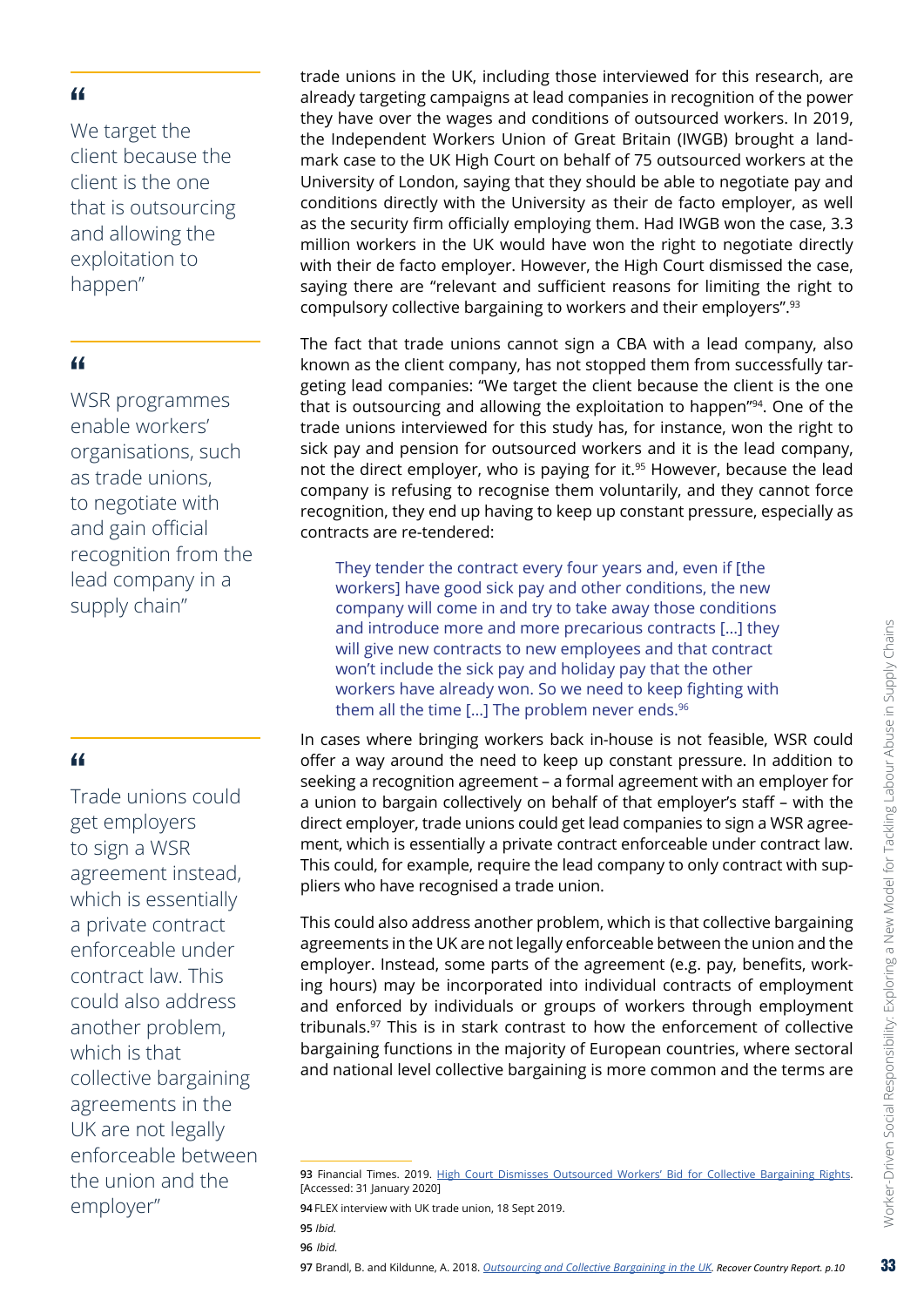Tribunals do not have the power to make wider recommendations that would benefit others in the same workplace"

#### "

In sectors where work is seasonal or contracts get re-tendered frequently, keeping up the pressure is highly challenging"

## "

Short-term or seasonal work visas under temporary migration programmes will potentially be used to plug resultant labour market gaps, leading to a constant churn of new workers and complicating trade unions' efforts"

enforced by the signatories to the agreement, not the individual workers they apply to.98

There are several issues with the UK's individualised enforcement system: only a small minority of people experiencing problems at work pursue their case to an employment tribunal<sup>99</sup> and groups more prone to exploitation are the least likely to do so<sup>100</sup>. In addition, it is a long and involved process – claims that need a hearing take on average 30 weeks, excluding the early conciliation process, which can take another month – and, with the exception of discrimination cases, no legal aid is available.<sup>101</sup> Trade unions can, of course, support their members through the process, but the decision of the employment tribunals only applies to the claimant; as of 2015, tribunals do not have the power to make wider recommendations that would benefit others in the same workplace.102

Trade unions have other methods of enforcing CBAs and maintaining hardwon rights: "We shame them through social media, direct actions, strikes, copying all the clients into the email sent to the company"103. However, especially in sectors where work is seasonal or contracts get re-tendered frequently, keeping up the pressure is highly challenging. For instance, in the US, farmworkers are often seasonal migrants who return to their country of origin once their visa expires: "There have been many cases of workers organising and maybe they succeed in getting a day off and better conditions, but when those workers go home then it has to start from the beginning despite it being the same employer"<sup>104</sup>. This is an important consideration for post-Brexit Britain: currently most low-paid migrant workers in the UK come from the European Union under free movement and can settle permanently, but from January 2021 this route will be closed. The Government has announced that there will be no general visa for low-paid work, despite high levels of demand from industries including health and social work, transport and storage, construction and hospitality.<sup>105</sup> Shortterm or seasonal work visas under temporary migration programmes will potentially be used to plug resultant labour market gaps, leading to a constant churn of new workers and complicating trade unions' efforts to maintain CBAs, which are dependent on union membership levels.106 The UK is already piloting, and has recently decided to expand, a seasonal agricultural workers programme that only allows workers to stay for six months, followed by a six-month cooling-off period.

A similar problem occurs with regard to CBAs not covering new hires in firms, which allows employers to slowly erode hard won improvements to wages and working conditions. This highlights the limitations of collective bargaining in the UK: because it is restricted largely to the workplace level instead

**102** Employment tribunals were given the power to make recommendations for the benefit of the wider workforce in relation to discrimination claims under the Equality Act 2010. However, this power was removed by the Deregulation Act 2015.

**103** FLEX interview with UK trade union, 18 Sept 2019.

**104** FLEX interview with WSR expert, 28 June 2019.

**105** UK Government. 2020. [The UK's Points-Based Immigration System: Policy Statement.](https://assets.publishing.service.gov.uk/government/uploads/system/uploads/attachment_data/file/866664/CCS207_CCS0120013106-001_The_UKs_Points-Based_Immigration_System_print.pdf); IPPR. 2020. [Immi](https://www.ippr.org/news-and-media/press-releases/immigration-plans-analysis-two-thirds-of-current-eu-migrants-in-health-and-care-sector-would-have-been-found-ineligible)[gration Plans Analysis: Two Thirds of Current EU Migrants in Health and Care Sector Would Have Been Found](https://www.ippr.org/news-and-media/press-releases/immigration-plans-analysis-two-thirds-of-current-eu-migrants-in-health-and-care-sector-would-have-been-found-ineligible)  [Ineligible.](https://www.ippr.org/news-and-media/press-releases/immigration-plans-analysis-two-thirds-of-current-eu-migrants-in-health-and-care-sector-would-have-been-found-ineligible)

**106** FLEX. 2019. [The Risks of Exploitation in Temporary Migration Programmes: A FLEX Response to the 2018](https://www.labourexploitation.org/publications/risks-exploitation-temporary-migration-programmes-flex-response-2018-immigration-white)  [Immigration White Paper](https://www.labourexploitation.org/publications/risks-exploitation-temporary-migration-programmes-flex-response-2018-immigration-white).

Worker-Driven Social Responsibility: Exploring a New Model for Tackling Labour Abuse in Supply Chains

Worker-Driven Social Responsibility: Exploring a New Model for Tackling Labour Abuse in Supply Chains

**<sup>98</sup>** Eurofund. 2011. Extension of Collective Bargaining [Agreements](https://www.eurofound.europa.eu/sites/default/files/ef_publication/field_ef_document/ef1154en.pdf) in the EU. Eurofund Background Paper. p.11

**<sup>99</sup>** Citizens Advice Bureau. 2019. The Need for a Single [Enforcement](https://www.citizensadvice.org.uk/Global/CitizensAdvice/Consumer%20publications/Enforcement%20Briefing%20-%20Final%20(3).pdf) Body for Employment Body for Employment [Rights.](https://www.citizensadvice.org.uk/Global/CitizensAdvice/Consumer%20publications/Enforcement%20Briefing%20-%20Final%20(3).pdf)

**<sup>100</sup>** Resolution Foundation. 2019. From Rights to [Reality: Enforcing](https://www.resolutionfoundation.org/publications/from-rights-to-reality/) Labour Market Laws in the UK.

**<sup>101</sup>** Citizens Advice Bureau. 2019. The Need for a Single [Enforcement](https://www.citizensadvice.org.uk/Global/CitizensAdvice/Consumer%20publications/Enforcement%20Briefing%20-%20Final%20(3).pdf) Body for Employment Body for Employment [Rights.](https://www.citizensadvice.org.uk/Global/CitizensAdvice/Consumer%20publications/Enforcement%20Briefing%20-%20Final%20(3).pdf)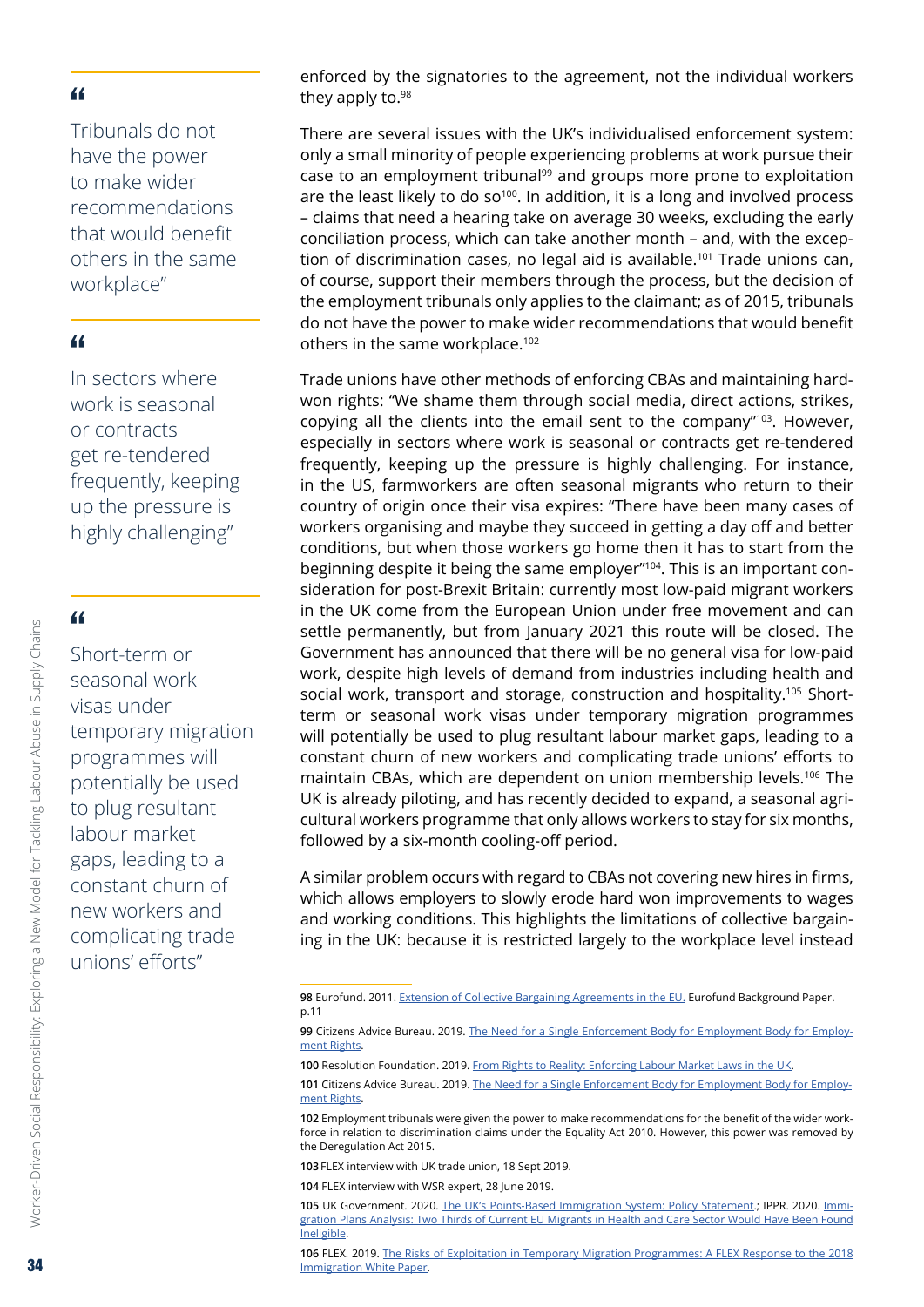<span id="page-34-0"></span>The WSR model could be a way of introducing faster, more accessible enforcement that can be enforced across multiple workplaces"

#### "

With WSR you have a route or mechanism for what will happen if bosses don't comply, and that isn't that you have to strike, you have another mechanism."

#### "

How radical or extensive are the demands and how transformative are they really?"

of being sectoral or national, it is difficult for unions to achieve sustainable structural change. Some of the organisations currently implementing WSR programmes experienced the same issue, before turning to WSR:

CIW did very creative things to try to get growers to sit down at the table – hunger strikes, marches, etc. They didn't accomplish 'nothing', but only little stuff, not structural stuff. They didn't change the structural imbalance that was allowing abuses to happen. Community education decided that if large corporations' actions were the reason workers were being treated badly, then maybe they could be the solution.<sup>107</sup>

The WSR model could be a way of introducing faster, more accessible enforcement that can be enforced across multiple workplaces. In contrast to collective bargaining agreements, the agreement in a WSR programme is legally enforceable between the lead company and the workers' organisation, so addressing non-compliance is not reliant on individuals bringing claims in labour courts or trade unions maintaining pressure on employers. As one respondent said: "we see it as a strengthening of the power of the workers and of the enforcement, because with WSR you have a route or mechanism for what will happen if bosses don't comply, and that isn't that you have to strike, you have another mechanism"108.

In addition, under WSR, workers are able to report non-compliance easily, anonymously and without fear of retaliation and in the knowledge that it will lead to a quick result. The recommendations issued by the independent authority tasked with monitoring compliance will also benefit the entire workforce and not only the individual claimant as under the UK's employment tribunal system.

# 3.3 UK TRADE UNIONS' CONCERNS ABOUT WSR

Trade unions interviewed for this research saw WSR as a potentially promising model for tackling labour abuse and exploitation in supply chains, but also highlighted the challenge of getting an employer to sign a WSR agreement, saying "nothing is going to change without forcing them"109.

#### **MORE THAN JUST WINNING: THE IMPORTANCE OF COLLECTIVE ACTION**

There were also serious concerns around whether the concessions that could be won through a WSR model would be radical or extensive enough, and whether WSR as a process would be transformative enough for workers:

"In order to assess or evaluate it [WSR] I would really need to see how far they go. The main point would be how radical or extensive are the demands and how transformative are they really?"110

The question of whether WSR would be transformative enough connected to union respondents seeing the *process* of collective bargaining as being equally, if not more, important as the end results. Through organising and collective action, workers learn to "recognise themselves as workers, […] recognise themselves as a collective"111; they gain confidence and the belief that they "can actually bring about change". This psychological transformation was seen as central to the sustainability of the collective bargaining

**<sup>107</sup>** FLEX interview with WSR expert, 21 June 2019.

**<sup>108</sup>** FLEX interview with WSR expert, 28 June 2019.

**<sup>109</sup>** FLEX interview with UK trade union, 18 Sept 2019.

**<sup>110</sup>** FLEX interview with UK trade union, 24 July 2019.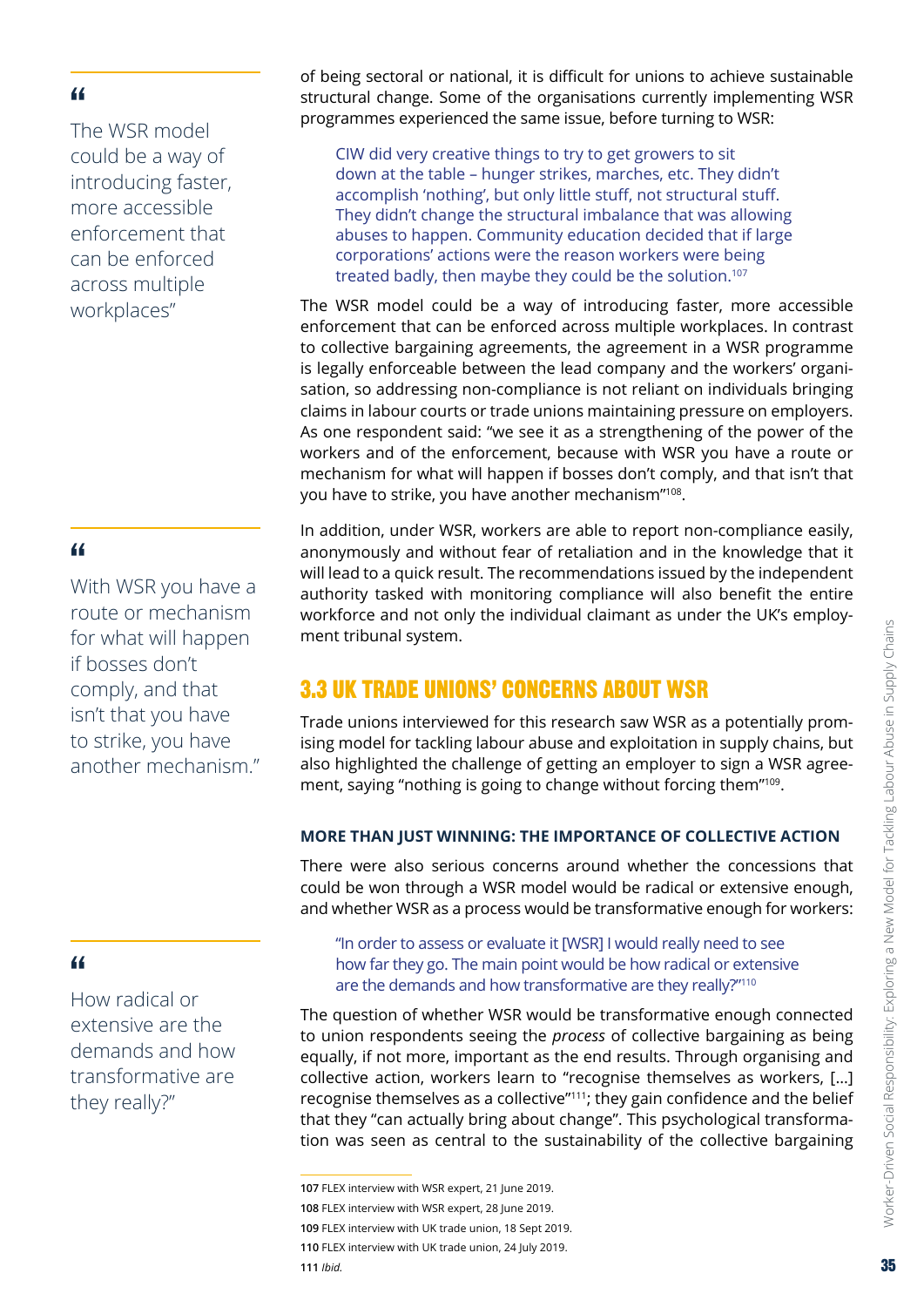<span id="page-35-0"></span>Things change all the time – contracts get ripped up, changed and renegotiated – so the only ultimate protection for workers is to be organised enough to take action and protect themselves"

## "

Consumer pressure was seen not only by unions, but by respondents across the board, as being a highly unreliable source of protection for workers"

model: "Things change all the time – contracts get ripped up, changed and renegotiated – so the only ultimate protection for workers is to be organised enough to take action and protect themselves"112.

The concern that WSR would not be as transformative and therefore as sustainable over time as collective bargaining was linked to perceived reliance of the model on consumer pressure rather than worker power, the implication being that any programme that is highly dependent on consumer pressure will fail once that pressure is no longer there:

"In terms of sustainability, how can this be carried forward year after year, decade after decade unless the workers are ready to take their own action, not dependent on the good will or solidarity of a consumer movement?"113

#### **CONSUMERS: A FICKLE FOUNDATION?**

Consumer pressure was seen not only by unions, but by respondents across the board, as being a highly unreliable source of protection for workers:

There is an outrage period, the knee-jerk reaction where people will just react to things on social media without knowing the facts, but it's very instant and then we have the tendency to forget very shortly afterwards.<sup>114</sup>

In time the attention and hype about this agreement will have passed or become watered down because of another social issue.115

The concerns are getting more public discourse time, but I'm not sure there is the same level of pressure for fast food or fast fashion brands to evidence or change their practices in the UK [compared to the US]. There isn't enough consumer interest that people would stop buying from brands that weren't part of this accreditation [sic].<sup>116</sup>

It is true that WSR programmes rely heavily on consumer pressure and reputational risk to bringing brands to the negotiation table. The extent of this reliance and its effect on sustainability of such schemes is highly dependent on the context in which WSR is being implemented. For instance, the Bangladesh Accord and the Lesotho Agreement may never have happened without consumer pressure being catalysed by Rana Plaza and the #metoo movement respectively:

The context of #metoo helped generate power for the labour side to get a deal through. They were very public-facing brands. I think that without #metoo they wouldn't have gotten that agreement through.<sup>117</sup>

As consumer interest wanes over time, there is a risk that the worker movement will lose power unless there are other mechanisms in place to protect it, as can be seen in the quote below:

Things have been increasingly problematic in the last couple of years. When the Accord was first established, it was right after Rana Plaza and manufacturers were very motivated

**116** FLEX interview with UK labour market enforcement body, 7 August 2019.

**<sup>112</sup>** *Ibid.*

**<sup>113</sup>** *Ibid.*

**<sup>114</sup>** FLEX interview with hotel sector stakeholder, 10 September 2019.

**<sup>115</sup>** FLEX interview with UK trade union, 24 July 2019.

**<sup>117</sup>** FLEX interview with WSR expert, 27 June 2019.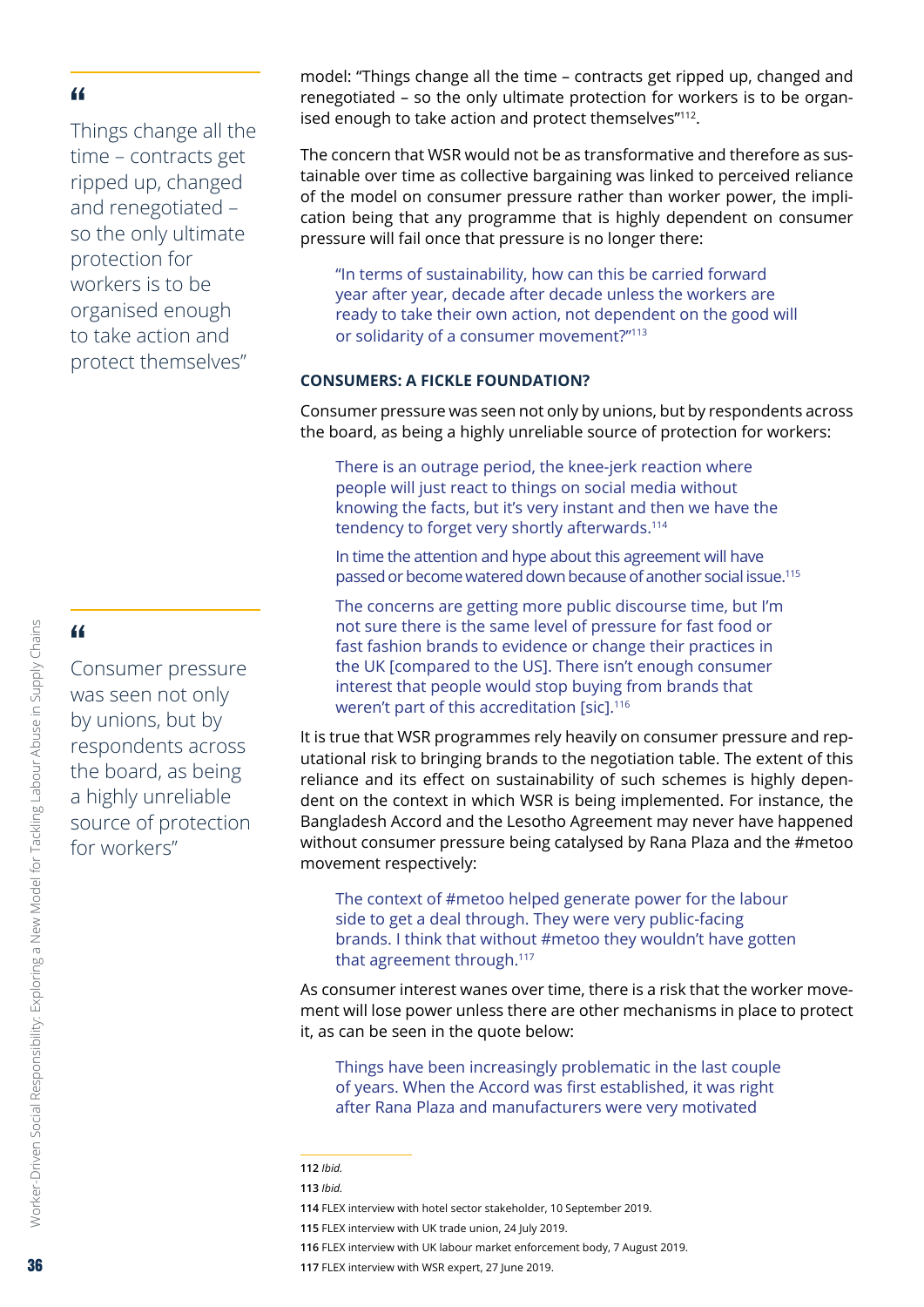Consumers are likely to care about an issue only if it is serious or shocking enough"

#### "

There is nothing in the WSR model that means that it must rely solely on consumer pressure"

#### "

Where workers' organisations have more power and the context is more favourable to trade union organising and collective bargaining, WSR programmes will be less reliant on consumer pressure"

to take part, but now they are less willing to participate and increasingly hostile. They are putting increased pressure on unions for speaking on part of The Accord.118

WSR agreements are legally binding contracts, which means that brands cannot simply walk away while they are in force. However, for those programmes that are time-limited, such as the Bangladesh Accord and the Lesotho Agreement, there is a risk that if consumers lose interest, lead companies will disengage when the WSR agreement comes to an end. For instance, when the 2013 Accord came to the end of its five-year period, trade unions and other social partners had to work hard to ensure companies signed on to the 2018 Transition Accord. In contrast, FFP and MWD are "evergreen"119 contracts, meaning they do not have set end dates and are renewed automatically, making it harder for brands to walk away (though they could technically start sourcing from outside of the states to which the agreements apply).

Another concern about relying too much on consumer pressure is that it may limit the issues that a WSR programme is able to cover, as it is more difficult to create consumer pressure around certain issues than around others. Consumers are likely to care about an issue only if it is serious or shocking enough: "It is easy to create a consumer-based campaign when you are talking about the safety of millions of workers – no reasonable brand would choose to say they don't care about worker safety"<sup>120</sup>. However, it might be harder to get consumers to care about other issues:

A public-facing campaign won't help you get a raise from \$14.95 per hour to \$15 per hour, but a collective bargaining agreement will. Consumers will care about whether you can afford to live – collective bargaining agreement might get you a longer lunch break, a consumer campaign won't. <sup>121</sup>

There is nothing in the WSR model that means that it *must* rely solely on consumer pressure. In fact, action and organising by workers with the support of trade unions and community groups has been central to the formation of all four WSR programmes. It is perhaps less the case that WSR as a model is not transformative enough or too reliant on consumer pressure, and more that the contexts in which it has developed are ones where more traditional trade union action is difficult and a variety of methods, including consumer pressure, are needed:

A union in another sector might be able to work on a classic strategy of pure union power. But they [the garment sector unions] are not like a metal union or coal union in the UK who can say "if you don't give us what we want, we'll shut down your mine". […] So the unions [in the garment sector] need to work with a different strategy – much more of a leverage strategy than a classic union strategy of strikes. And in this case, the main leverage they have is with the buyers. […] You need a much broader leverage strategy than a classic union might use.<sup>122</sup>

Where workers' organisations have more power and the context is more favourable to trade union organising and collective bargaining, WSR programmes will be less reliant on consumer pressure:

**121** FLEX interview with WSR expert, 21 June 2019.

**<sup>118</sup>** FLEX interview with WSR expert, 11 September 2019.

**<sup>119</sup>** FLEX interview with WSR expert, 21 June 2019.

**<sup>120</sup>** FLEX interview with WSR expert, 11 September 2019.

**<sup>122</sup>** FLEX interview with WSR expert, 27 June 2019.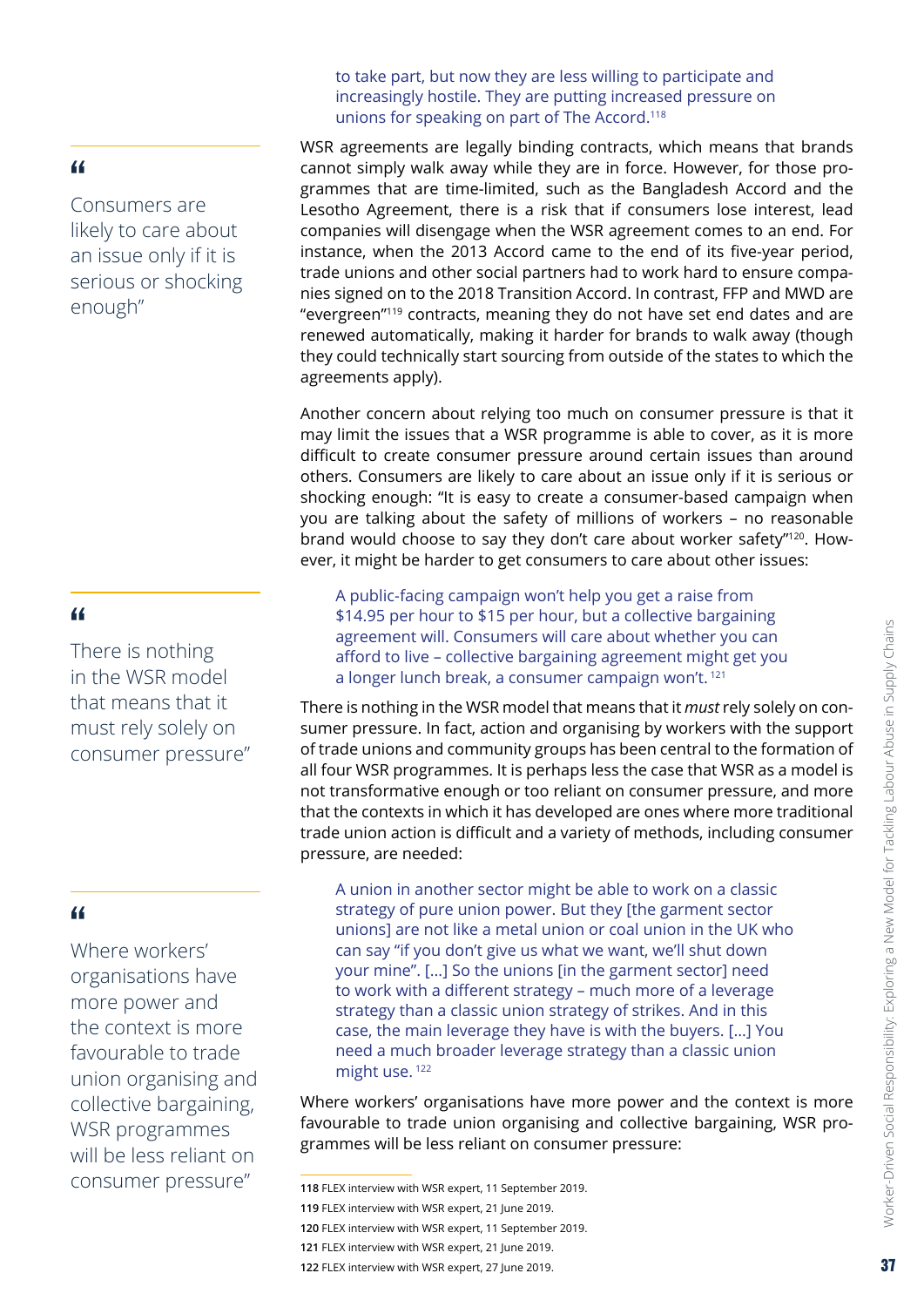<span id="page-37-0"></span>What are the material conditions in the agreement and what are the obligations in the agreement and what does the enforcement capacity look like"

I don't see the added value of talking about this as a weak form of collective bargaining, because that [whether it is weak or not] will relate to what are the material conditions in the agreement and what are the obligations in the agreement and what does the enforcement capacity look like.<sup>123</sup>

The same is true of collective bargaining to a large extent. Unions in the UK are increasingly diversifying their methods of pressuring employers as well as lead companies, especially in sectors that are difficult to organise as a result of outsourcing: "[W]here there is a big dispute, trade unions will work with consumers [...] I guess it already happens. Not as much as it should, but it does already happen"124.

#### **LACK OF LEGAL PROTECTIONS FOR ORGANISING WORKERS**

A key issue for WSR in contrast to unions is that the law provides some additional protections for collective bargaining that would not be available for WSR. In the UK, if an employer refuses to recognise a qualifying trade union voluntarily, the union can apply to the Central Arbitration Committee (CAC) for statutory recognition. If this is successful, employers must negotiate with the union on pay, hours and holiday entitlements.<sup>125</sup> There are also certain rights and protections that trade union members and representatives are legally guaranteed, such as protection against blacklisting, time off work with pay for union duties and training without pay for union activities<sup>126</sup>:

A typical recognition agreement will give workers paid time off for trade union activities, training to represent their fellow colleagues in meetings, it would force the company to disclose information or business plans, to consult with the workers when they were considering restructuring or redundancies. It would give them all sorts of access to protections, information and training.127

There is nothing stopping such protections from being written into WSR agreements: there are no limits to the type of issues that WSR programmes can cover, other than what is winnable in practice (though this is not an insignificant limitation). WSR agreements are highly context dependent and specific – where it is possible to win larger concessions, the programmes will be more all-encompassing and where it is not, they may be narrower or more restricted:

It's difficult. We now have the advantage of hindsight. Our perception [at the time of developing the Accord] was that it was the maximum negotiable, but technically we could have included components on wages, contracts or freedom of association. But at the same time, you're in a bargaining context where at that given moment this is the best deal you'll get – otherwise people will leave the table and you'll have no deal at all. It relates to how much pressure you can put on the brand and also a bit to what your bargaining strategy is – who do you first talk to, which brand do you first get on board.128

However, some of the protections described above, such protection against blacklisting or being treated differently for being a trade union member, are

- **126** See <https://www.gov.uk/working-with-trade-unions/rights-of-employees-in-trade-unions->
- **127** FLEX interview with UK trade union, 24 July 2019.

WSR agreements are highly context dependent and specific – where it is possible to win larger concessions, the programmes will be more allencompassing and where it is not, they may be narrower or more restricted"

**<sup>123</sup>** *Ibid.*

**<sup>124</sup>** FLEX interview with UK trade union, 24 July 2019.

**<sup>125</sup>** See <https://www.gov.uk/trade-union-recognition-employers/ballot-union-recognition>

**<sup>128</sup>** FLEX interview with WSR expert, 27 June 2019.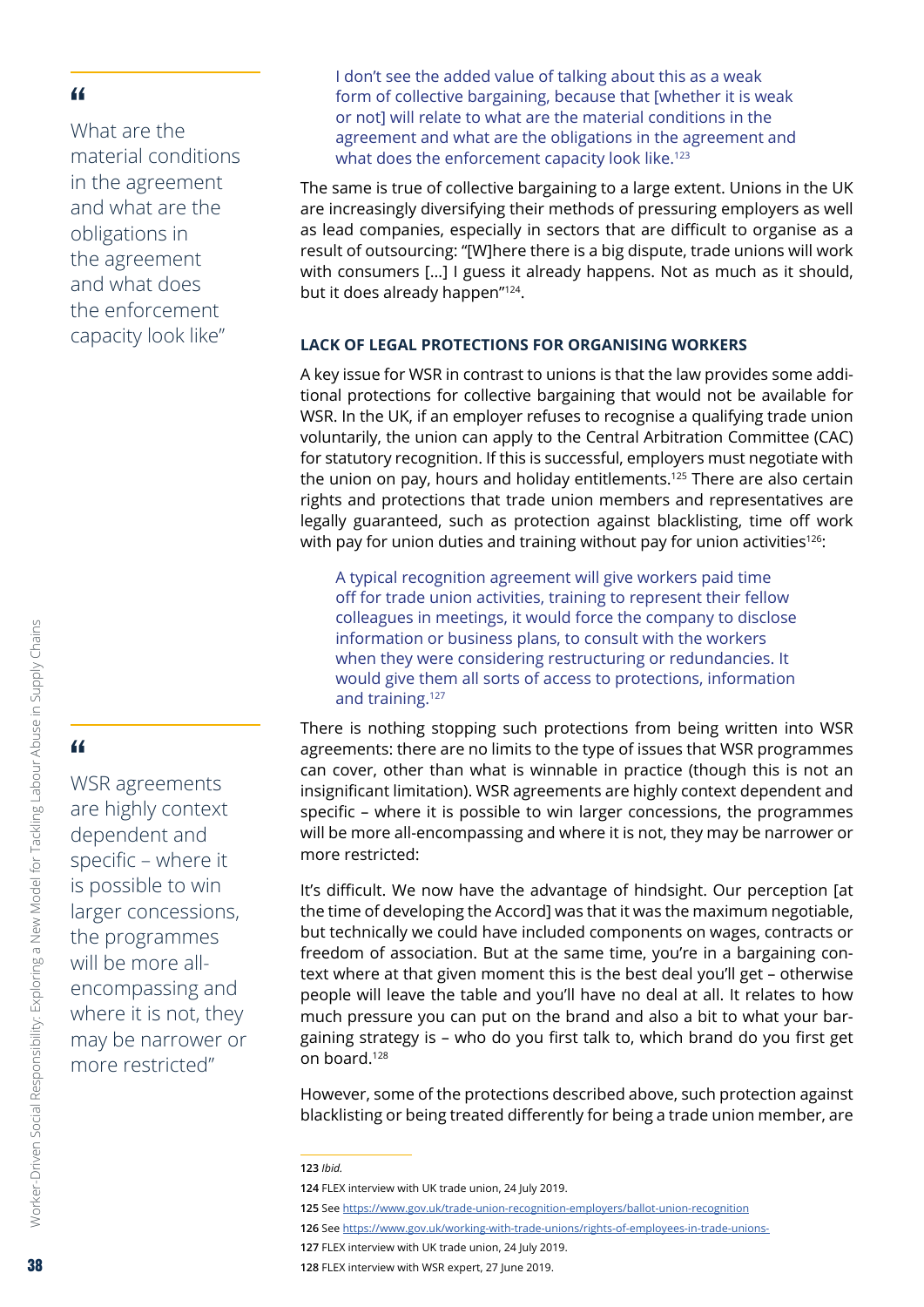<span id="page-38-0"></span>crucial for the period of time before recognition agreements are won. In the context of WSR, this would be the period prior to the lead company signing up to the agreement. Thus, under WSR, workers seeking to organise and introduce such a scheme could be at risk of retaliation because they are working outside of the normal collective bargaining framework.

#### 3.4 OPPORTUNITIES AND RISKS OF WSR FOR TRADE UNIONS

If the content and structure of a WSR programme can be so varied, and is so dependent on the context in which it is negotiated, this raises a key question: in what contexts should trade unions turn to WSR? And are there contexts in which using a WSR approach might actually have negative implications for trade unions and collective bargaining?

#### **CASE STUDY: THE UK HOTEL SECTOR**

The UK hotel sector was chosen as a case study for this scoping research to provide a focal point for the sampling – we mainly spoke to unions and businesses active in the hotel sector – and for the discussions with interviewees. It is also a sector known for high levels of outsourcing and non-compliance with labour rights, as well a significant proportion of workers who are migrants (24%). In 2019, the Director of Labour Market Enforcement (DLME) commissioned a report by University of Leicester and Keele University on the effects of the fissuring of employment relationships in the UK hotel sector.<sup>129</sup> The research found that employment relationships in the UK hotel industry had become more precarious over the last ten years because of the widespread use of subcontracting and outsourcing, and precarious employment practices such as zero-hour contracts. These fissured employment relationships are more susceptible to non-compliance issues as they create legal ambiguities as to who is responsible for labour market violations, often to the benefit of the lead firm. This was confirmed by our hotel sector respondents: "There have been a couple of exposés about employment agencies, including [agency name redacted], and hotel companies – we're not then liable. Hotels will then say: 'we'll take this very seriously and review our relationship', but we don't have to take responsibility"130.

The impact of the fissuring of employment relationships in the sector were found to be numerous and included high levels of fear of retaliation from management, including for speaking to the researchers; high levels of instability for workers on zero-hour contracts131; intensification of work visible in the increase of unpaid overtime; and loss of benefits and extra pay for weekend work. Subcontractors and agencies were found to deploy aggressive strategies to increase their profit margins and control over workers, leading to employment rights violations, of which lead companies could then wash their hands: "**Hotels don't want to associate themselves with the bad things, so they pass it on to an agency and that's not a very well policed arena"**132. The research commissioned by the DLME also found that "instances of humiliation and improper behaviour associated with violation of basic labour rights" are more likely to be tolerated by workers who are afraid of losing their jobs and expect to only be working in the industry in the short-term.<sup>133</sup>

<sup>129</sup> López-Andreu, M., Papadopolous, O. and Hamedani, M. 2019. How Has the UK [Hotels](https://assets.publishing.service.gov.uk/government/uploads/system/uploads/attachment_data/file/814594/UK_Hotels_Sector_Director_of_labour_market_enforcement_July_2019.pdf) Sector Been Affected by the Fissuring of the [Worker-Employer](https://assets.publishing.service.gov.uk/government/uploads/system/uploads/attachment_data/file/814594/UK_Hotels_Sector_Director_of_labour_market_enforcement_July_2019.pdf) Relationship in the Last 10 Years?

**<sup>130</sup>** FLEX interview with hotel sector stakeholder, 4 October 2019.

**<sup>131</sup>** The Accommodation and Food industry has the second highest percentage of employees on zerohours contracts at 20%. See Office for National Statistics. 2018. Contracts that do not guarantee a minimum number of hours: April 2018.

**<sup>132</sup>** FLEX interview with hotel sector stakeholder, 4 October 2019.

**<sup>133</sup>** López-Andreu, M., Papadopolous, O. and Hamedani, M. 2019. How Has the UK [Hotels](https://assets.publishing.service.gov.uk/government/uploads/system/uploads/attachment_data/file/814594/UK_Hotels_Sector_Director_of_labour_market_enforcement_July_2019.pdf) Sector Been Affected by the Fissuring of the [Worker-Employer](https://assets.publishing.service.gov.uk/government/uploads/system/uploads/attachment_data/file/814594/UK_Hotels_Sector_Director_of_labour_market_enforcement_July_2019.pdf) Relationship in the Last 10 Years?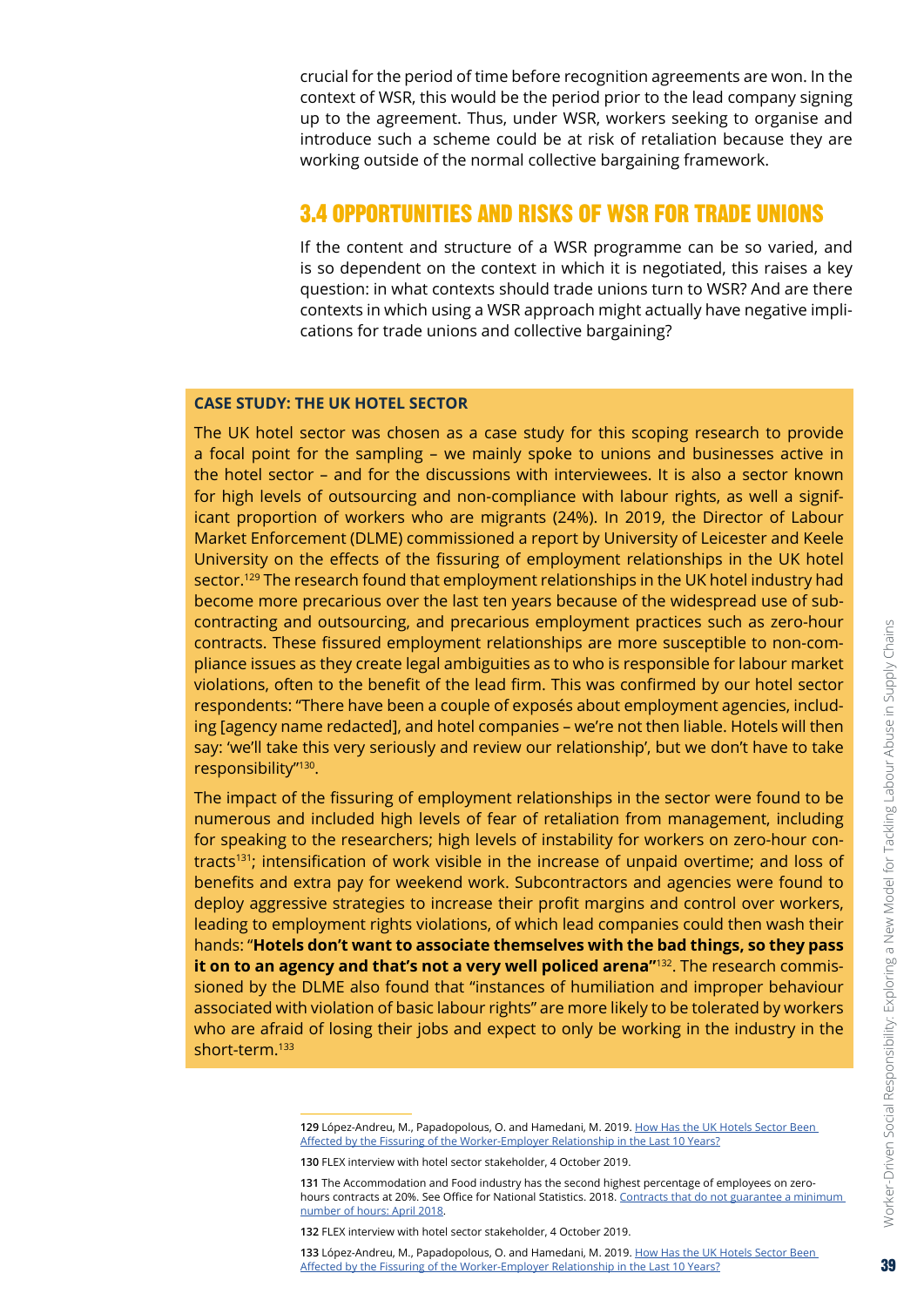<span id="page-39-0"></span>Discussions with research participants about the application of WSR to the hotel sector proved interesting. A key issue that was raised was where within the hotel sector supply chain the WSR model would sit. The hotel industry has four distinct employment models that differentiate it from other sectors:

- the *physical ownership model* where a company owns the hotel and its assets and directly employs the workers;
- the *managed hotels model*, where the property is owned by one entity (e.g. a property, real-estate or pension fund) but managed by another;
- the *franchise model*, where a company or group operates a hotel on behalf of an owner;
- and the *single entity model*, which tend to be owned by a family or trust.

Applying the WSR model to either the managed hotels model or the franchise model provides an additional challenge, as instead of a three-tier supply chain there are four: the entity owning the hotel, the entity managing it, the outsourced contractors and the workers.

Whether it would be possible to bring outsourced workers in the hotel sector back in-house instead of turning to a WSR model was seen as highly dependent on the type of job:

It is very difficult to find and retain good people across the lower paid workforce and that's one reason why hotels rely on agencies so much. And the second reason is that you're never going to get away from is that the demand pattern in the hotel sectors means there is a variable demand for labour, particularly in housekeeping. And keeping people on call is very difficult.<sup>134</sup>

*I don't see any reason for outsourcing any function other than things that vary significantly by demand, but in many of our hotels we have a third company cleaning contractor coming in to clean. There are two benefits to that, as you can then blame someone else if*  the work is not done well and you can reduce the permanent headcount on payroll. **Fun***damentally it's about finance versus ethics and how the model can unlock that.<sup>135</sup>*

However, whether it would be possible to get companies to bring their workers in-house is something that workers' organisations in the sector will have to assess. If the read of the industry is that bringing workers in-house is simply not going to happen, then turning to WSR may be a good solution: **"You have to assess your power and there may be things that you just cannot get. You may just have to give some ground on something. It's figuring out what your bottom lines are"**136.

#### **A SENSIBLE SOLUTION IN HIGHLY HOSTILE CONTEXTS**

For some respondents, especially those coming from contexts where there are high levels of hostility and even violence towards trade unions, WSR is the practical solution to addressing labour abuses in difficult circumstances:

"I see it as a spectrum: In some places unions are illegal, in some they exist but are not working, and in some they're working, but not for everyone. I see a WSR programme as a first step. And there may never be a second step. But it would be rational that the next step is workers organising and saying, 'well now we have our basic human rights, we can talk to each other about work conditions without being fired'."<sup>137</sup>

**<sup>134</sup>** FLEX interview with hotel sector stakeholder, 4 October 2019. **135** *Ibid.*

**<sup>136</sup>** FLEX interview with WSR expert, 8 August 2019.

**<sup>137</sup>** FLEX interview with WSR expert, 21 June 2019.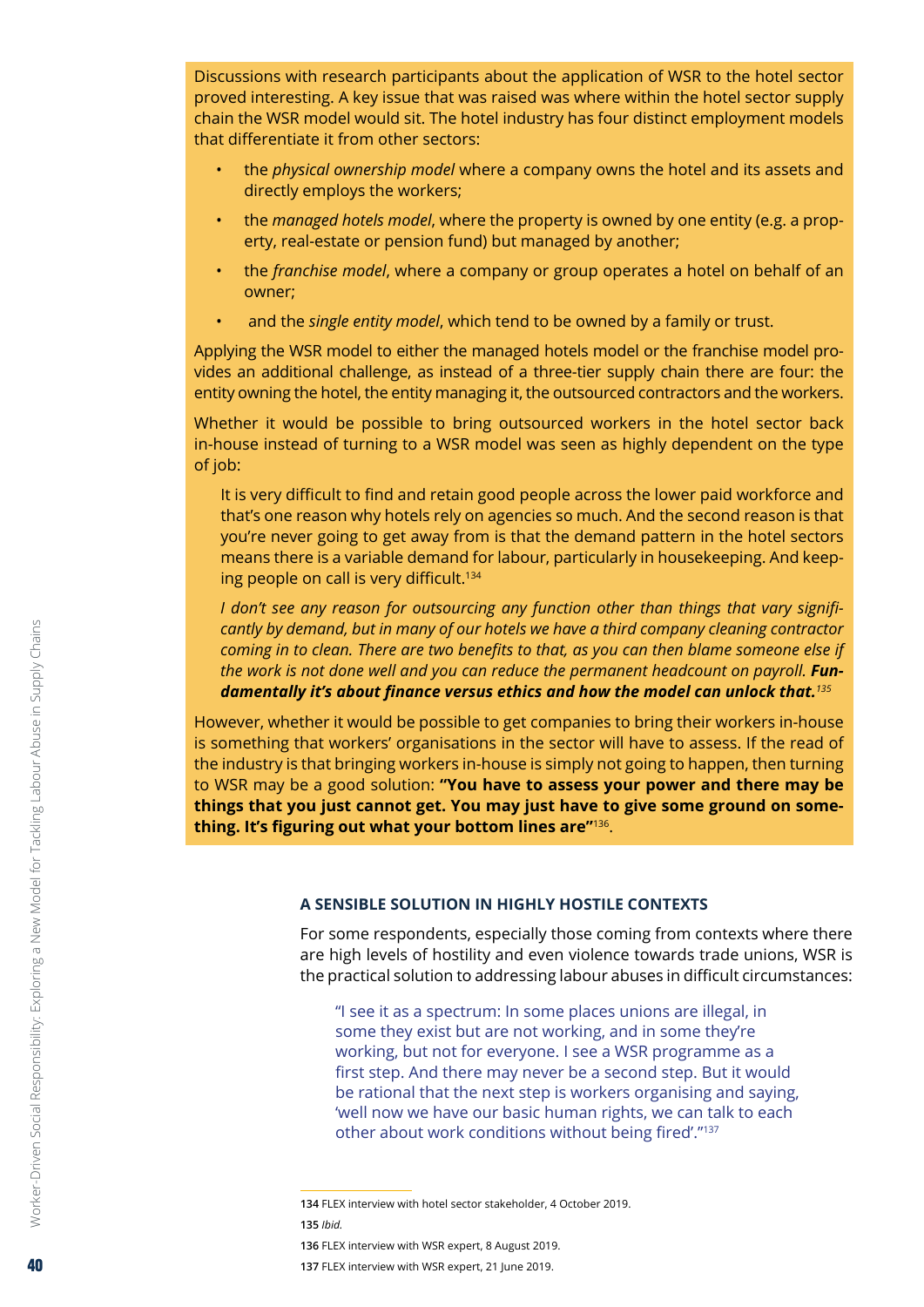<span id="page-40-0"></span>Collective barraging is all well and good in Europe, but not for Bangladeshi workers who might be killed for it"

#### "

There is some indication that the Bangladesh Accord is in fact helping to strengthen the unions"

Collective bargaining is simply not a realistic possibility in all contexts, at least not in the short term, and WSR could potentially provide a stepping stone towards unionisation by helping to create the conditions needed for organising: "Collective barraging is all well and good in Europe, but not for Bangladeshi workers who might be killed for it – WSR might be a better solution for them and you could expect WSR to be a safe space for workers to unionise"138. There is some indication that the Bangladesh Accord is in fact helping to strengthen the unions. Some respondents felt that the Accord had increased the standing of local trade unions in the eyes of both the government and employers, as seen in the quote below:

"By sitting at the table with the brands and participating in the inspections, the unions have gained increased legitimacy. Participation in the Accord has given unions increased confidence, but also changed the perception of the manufacturers. Previously they felt it very easy to dismiss workers' concerns and the trade unions, but under the accord they can't do that. […] It has given local affiliates of international unions much more respect and legitimacy in Bangladesh, so they are now being consulted by Government on wages and other issues of workers. Prior to the Accord they were usually dismissed. […] On the factory level, there have been a number of instances where unions have always been present but disregarded by the manufacturers, but now, since the Accord, they're recognised and engaged and negotiated with on broader issues than just fire and building safety."<sup>139</sup>

This is perhaps also reflected in the fact that the 2018 Transition Accord includes new provisions that were not in the 2013 Accord, most notably protection for freedom of association where it applies to workplace safety.

#### **AN OPPORTUNITY TO IMPROVE OVER TIME**

This points to an important aspect: WSR agreements do not have to be static. For instance, the FFP and MWD both have some routes for workers and workers' organisations to influence and change the supplier standards by negotiating changes to the guidance on how to implement standards. CIW has a working group made up of workers and growers and when "new information comes in from the farms of new situations, then they create new guidance so that the code's provisions are having the impact as intended"140. MWD also has a working group where worker and farmers can talk about and propose changes to the standards:

If the workers see something is more of a priority or is not functioning well, they can make a proposal. Then they vote and make a decision and that proposal will go into discussion with the lead company. So far, the code of conduct has been working; renegotiation hasn't been needed.<sup>141</sup>

It could be possible to build in more space for workers to negotiate better terms over time, as their power increases:

The Fair Food Program is not structured in a way where it would be easy to go to the buyers and ask for a much

**140** FLEX interview with WSR expert, 21 June 2019.

It could be possible to build in more space for workers to negotiate better terms over time"

**<sup>138</sup>** *Ibid.*

**<sup>139</sup>** FLEX interview with WSR expert, 11 September 2019.

**<sup>141</sup>** FLEX interview with WSR expert, 28 June 2019.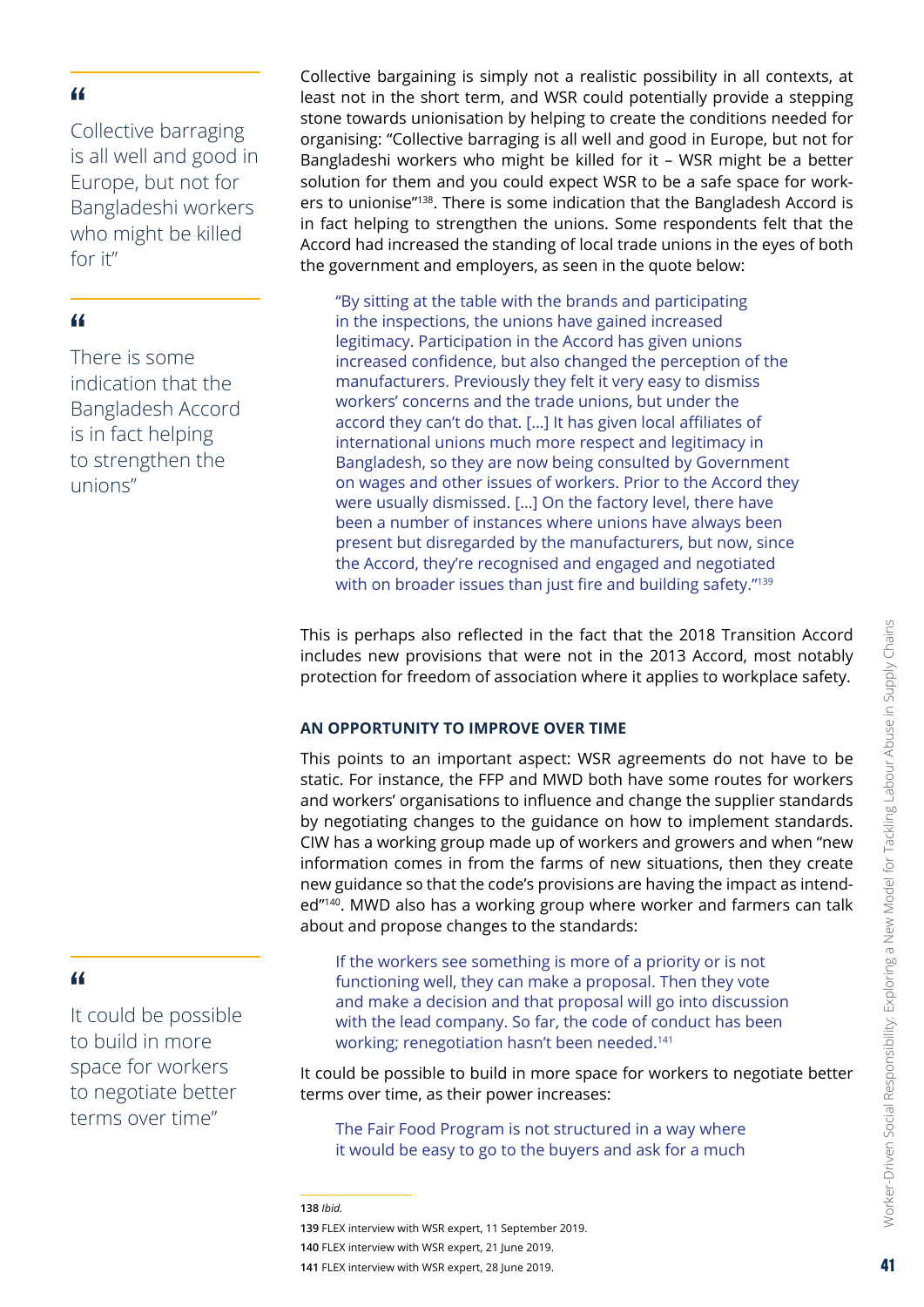<span id="page-41-0"></span>higher premium. […] But that doesn't mean WSR couldn't be structured in a way that gives workers a pay rise. It's theoretically possible. It is possible that collective bargaining agreements might provide a more direct route to accomplish that, but it depends on the context.<sup>142</sup>

For instance, in the UK, the non-governmental Living Wage accreditation system is structured to provide a pay rise: accredited Living Wage employers commit to increasing pay each year when the Living Wage Foundation announces the new rates. If they fail to implement this increase within six months of the announcement, they lose their accreditation.<sup>143</sup> However, this scheme does not include the multiple specific components of WSR programmes.

#### **A DEFLECTION TACTIC FOR BUSINESSES?**

Several other participants, most notably UK trade unions, were concerned that instead of acting as a stepping stone, WSR could be used as an excuse by brands not to have to deal with unions or to reject calls for future concessions:

"Does it diminish the prospect of workers taking more meaningful transformative action to win more significant demands? Or does it diminish the prospect of the company conceding more? Once they have this brand of approval, it's a stamp of approval on their brand, are they then going to resist any calls for more concessions, or any criticisms about their behaviour and conduct, because everything will be deflected with this stamp of approval. That, I think, is a real prospect – that this could provide a ceiling rather than a floor."<sup>144</sup>

Though the UK context is not nearly as hostile towards trade unions as the ready-made garment sector in Bangladesh or Lesotho, or the agricultural sector in the US, it is clear that there are high levels of reticence from businesses to engage with unions. As one hotel sector respondent put it: "There is a great suspicion of unions. The hotel companies are so suspicious that getting them around a table with union people is hard, instant defences will go up"<sup>145</sup>. They went as far to suggest that a WSR programme in the UK hotel sector "should be more worker-led than union-led […] a worker-led movement born and led within the businesses, not led by unions"146. In this context, it does seem possible that businesses could seek to use WSR as a way of addressing the worst cases of labour abuse and exploitation in supply chains while freezing out unions and avoiding collective bargaining.

Given that the WSR model is "agnostic as to the type of worker organisation and the rights in the code of conduct"<sup>147</sup>, there is a risk that it could be used by companies to agree only to a narrow set of workers' demands and block future attempts to win concessions, especially if trade unions are not the workers' organisations driving the model. However, once again this depends on context and what is winnable – the opposite could also be true. There could, for instance, be a WSR programme the requires lead companies to work only with, or source only from, suppliers and contractors that have recognised a trade union: "WSR is about rights protection and it's up

**146** *Ibid.*

WSR could be used as an excuse by brands not to have to deal with unions or to reject calls for future concessions"

## "

Worker-Driven Social Responsibility: Exploring a New Model for Tackling Labour Abuse in Supply Chains

Worker-Driven Social Responsibility: Exploring a New Model for Tackling Labour Abuse in Supply Chains

WSR is about rights protection and it's up to the workers to decide what those rights are. You could include a demand for collective bargaining in the WSR agreement"

**<sup>142</sup>** FLEX interview with WSR expert, 8 August 2019.

**<sup>143</sup>** See the Living Wage Foundation: <https://www.livingwage.org.uk/>

**<sup>144</sup>** FLEX interview with UK trade union, 24 July 2019.

**<sup>145</sup>** FLEX interview with hotel sector stakeholder, 10 September 2019.

**<sup>147</sup>** FLEX interview with WSR expert, 8 August 2019.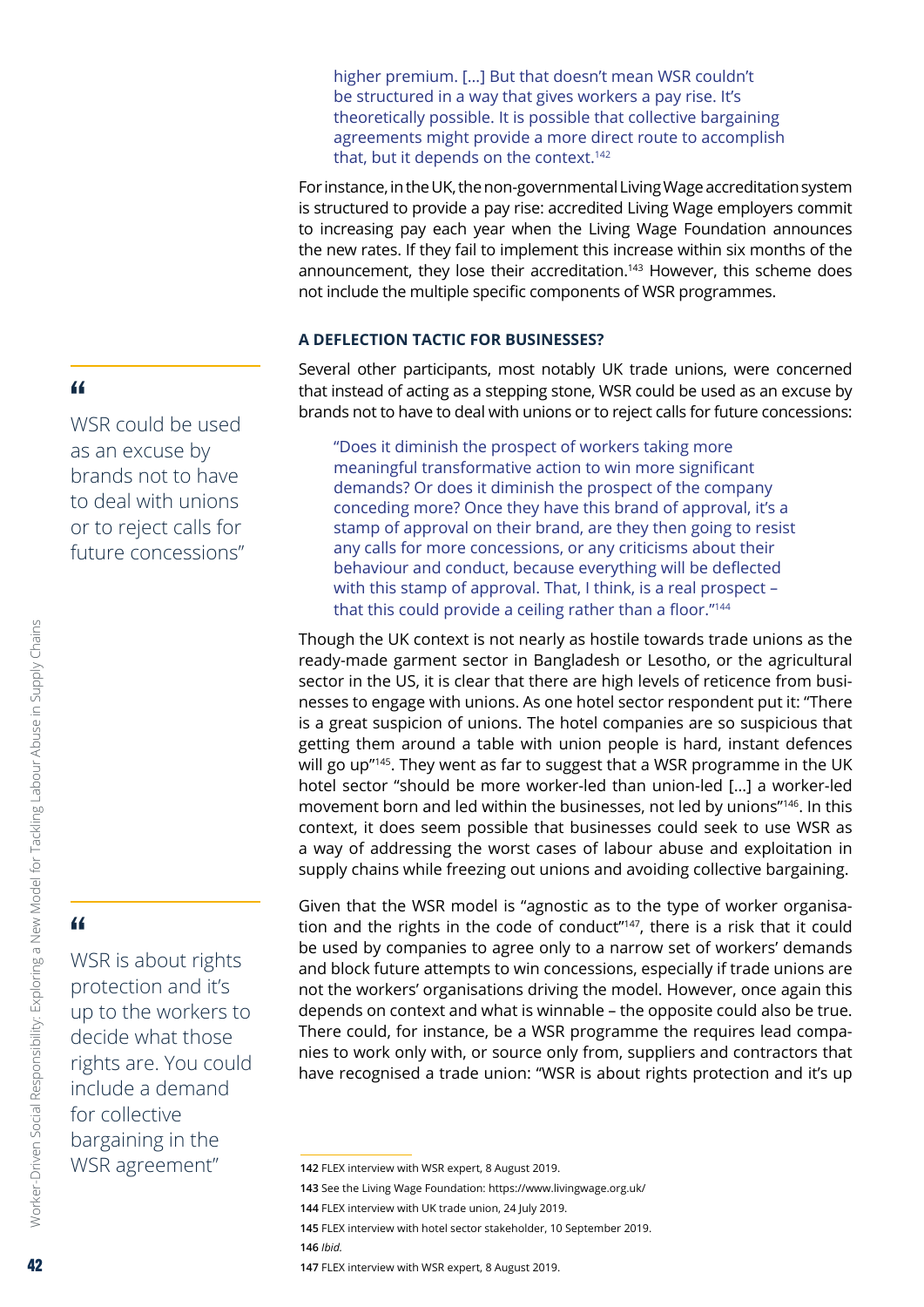to the workers to decide what those rights are. You could include a demand for collective bargaining in the WSR agreement"<sup>148</sup>.

# 3.5 SECTION SUMMARY

In summary, outsourcing has complicated trade unions' ability to organise workers and collectively negotiate with employers. This is especially true in the UK where collective bargaining happens mainly at the company level, as opposed to on the sector level or nationally, and there are very few effective mechanisms for extending existing CBAs when work is outsourced. WSR offers a potential way of overcoming some of the issues presented by the UK's collective bargaining system. First, WSR enables workers' organisations to negotiate directly with lead companies and not just direct employers. Second, WSR agreements are legally enforceable, meaning workers' organisations can take lead companies to court for violations instead of having to rely solely on strike action at the employer level or individuals' willingness to take their cases to employment tribunals.

However, UK trade union respondents expressed concerns that WSR is too reliant on consumer pressure and will not be transformative enough or build up enough worker consciousness or power to be sustainable in the long-term. It could even be used by companies to freeze out trade unions or refuse to negotiate on broader concerns. Other respondents who have been involved with WSR however said the model could act as a stepping stone towards more worker power and organising by creating the space needed. So much of the effectiveness of a WSR programme depends on the sector and legislative context in which it develops and how much bargaining power workers' organisations have.

In the light of the findings of this scoping research, we suggest that WSR may be applicable in specific scenarios, but that other methods retain their relevance. Most likely, unions will be selecting between and combining a number of responses, including 1) campaigning for workers to be brought in-house and raising standards via CBAs; 2) fighting for better legislation and regulation, such as removing the restrictions introduced by the 2016 Trade Unions Act or campaigning for the government to take a more active role in collective bargaining by legislating for voluntary or compulsive collective extension agreements; and 3) WSR approaches where the former are not feasible and the conditions are right. There is no one-size-fits-all when it comes to winning improved working conditions and a flexible, tactical approach that includes WSR in the toolbox seems wise.

## <span id="page-42-0"></span>"

WSR offers a potential way of overcoming some of the issues presented by the UK's collective bargaining system"

## "

The effectiveness of a WSR programme depends on the sector and legislative context in which it develops and how much bargaining power workers' organisations have"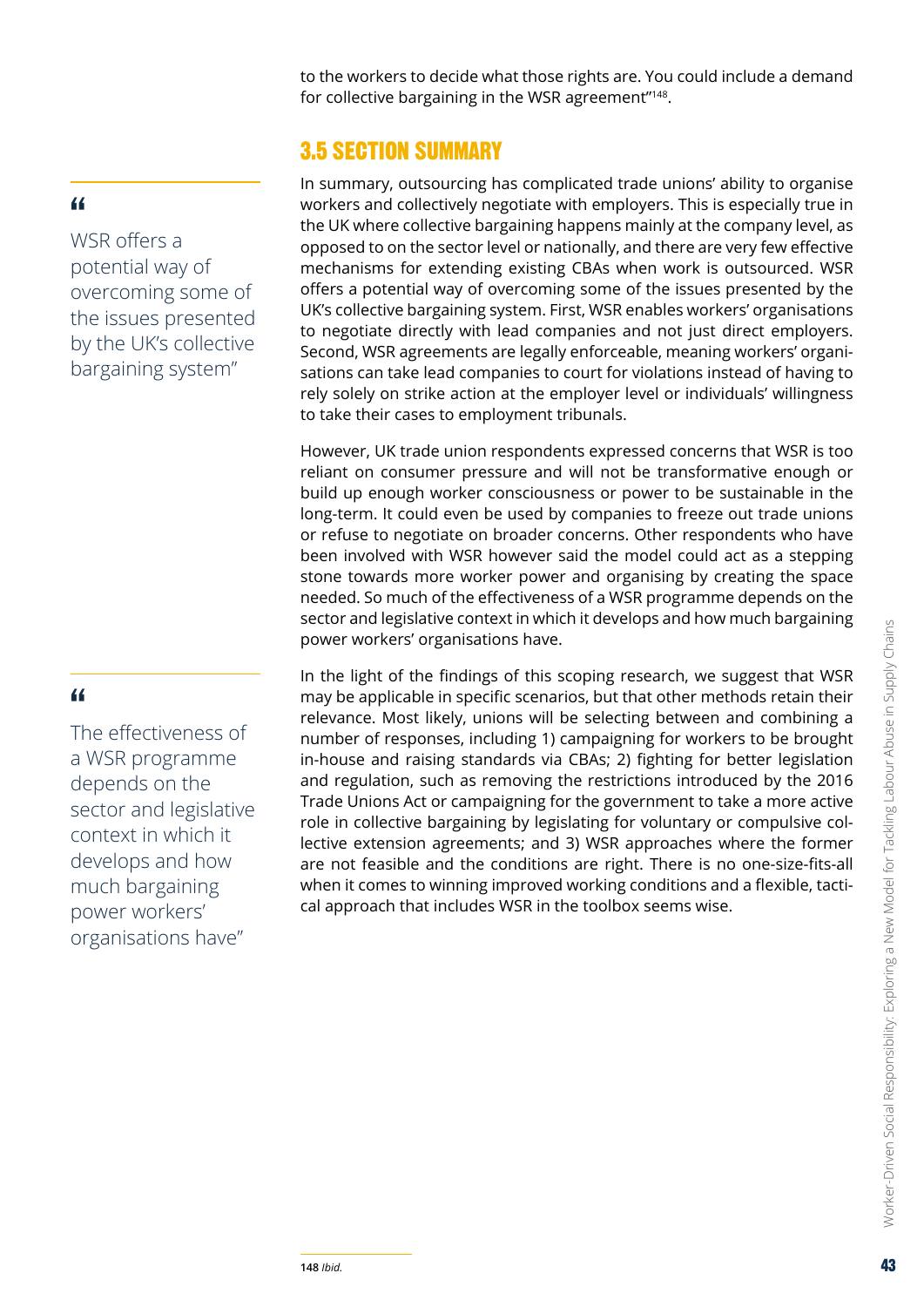# <span id="page-43-0"></span>4. WSR AND THE STATE: OPPORTUNITIES FOR BETTER LABOUR MARKET ENFORCEMENT?

# 4.1 STATE INVOLVEMENT IN WORKER-DRIVEN SOCIAL RESPONSIBILITY

Another aim of this scoping research is to assess whether and how the state could be incorporated into, or involved with, the WSR model. FLEX considers it important not to replace a state obligation with a private sector model, and wanted to test whether state involvement in a WSR scheme could provide it with more credibility and legitimacy in a UK context, as well as ensuring a more sustainable source of funding:

Anything run by the state around labour enforcement tends to have a high degree of credibility [compared to industry-led initiatives]. There might be a lot of scepticism around selfpolicing otherwise, but I can see that people would be less sceptical of a government run scheme to ensuring reasonable labour standards.<sup>149</sup>

However, the logistical challenges of including the state in implementing WSR quickly became clear during our research. In practical terms, UK state labour inspectorates are only able to work with standards codified in the law and would therefore not be able to enforce anything that goes beyond the legal minimum. As one UK inspectorate noted, "[we] wouldn't have the authority to enforce a code of conduct driven by workers, it would have to be based on legislation"150. UK labour inspectorates are "very clear and careful about what they can and can't enforce, and they really rely on having very clear directions and steers and don't want to put a foot out of place and be charged for making wrong decisions"151. Therefore, currently, if the state were to be involved in enforcing WSR standards, the standards would have to be codified into law. This is less of a problem in some other contexts such as Bangladesh, where the Accord has been established explicitly to enforce existing legislation and the standards are based on the national building code. However, in the UK context where labour market enforcement by the state does exist, a WSR programme should seek to go beyond the minimum standards that are already in legislation. However, some respondents felt that even enforcing the minimum via WSR would be a significant improvement:

I don't think legally they [UK labour inspectorates] could go beyond what's in the law, but if they were inspecting at least the minimum standards that are already in the law, that would already be a marked difference.<sup>152</sup>

#### **STATE LABOUR INSPECTORATES LACK CAPACITY AND FUNDING**

There was resistance to state involvement in implementing WSR for a number of other reasons as well. For many of our research participants, WSR is needed precisely because the state is failing to protect workers both at the level of legislation and its enforcement. State involvement in the model was therefore met with scepticism and only seen as appropriate

# "

UK state labour inspectorates are only able to work with standards codified in the law and would therefore not be able to enforce anything that goes beyond the legal minimum"

**<sup>149</sup>** FLEX interview with UK labour market enforcement body, 7 August 2019.

**<sup>150</sup>** FLEX interview with UK labour market enforcement body, 26 July 2019.

**<sup>151</sup>** FLEX interview with UK labour market enforcement body, 14 June 2019.

**<sup>152</sup>** FLEX interview with hotel sector stakeholder, 10 September 2019.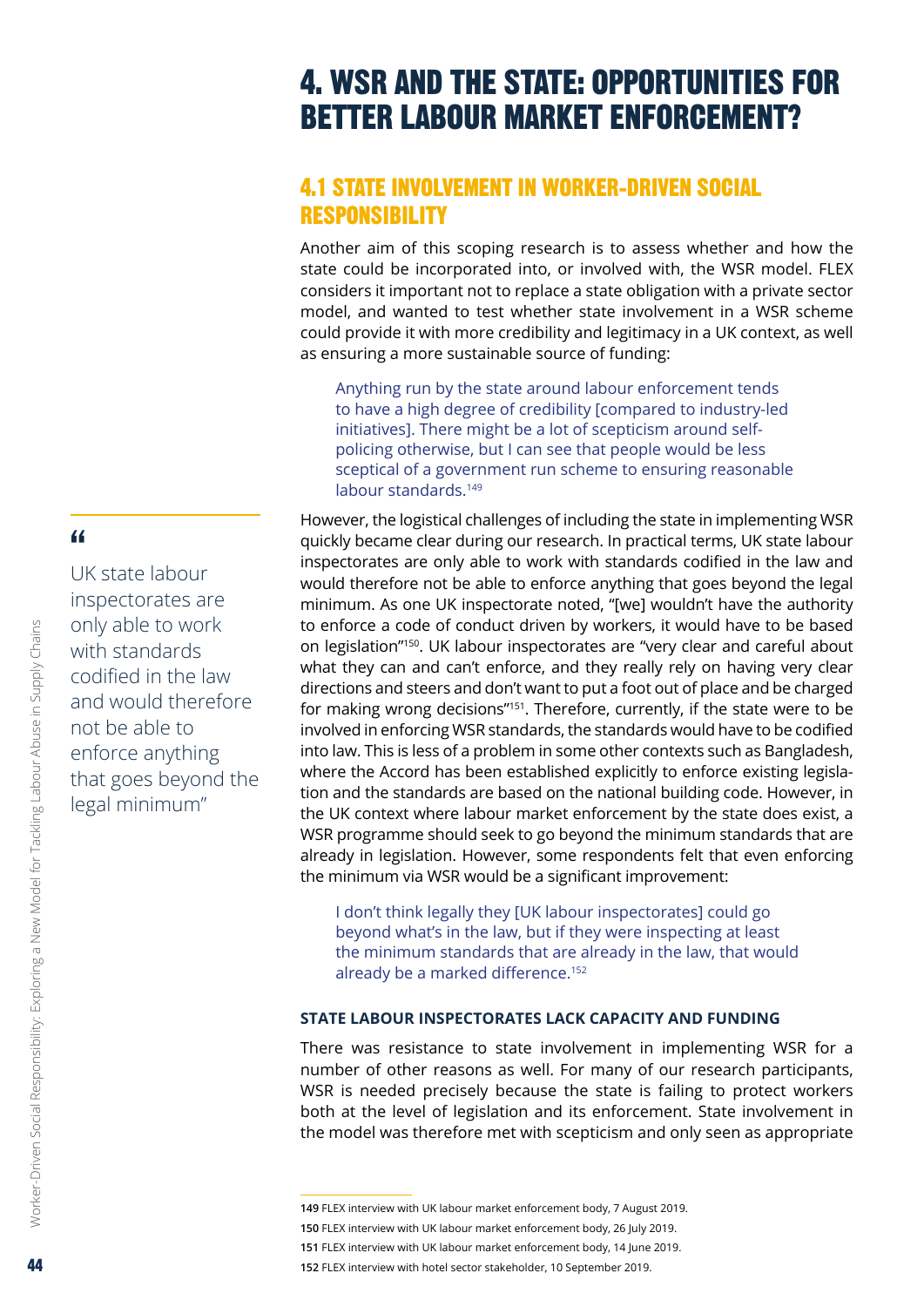where the state was "involved in addition to the private system" 153 rather than as part of it, for example by dealing with criminal rather than civil violations or if a worker wants to pursue damages beyond what the WSR programme can provide.

#### In particular, labour inspectorates were seen as lacking the capacity and funding to protect workers. In the context of US agriculture, respondents said they had never had any labour inspectors on farms because the Department of Labour does not have the capacity: "they just send a letter and then a second letter if there is no response – sometimes that works"154. In the UK context, labour market enforcement is also severely underfunded. The UK has one of the poorest resourced labour inspectorates in Europe, less than half the ILO's recommended ratio of one inspector per 10,000 workers.<sup>155</sup>

The lack of funding and capacity shapes the form labour market enforcement takes, with the result that the "labour inspectorate works much better for some categories of workers than for other categories of workers"156. One UK labour inspectorate<sup>157</sup> interviewed for this research described having the power to do spot-checks with employers, but rarely if ever doing so because showing up unannounced carried the risk of the right person not being on site, which would be a waste of limited resources<sup>158</sup>. To do the most they can with the resources available, UK labour inspectorates tend to be compliance-focused, meaning they focus on educating and providing guidance to employers on labour rights and standards, relying on the assumption that most violations are accidental and born from employers not knowing the rules. Any enforcement activity that does happen is predominantly reactive, relying on worker complaints to trigger investigations.159 Having a labour market enforcement system that is contingent on worker complaints is a significant limitation considering the most at-risk workers are the least likely to report non-compliance – a fact readily recognised by UK labour market enforcement bodies themselves.<sup>160</sup>

In addition to being compliance focused and reactive, UK labour inspectorates only enforce a limited set of rights. The UK labour market enforcement system is highly reliant on individuals enforcing their own labour rights either informally, by seeking advice and raising their concerns with their employer, or formally through the Advisory, Conciliation and Arbitration Service (ACAS) or ultimately by taking their employer to an employment tribunal. There are some labour protections, such as minimum wage, that are monitored and enforced by the UK's four labour inspectorates, but the default legal method for resolving most workplace problems, including non-payment of holiday pay, equal treatment rights for agency workers, sexual harassment, discrimination, unfair dismissal and violations of working time regulations, is through an employment tribunal. As was outlined in the previous chapter, only a small minority of people take their case to an employment tribunal and those most

The lack of funding and capacity shapes the form labour market enforcement takes, with the result that the "labour inspectorate works much better for some categories of workers than for other categories of workers"

#### "

Any enforcement activity that does happen is predominantly reactive, relying on worker complaints to trigger investigations"

**<sup>153</sup>** FLEX interview with WSR expert, 21 June 2019.

**<sup>154</sup>** FLEX interview with WSR expert, 28 June 2019.

**<sup>155</sup>** FLEX. 2017. Risky [Business: Tackling](https://www.labourexploitation.org/publications/risky-business-tackling-exploitation-uk-labour-market) Exploitation in the UK Labour Market.

**<sup>156</sup>** FLEX interview with WSR expert, 27 June 2019.

**<sup>157</sup>** The UK currently has four labour inspectorates: The Gangmasters and Labour Abuse Authority (GLAA), the Employment Agencies Standards Inspectorate (EASI), HMRC national minimum wage/national living wage teams (HMRC NMW/NLW teams), and the Health and Safety Executive. The first three come under the remit of the Direct of Labour Market Enforcement (DLME), which coordinates their work. The UK is in the process of creating a new 'Single Enforcement Body' to simplify and harmonise this system and at the time of writing is consulting on what it should look like.

**<sup>158</sup>** FLEX interview with UK labour market enforcement body, 13 August 2019.

**<sup>159</sup>** DLME. 2019. United Kingdom Labour Market [Enforcement](https://assets.publishing.service.gov.uk/government/uploads/system/uploads/attachment_data/file/787302/United_Kingdom_Labour_Market_Enforcement_Annual_Report_2017_to_2018.pdf) Annual Report 2017/18.

**<sup>160</sup>** Metcalf, D. 2018. United Kingdom Labour Market [Enforcement](https://assets.publishing.service.gov.uk/government/uploads/system/uploads/attachment_data/file/705503/labour-market-enforcement-strategy-2018-2019-full-report.pdf) Strategy 2018/19.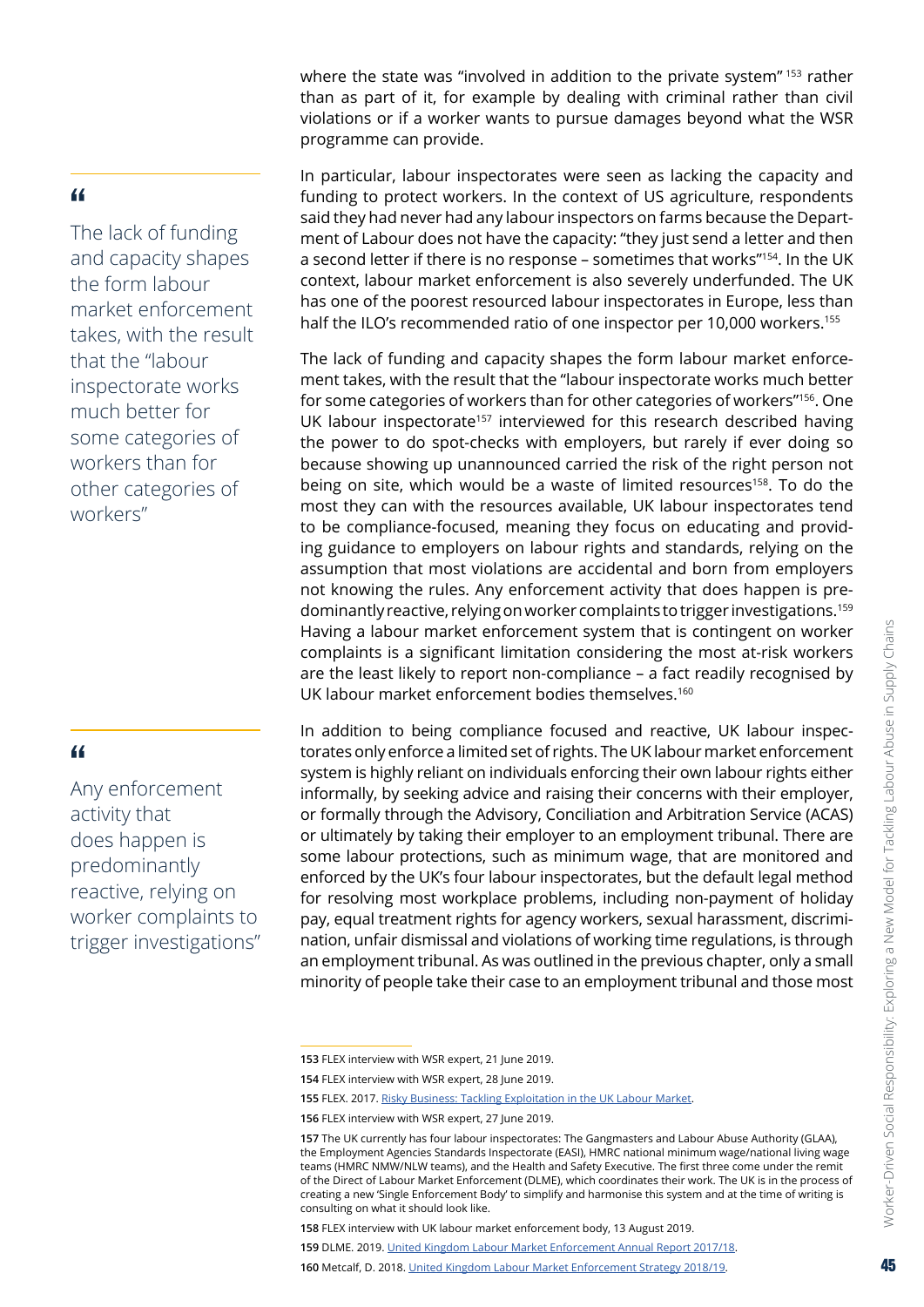likely to experience problems are the least likely to do so.<sup>161</sup> Those in atypical work (part-time, temporary contracts or with variable hours) are known to be at higher risk of exploitation yet have a below average application rate. The same is true for workers in elementary (low-paid) occupations and young people<sup>162</sup>, as well as migrant workers<sup>163</sup>.

Considering the limited resources and capacity of labour inspectorates, WSR might be needed as a proxy for what the state should be doing but is failing to do effectively. This has certainly been the case for the existing applications of WSR:

The state inspectorate system was failing to the extent that there was a need to have that regulatory capacity from somewhere else. The government in Bangladesh has knowingly for decades neglected [its regulatory capacity] and chosen not to strengthen the state inspectorate, so that was a space the Accord filled.164

#### **MARGINALISED WORKERS LOSE OUT UNDER STATE-ONLY ENFORCEMENT**

For most respondents, the lack of funding for and capacity of state labour market enforcement bodies was due to the absence of political will among governments to protect certain groups of workers. In the US context, the key marginalised group highlighted by proponents of WSR was migrant workers<sup>165</sup>, while in Bangladesh and Lesotho it was mainly women workers.

The political will to enforce workers' rights was seen as being largely dependent on the political party in charge. A shift towards a more pro-migrant or pro-worker government might result in better policies for a while, but eventually the pendulum will swing back, and any gains made will likely be lost: "You could petition the state and include farmworkers in collective bargaining. California has done that, and it works for a while, but then you get a new government and then that stops working"166. It also means that there may be long periods during which advocacy towards the government to increase or improve state labour market enforcement would be largely futile: "In the context of austerity and lack of funding from central Government, increasing the role of state inspections would be quite a challenge"<sup>167</sup>.

While it is clear that the strength of state labour market enforcement is somewhat dependent on who is in government, several respondents noted that the dominant trend within politics was and would likely continue to be more pro-business than pro-worker:

When we decided to go through the WSR model, we had a meeting about whether we're going to keep fighting on the legislation or do a corporate model – should we fight for dairy prices to go up or what. We realised that the legislation is not the best way forward. You can pass a bill, but if a government changes, they can just change the law. So that's why this

**166** *Ibid.*

#### <span id="page-45-0"></span>"

Considering the limited resources and capacity of labour inspectorates, WSR might be needed as a proxy for what the state should be doing but is failing to do effectively"

"

We realised that the legislation is not the best way forward. You can pass a bill, but if a government changes, they can just change the law"

**<sup>161</sup>** Citizens Advice Bureau. 2019. The Need for a Single [Enforcement](https://www.citizensadvice.org.uk/Global/CitizensAdvice/Consumer%20publications/Enforcement%20Briefing%20-%20Final%20(3).pdf) Body for Employment Body for Employment [Rights.](https://www.citizensadvice.org.uk/Global/CitizensAdvice/Consumer%20publications/Enforcement%20Briefing%20-%20Final%20(3).pdf)

**<sup>162</sup>** Resolution Foundation. 2019. From Rights to [Reality: Enforcing](https://www.resolutionfoundation.org/publications/from-rights-to-reality/) Labour Market Laws in the UK.

**<sup>163</sup>** Bernard, C., Ludlow, A. and Butlin, S. 2016. What Minimum Wage? Why [Enforcement](https://blogs.lse.ac.uk/brexit/2016/05/11/why-the-failure-to-enforce-eu-workers-employment-rights-matters/) of EU Migrants' [Employment](https://blogs.lse.ac.uk/brexit/2016/05/11/why-the-failure-to-enforce-eu-workers-employment-rights-matters/) Rights Matters.

**<sup>164</sup>** FLEX interview with WSR expert, 27 June 2019.

**<sup>165</sup>** FLEX interview with WSR expert, 8 August 2019.

**<sup>167</sup>** FLEX interview with hotel sector stakeholder, 4 October 2019.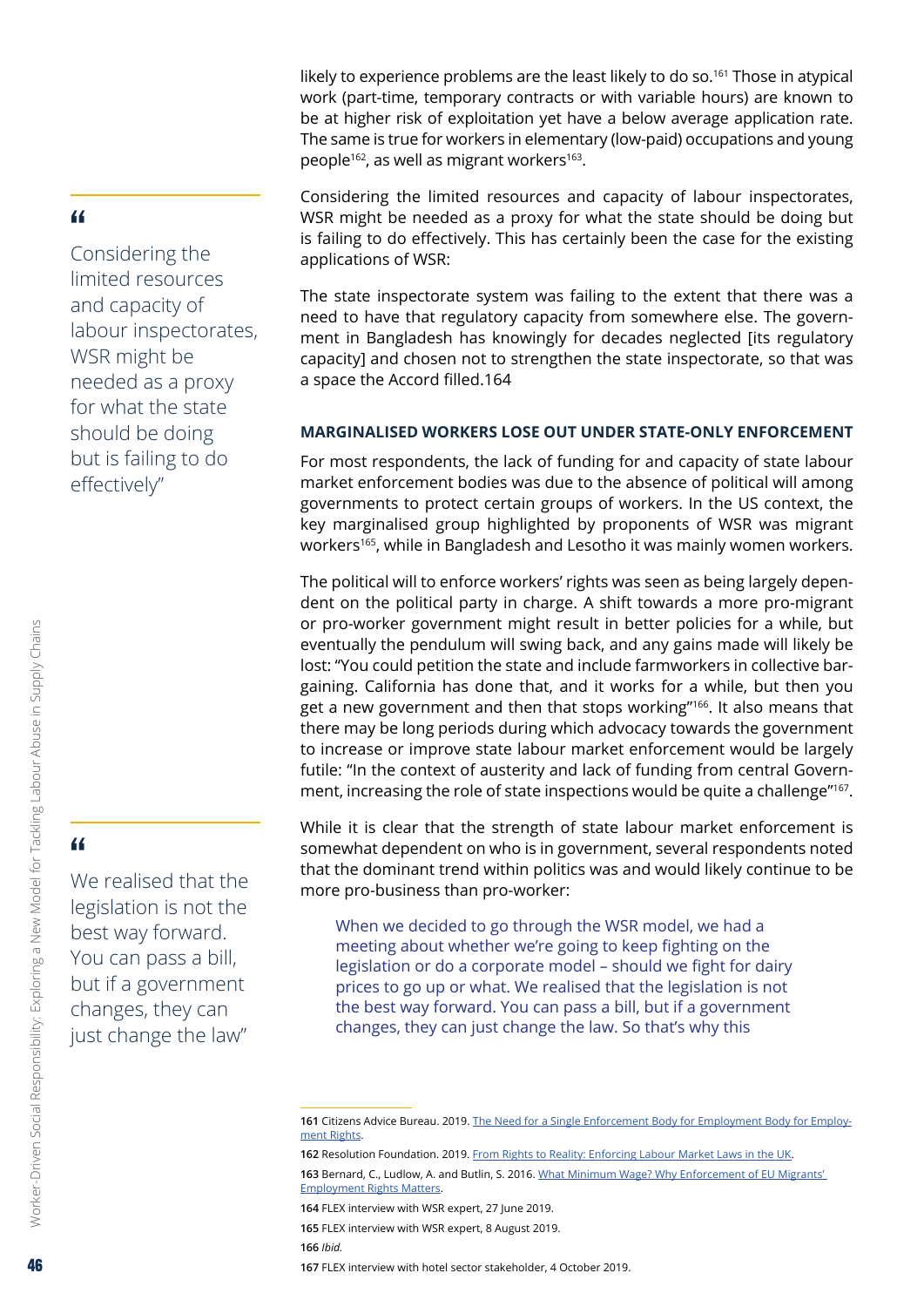#### model made sense. We see this model working, especially since companies are now owning the country itself.<sup>168</sup>

The political power of corporations is in stark contrast to the power of low-paid migrant workers and other marginalised groups. The majority of migrants, particularly if they are undocumented or on temporary work visas, do not have the right to vote in elections and are less likely to be represented by trade unions. They therefore lack political representation and have few mechanisms for influencing the laws and policies that directly affect them. While a shift away from anti-migrant politics might lead to better state interventions, for many it is precisely the lack of dependence on the government and its structures that makes WSR preferable to state enforcement:

"We don't want to be engaged with the formal legal system any more than we have to be because the formal legal system doesn't treat poor people well or fairly. It's not an anomaly, it's why the legal system exists. You cannot ask a Government that marginalises people to also protect them. Or you can, but don't be disappointed when they don't do it."169

In some contexts, states are not only failing to enforce labour market standards for certain groups of workers but are pursuing policies that actively undermine their rights. To take just one example, the UK government has in the last decade positioned itself as the world leader on addressing 'modern slavery' in corporate supply chains and introduced the Modern Slavery Act in 2015, the first of its kind globally. The Act takes a hard-line approach against human trafficking for labour exploitation, introducing new criminal offences and hefty prison sentences for those convicted of these new crimes. However, very few have ever been prosecuted under the Act and, at the same time, the Government has continued to implement policies that are known to put workers at risk of forced labour, trafficking for labour exploitation and other modern slavery offences. These policies include criminalising undocumented workers, leaving them unable to report non-compliance issues for fear of deportation and having their earnings seized. Additionally, as mentioned in the previous section, there are plans to introduce significantly more restrictive immigration policies after Brexit, including having no general routes of entry for low-paid migrant workers – a change that is likely to increase the number of undocumented works in the UK as workers turn to informal routes instead.170

Context is, once again important: in some countries or sectors it will be easier to advocate for and win state backing for policies that effectively prevent labour abuse and exploitation:

"There's an honest debate to be had there – it's very context dependent. If workers' organisations and their allies believe they can reform the state enforcement regime significantly enough and that it's a battle they can win, then go for it. In my experience, and the contexts I've been involved in, that wasn't an option. There wasn't a scenario where we could build the political power to have the state or federal level reforms that would be effective."<sup>171</sup>

**170** FLEX. 2019. The Risks of Exploitation in Temporary Migration [Programmes: A](https://www.labourexploitation.org/publications/risks-exploitation-temporary-migration-programmes-flex-response-2018-immigration-white) FLEX Response to the 2018 [Immigration](https://www.labourexploitation.org/publications/risks-exploitation-temporary-migration-programmes-flex-response-2018-immigration-white) White Paper.

**171** FLEX interview with WSR expert, 8 August 2019.

# "

In some countries or sectors it will be easier to advocate for and win state backing for policies that effectively prevent labour abuse and exploitation"

## "

We don't want to be engaged with the formal legal system any more than we have to be because the formal legal system doesn't treat poor people well or fairly"

**<sup>168</sup>** FLEX interview with WSR expert, 28 June 2019.

**<sup>169</sup>** FLEX interview with WSR expert, 21 June 2019.

Worker-Driven Social Responsibility: Exploring a New Model for Tackling Labour Abuse in Supply Chains Worker-Driven Social Responsibility: Exploring a New Model for Tackling Labour Abuse in Supply Chains 47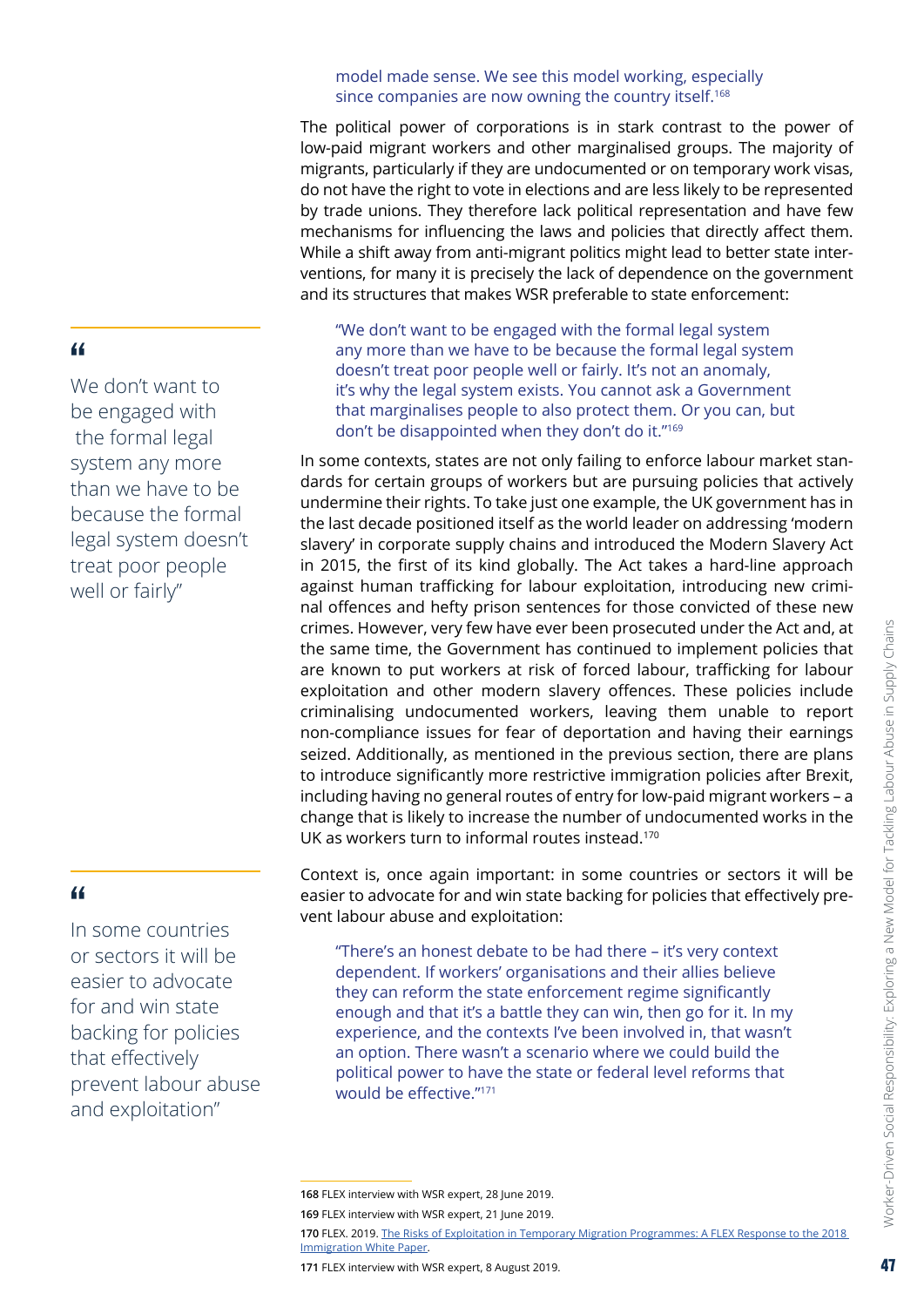<span id="page-47-0"></span>In the contexts where WSR has been implemented to date, "the state is not proworker, they're not even neutral, they're actively hostile to what WSR is trying to achieve"

#### "

Having a quick response time and, for migrant workers, multilingual support are important incentives for workers to call complaints lines when they experience violations"

In the contexts where WSR has been implemented to date, "the state is not pro-worker, they're not even neutral, they're actively hostile to what WSR is trying to achieve"<sup>172</sup>. However, compared to the ready-made garment sector, or US agriculture, the UK has a relatively good record when it comes to workers' rights. It is therefore open to debate whether something like WSR is needed, or indeed is the best way of addressing existing issues. This raises a crucial question when considering the applicability and relevance of WSR: should we be turning to private sector models like WSR or should we instead be pursuing better state labour market enforcement policies, and is it possible to do both?

# 4.2 THE UNIQUE CONTRIBUTION OF WSR

There are some issues that respondents felt WSR simply does better than state enforcement. The first was addressing non-compliance issues at a speed fast enough for workers to feel that reporting non-compliance would benefit them directly: "At the level of [state] bureaucracy, things move slowly, and it takes time for things to trickle down"173, whereas WSR can deliver results to workers very quickly:

When you look at the FFP, it feels very much like a private initiative. The head of the chain will come down like a ton of bricks on the suppliers in the chain rather than the state stepping in and saying: 'look, you're doing it wrong and this is where we come in'.174

Having a quick response time and, for migrant workers, multilingual support are important incentives for workers to call complaints lines when they experience violations: "The enforcement council is bilingual, will respond immediately and faster and can bring solutions at the farm, so it skips the bureaucracy"<sup>175</sup>.

Respondents also felt that WSR, unlike the state, had extra-judicial reach: "markets are international, governments aren't and what Walmart wants to happen will happen almost anywhere"<sup>176</sup>. This point is particularly relevant in sectors where supply chains are global, and states may lack the jurisdiction to enforce labour standards across borders effectively. There are, however, statutory proposals that would extend corporate responsibilities legally and beyond borders, such as due diligence legislation. At the domestic level as well, the state could introduce joint and several liability to make lead companies responsible for non-compliance further down the supply chain.177 Private sector solutions like WSR do not, therefore, need to be the only option with regard to this aspect.

Finally, respondents felt that the state was restricted by the penalties it was able to impose for non-compliance and the processes it has to follow in implementing them, whereas WSR has real and unparalleled market consequences:

In the FFP the only thing that matters is that it [noncompliance] happens, it doesn't matter if the grower knew about it or didn't. If government did that, then the grower could go to court and say that they haven't had a fair process and delay the suspension for five years. Then it won't be effective. Because workers are transient and if there is

- **175** FLEX interview with WSR expert, 28 June 2019.
- **176** FLEX interview with WSR expert, 21 June 2019.

Worker-Driven Social Responsibility: Exploring a New Model for Tackling Labour Abuse in Supply Chains

Worker-Driven Social Responsibility: Exploring a New Model for Tackling Labour Abuse in Supply Chains

**<sup>172</sup>** *Ibid.*

**<sup>173</sup>** *Ibid.*

**<sup>174</sup>** FLEX interview with UK labour market enforcement body, 14 June 2019.

**<sup>177</sup>** FLEX. 2017. Risky [Business: Tackling](https://www.labourexploitation.org/publications/risky-business-tackling-exploitation-uk-labour-market) Exploitation in the UK Labour Market.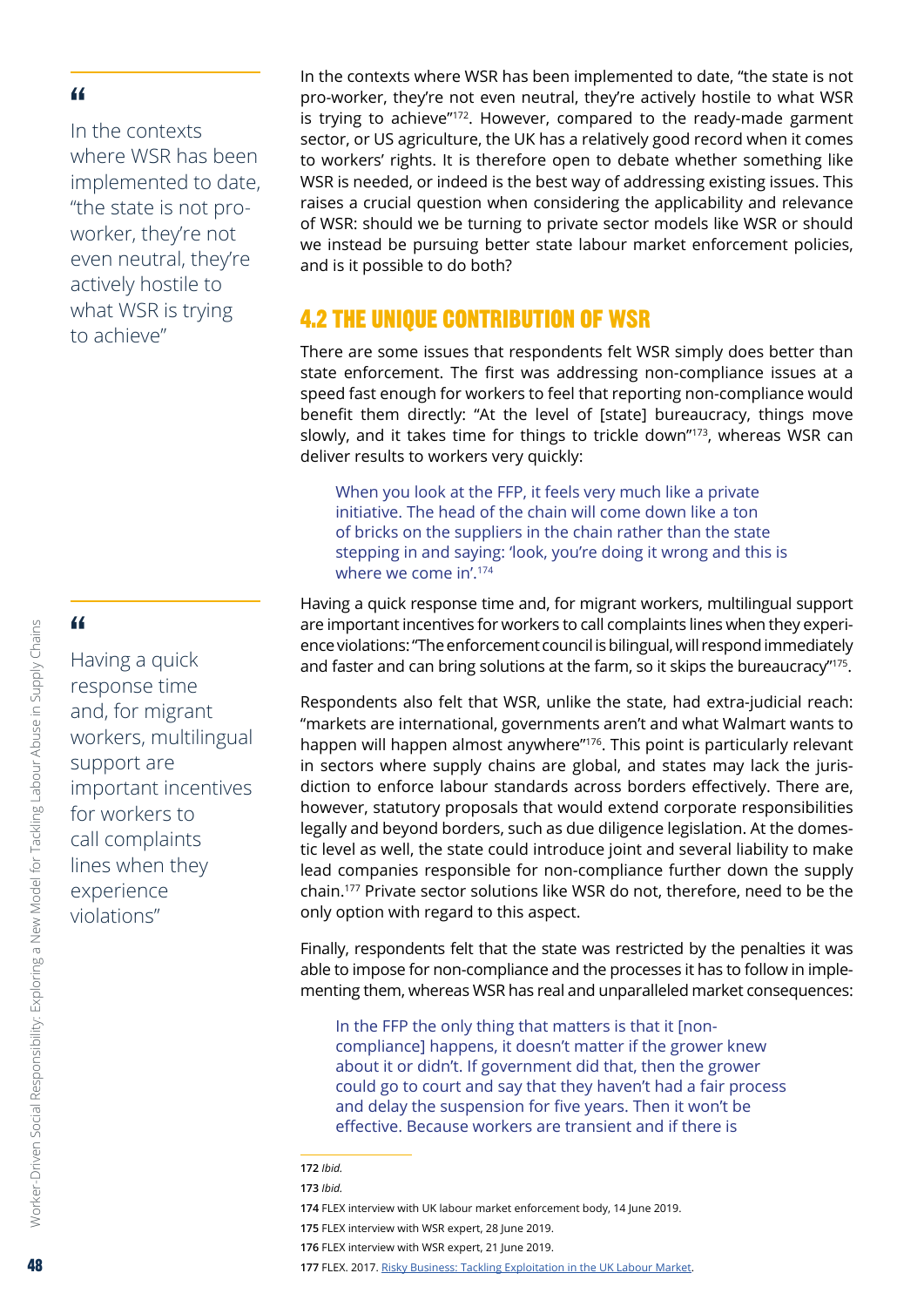<span id="page-48-0"></span>The financial penalties in the UK are actually too small to have a huge impact on trying to encourage compliance"

#### "

The UK Government has recently rejected calls by the Director of Labour Market Enforcement to increase the penalty for non-compliance with minimum wage regulations to "a level that would ensure there is an incentive to comply with legislation"

#### "

No intermittent auditing or inspection system can replace this mechanism for nearconstant monitoring by workers"

that kind of delay, they won't experience the change. The Government doing this would be much, much more difficult.<sup>178</sup>

It could just come down to the commercial reality of McDonald's saying 'these are the standards we expect and if you don't fall into line then you're not supplying McDonald's anymore', and that's potentially more powerful even than state enforcement because they can get on with things that we can't do. The financial penalties in the UK are actually too small to have a huge impact on trying to encourage compliance. If you've got your private sector household name saying 'look, you've lost the business' then that's a huge and powerful message and probably stronger than what the state could do.<sup>179</sup>

It is not completely unfeasible that laws and regulations could be changed to allow for substantially higher penalties for non-compliance or for suppliers or contractors to be liable even where they did not know non-compliance was happening. Examples exist of companies having responsibility for non-compliance where they have not taken the necessary precautions for it, such as the duty to do everything "reasonably practicable" to protect people from harm in the context of health and safety.<sup>180</sup> A preventative duty has also recently been proposed for sexual harassment.181 However, implementing all these changes takes time, especially in a context where governments are not particularly in favour of increasing labour market regulations. For example, the UK Government has recently rejected calls by the Director of Labour Market Enforcement to increase the penalty for non-compliance with minimum wage regulations to "a level that would ensure there is an incentive to comply with legislation."182 Could WSR provide a workable alternative to achieve practical wins for workers while such changes are sought at a statutory level? Might introducing them on the ground help to prove to government that they are feasible, and therefore smooth the path to enactment? It definitely provides an interesting option.

# 4.3 OPPORTUNITIES FOR STATE LABOUR MARKET ENFORCEMENT

During this scoping, it became clear that even if the state could not itself implement a WSR programme, the model still provides key opportunities for understanding what mechanisms and features state labour market enforcement bodies could apply to their own work so as to more effectively prevent the abuse and exploitation of marginalised groups of workers.

#### **SUPPORTING INSPECTORATES BY ENABLING WORKERS**

A key element of WSR is that workers know their rights and are able to report non-compliance issues without fear of retaliation and in the knowledge that doing so will lead to timely and material results. No intermittent auditing or inspection system can replace this mechanism for near-constant monitoring by workers. Even if labour inspectorates were properly funded, inspections on their own would not be as effective as workers themselves being the frontline defenders of their own rights:

**179** FLEX interview with UK labour market enforcement body, 14 June 2019.

**181** Government Equalities Office. 2019. [Consultation](https://www.gov.uk/government/consultations/consultation-on-sexual-harassment-in-the-workplace) on Sexual Harassment in the Workplace.

**182** DLME. 2018. United Kingdom Labour Market Enforcement Strategy [2018/19: Government](https://assets.publishing.service.gov.uk/government/uploads/system/uploads/attachment_data/file/765124/dlme-strategy-government-response.pdf) Response.

**<sup>178</sup>** FLEX interview with WSR expert, 21 June 2019.

**<sup>180</sup>** HSE. 2001. Principles and Guidelines to Assist HSE in its Judgements that [Dutyholders](https://www.hse.gov.uk/risk/theory/alarp1.htm) have Reduced Risk as Low as [Reasonably](https://www.hse.gov.uk/risk/theory/alarp1.htm) Practicable.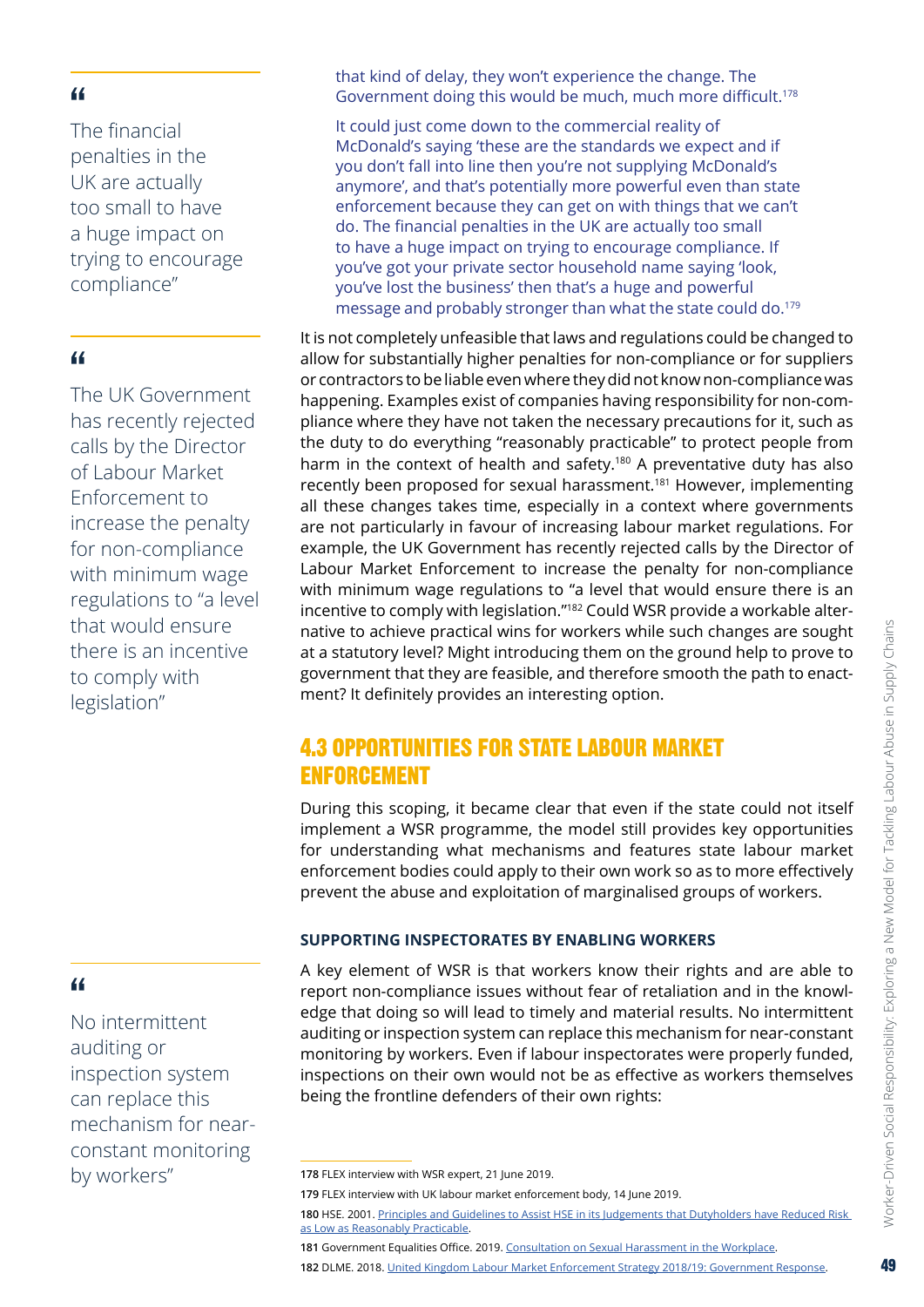Ensuring workers can report noncompliance, as WSR does, would help support labour inspectorates"

#### "

WSR showcases a number of mechanisms that the state could implement to improve its own access to worker information and increase workers' confidence to report non-compliance"

## "

Worker-Driven Social Responsibility: Exploring a New Model for Tackling Labour Abuse in Supply Chains

Worker-Driven Social Responsibility: Exploring a New Model for Tackling Labour Abuse in Supply Chains

WSR demonstrates the importance of having a clear, accessible and multilingual complaints system for workers"

"No Government has the resources to be there all the time. Even if they had the interest, they don't have the resources. But if you have a system where workers can themselves report and not suffer consequences, then you have a video feed; you know what is going on constantly in the workplace."183

An oft-quoted statistic from the UK is that an average UK company can expect to be inspected by HMRC's national minimum wage team approximately once every 500 years<sup>184</sup>. Though the possibility of a non-compliant firm being investigated is higher because someone might file a complaint against them, the likelihood of an inspection is so low that it is unlikely to have a significant deterrent effect. Even if the HMRC's resources were doubled, the possibility of being inspected once every 250 years is unlikely to be much more of a deterrent than being inspected once every half a millennium. Ensuring workers can report non-compliance, as WSR does, would help support labour inspectorates.

Making sure workers themselves can report and seek help not only in theory but in practice also helps resolve another issue that labour inspectorates struggle with – inspecting small and isolated workplaces: "In Vermont, the Government doesn't have the capacity, because the farms are so small; most of the farms are not eligible to have health and safety inspections"185. If all workers, including domestic workers, social care workers and others in small or isolated workplaces, felt confident to report non-compliance issues, fewer resources would be needed to do inspections (not that there are currently enough resources or inspections).

WSR showcases a number of mechanisms that the state could implement to improve its own access to worker information and increase workers' confidence to report non-compliance. Several of the labour market enforcement respondents highlighted how crucial worker intelligence was for their work and how they need more of it<sup>186</sup>, yet little has been done to increase workers' willingness and ability to report non-compliance – something that is likely linked to the lack of funding mentioned earlier: "what we've found is that the amount of calls we get outstrips the resources we have to deal with them"187.

First, WSR demonstrates the importance of having a clear, accessible and multi-lingual complaints system for workers. FLEX has for years been calling for an anonymous, multilingual 24/7 helpline for workers experiencing labour rights issues, whether at the lower end of the continuum or more extreme cases, such as forced labour. Currently the main option for workers is to call the ACAS helpline, which does provide an interpretation service if workers are able to navigate the initial messages in English. However, some UK respondents raised concerns about the ACAS helpline working on the basis of clearing as many calls as possible – "it is difficult to work for the purpose of enforcement if the aim is to deal with calls in a short about of time; really they should be looking at what prompted that call"188. The operatives are also "dividing problems into tier one and tier two, only one of

**<sup>183</sup>** FLEX interview with WSR expert, 21 June 2019.

**<sup>184</sup>** Metcalf, D. 2018. *United Kingdom Labour Market [Enforcement](https://assets.publishing.service.gov.uk/government/uploads/system/uploads/attachment_data/file/705503/labour-market-enforcement-strategy-2018-2019-full-report.pdf) Strategy 2018-2019. p.52. Note: The likelihood of being inspected varies by sector, with companies in accommodation and food services likely to inspected once every 200 years and those in professional, scientific and technical activities likely to be inspected once every 2,500 years.*

**<sup>185</sup>** FLEX interview with WSR expert, 28 June 2019.

**<sup>186</sup>** FLEX interview with UK labour market enforcement body, 14 June 2019; 26 July 2019; and 13 August 2019.

**<sup>187</sup>** FLEX interview with UK labour market enforcement body, 26 July 2019.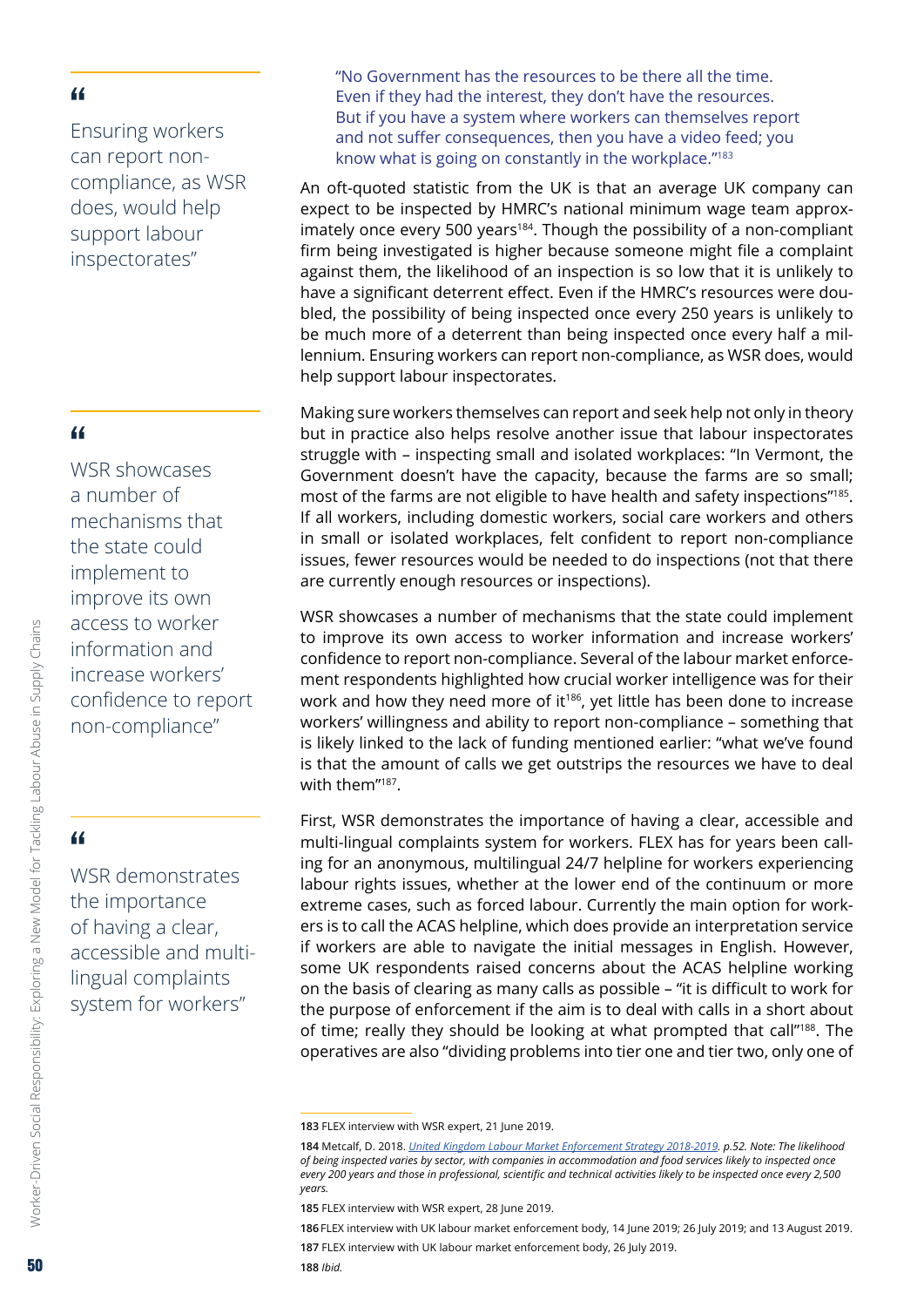WSR shows us that for any worker complaints mechanisms to be effective, workers must be able to register complaints without fear of retaliation either from their employer or from the state"

#### "

WSR also demonstrates the importance of worker education: workers cannot be confident to report non-compliance if they do not know their rights"

which is referred to the labour inspectorates"<sup>189</sup>, which means that opportunities to identify non-compliance might be missed.

Second, WSR shows us that for any worker complaints mechanisms to be effective, workers must be able to register complaints without fear of retaliation either from their employer or from the state. This learning could be ported over to the state, who could take several steps to address the fact that workers on atypical and precarious contracts are less likely to register complaints for fear of losing work, as are those who fear immigration repercussions. For instance, the state could take steps to regulate zero-hour contracts, giving more workers the right to challenge unfair dismissal<sup>190</sup>. and supporting trade unions and sectoral collective bargaining. The UK should also do more to ensure that migrant workers, especially those who are undocumented or lack work authorisation, can report non-compliance without fear of retaliation by creating secure reporting mechanisms. This would enable all workers of any migration status to report abuse and exploitation without fear of immigration repercussions.<sup>191</sup>

Finally, WSR also demonstrates the importance of worker education: workers cannot be confident to report non-compliance if they do not know their rights. Labour inspection can learn from this by doing more to increase workers' knowledge of their rights at work, so they feel confident to report issues. Better trade union presence is instrumental in increasing workers' knowledge of their rights and, for groups that are less likely to be unionised, such as migrant workers (especially those on short-term visas), there are ways in which labour inspectorates can work with community groups to access hard-to-reach workers (see Box 8 below).

#### **BOX 8. CO-ENFORCEMENT OF LABOUR STANDARDS IN SAN FRAN-CISCO, US192**

The San Francisco Office of Labour Standards Enforcement (OLSE), established in 2001, is responsible for ensuring compliance with local labour laws. It conducts investigations, initiates civil actions and criminal cases, and can request suspension or revocation of business licenses. In 2006, a community-based programme called 'The Collaborative' was established to create greater ties between the OLSE and community groups and workers' organisations. The organisations involved sign yearly contracts that require them to engage in outreach activities and training for workers; offer consultation and referral services; help file and screen complaints; and mediate between workers and employers. They must abide by certain protocols, such as not using the funding or information they receive through the programme to recruit members, fundraise or organise workplaces. OLSE investigators, for their part, accept information from the organisations, work cases and participate in quarterly meetings.

**<sup>189</sup>** *Ibid.*

**<sup>190</sup>** In the UK, the self-employed and those classed as 'workers', such as agency workers and people on zerohour contracts, have no right to challenge a dismissal; only 'employees' who have worked for their employer for at least two years (extended from one year in 2012) are protected against unfair dismissal. Employers do not have to provide a written explanation for dismissal unless the employee is pregnant or has worked for them for two years and employees only have three months minus one day to start challenging an unfair dismissal. See Citizens' Advice Bureau. 2019. Check if your [dismissal](https://www.citizensadvice.org.uk/work/leaving-a-job/dismissal/check-if-your-dismissal-is-fair/) is unfair.

**<sup>191</sup>** FLEX. 2020 (forthcoming). Opportunity Knocks: Improving Responses to Labour Exploitation with Secure reporting.

**<sup>192</sup>** Fine, J. 2017. Enforcing Labor Standards in Partnership with Civil Society: Can [Co-enforcement](https://journals.sagepub.com/doi/10.1177/0032329217702603) Succeed Where the State Alone Has [Failed?.](https://journals.sagepub.com/doi/10.1177/0032329217702603)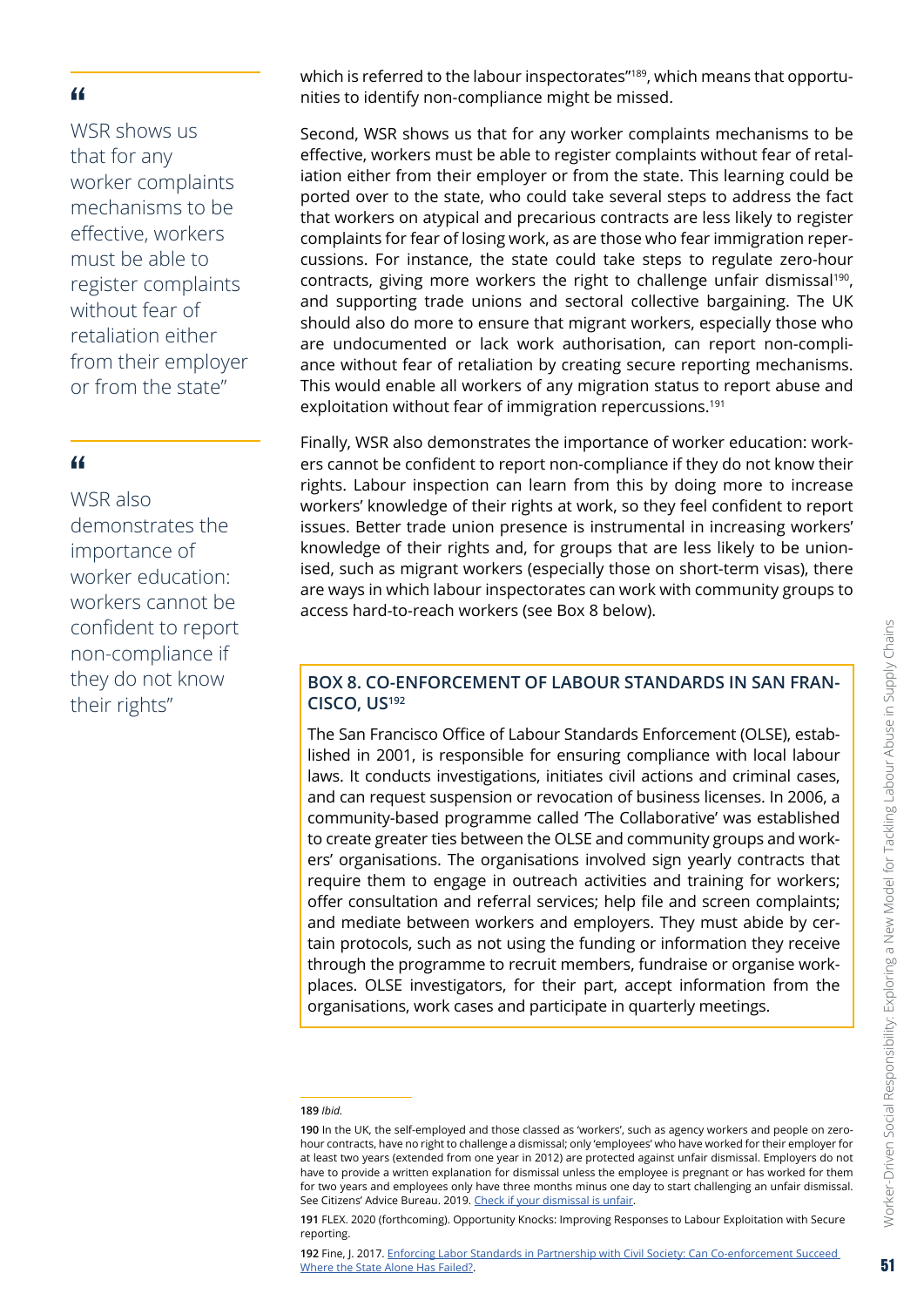<span id="page-51-0"></span>The co-enforcement established by the programme has been successful in addressing labour rights abuses experienced by workers who would not normally be reached by labour inspectorates. The organisations' community ties, unique capacity to build trust with workers and gain information have been instrumental in uncovering labour rights abuses and persuading workers who previously didn't trust the OLSE and wouldn't talk to investigators to file claims.

Co-enforcement has also allowed San Francisco labour inspectorates to enforce labour standards in sectors that previously would have been outside their capacity, such as the social care sector. Workers in social care often work in isolation in private homes that inspectors do not have access to nor the capacity to inspect individually. OLSE funding enabled one workers' organisation to educate and organise workers, advocate for changes and file wage claims. As a, the OLSE was able to reach a new group of workers and has won several cases for caregivers, recovering over US\$ 1 million in unpaid wages.

## 4.4 SECTION SUMMARY

WSR has developed as a means of addressing labour market enforcement gaps, including those created by the lack of sufficient funding and capacity of state labour inspectorates. These gaps often have the most significant impact on marginalised groups, including women and migrant workers, who tend to be overrepresented in low-paid, precarious work in sectors with high degrees of outsourcing, such as cleaning, catering, social care and construction. There are several ways in which these labour market enforcement gaps could be filled, such as better resourcing for labour inspectorates and changes to government policies that are known to reduce workers' bargaining power, including restrictive trade union laws, lax labour market regulations that allow employers to hire people on precarious contracts, immigration restrictions that limit the rights of migrant workers, and laws that criminalise those who are undocumented.

However, proponents of WSR believe that the balance of power in society is so heavily skewed towards business interests and away from vulnerable workers that it will not be possible to achieve the necessary legislative changes to protect marginalised workers effectively. Therefore, instead of expending energy on influencing laws and government policies, proponents of WSR believe that it, as a private sector model, can provide a more practical solution. A WSR programme would arguably allow for faster and stronger consequences for non-compliant employers than existing UK systems do; provide a central role for workers in negotiating workplace standards – a mechanism that is currently lacking at the sectoral and state level; and establish more effective complaints mechanisms than those presently available.

The question of whether state level change is unachievable or not is of course dependent on the country context – in some situations it will be more feasible than in others. Regardless of the context, WSR may offer a practical interim solution, but one that should not replace all efforts to fight for broader societal change. In addition, the demonstrated success of WSR in preventing the abuse and exploitation of especially marginalised groups in domestic and global supply chains provides an opportunity to examine what changes could be implemented to increase the effectiveness of state labour market enforcement. The box below provides some key suggestions.

#### "

WSR has developed as a means of addressing labour market enforcement gaps, including those created by the lack of sufficient funding and capacity of state labour inspectorates"

# "

A WSR programme would arguably allow for faster and stronger consequences for non-compliant employers than existing UK systems  $d_0$ "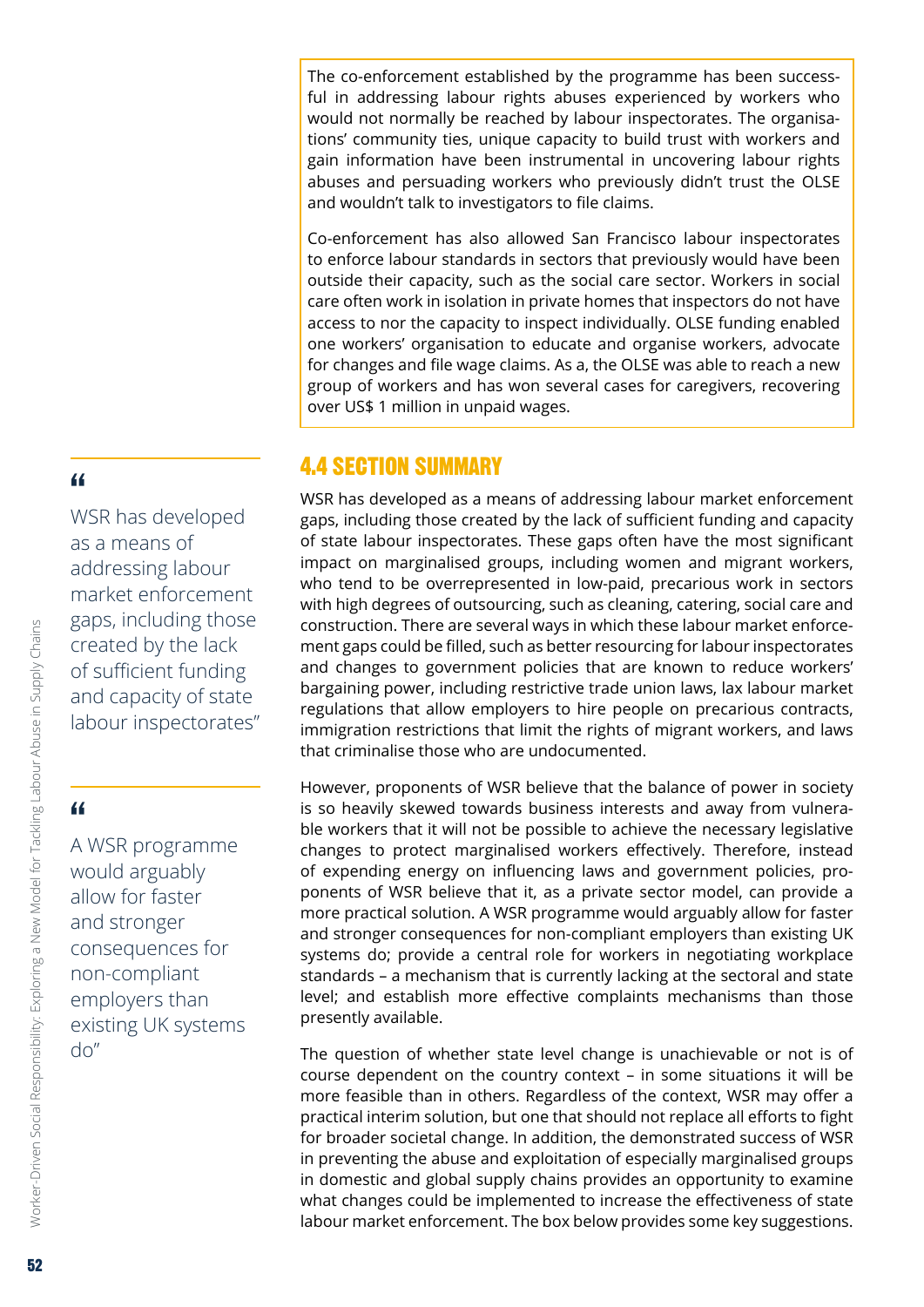#### **BOX 9. OPPORTUNITIES FOR STATE LABOUR MARKET ENFORCE-MENT FROM WSR**

Labour market enforcement bodies in all contexts should consider the following:

- 1. Recognise the role that lead companies play in driving exploitation through their contracting and purchasing practices and make them liable for non-compliance in their supply chains through, for example, joint and several liability or mandatory due diligence legislation.
- 2. Recognise the importance of worker intelligence for labour market enforcement and create mechanisms for workers to report non-compliance in ways that protect them against retaliation, including in the form of immigration enforcement, and which will produce tangible and timely results.
- 3. Address worker precarity, for example by regulating zero-hour contracts and reducing the period during which workers cannot challenge unfair dismissal. Addressing worker precarity would enable more workers to report and stand up to employer non-compliance.
- 4. Invest in making sure all workers know their rights. There are numerous mechanisms for doing so, such as granting trade unions and other workers' organisations access to workplaces; doing outreach through workers' organisations and community groups; or providing pre-departure and on-arrival training for migrant workers on temporary migration programmes;
- 5. Involve and consult with workers and their representatives when developing legislation, standards and regulations that affect them.
- 6. Taking an example from the Health and Safety Executive, which has a tripartite governance board, have worker representatives on the governance boards of all UK labour market enforcement bodies.
- 7. Strengthen and support collective bargaining in the UK.
- 8. Give employment tribunals the power to make recommendations for the benefit of the whole workplace, not just the individual claimant.
- 9. Regulate outsourced companies and labour suppliers (agencies and gangmasters) through, for example, extending the GLAA licensing system to more high-risk sectors.

# "

Recognise the role that lead companies play in driving exploitation through their contracting and purchasing practices"

# "

Involve and consult with workers and their representatives when developing legislation, standards and regulations that affect them"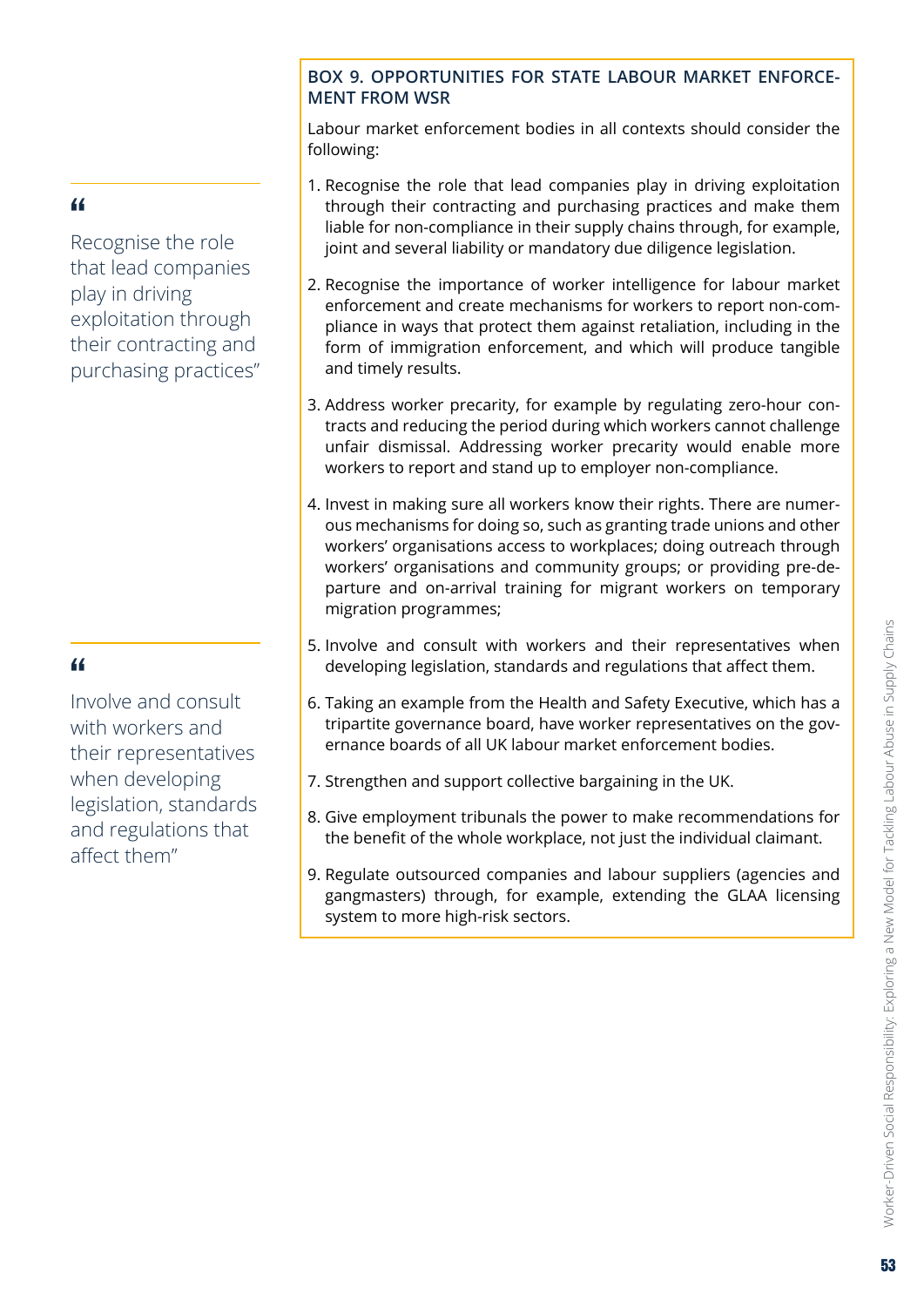<span id="page-53-0"></span>WSR is a promising method of creating change, and it should be selected in the appropriate circumstance and context"

## "

The extent to which WSR would have a materially beneficial impact on workers' conditions would depend on the standards to which it holds suppliers and the doors those standards open and close"

# "

WSR should be accompanied by strong efforts to improve worker protections in legislation, strengthen state labour market enforcement and support sectoral or national level collective bargaining"

# 5. CONCLUSION

This research provides a useful analytical basis from which to understand WSR and its implications for different contexts, particularly with regard to trade unions and state labour market enforcement. WSR is a promising method of creating change, and it should be selected in the appropriate circumstance and context. The report finds that this includes contexts where 1) workplaces are fissured i.e. work has been broken down and shifted to third-party companies, subcontractors, or individuals classed as independent workers; 2) the resultant supply chains are highly buyer-driven, i.e. companies at the top of the chain have disproportionate power to influence the conditions further down; 3) other methods, such as collective bargaining or campaigns to bring workers back in-house, are unfeasible or impracticable; and 4) where state labour market enforcement is significantly failing workers or certain groups of workers.

Key questions remain regarding whether WSR can act as a pathway towards stronger worker organising and enhanced legislation and regulation, or whether it risks being used as a deflection tactic. This may depend on the strategies and motivations with which it is implemented and the ways it is embedded into organising structures already in place. Crucially, the extent to which WSR would have a materially beneficial impact on workers' conditions would depend on the standards to which it holds suppliers and the doors those standards open and close. For example, in the UK context, a WSR programme that focuses narrowly on tackling only the worst forms of labour exploitation, or on enforcing statutory minimums, seems difficult defend due to the presence of labour inspectorates and their purpose. A more comprehensive programme, particularly one that requires companies to source only from, or contract only with, suppliers that recognise trade unions, would be effective in ensuring WSR enhances rather than undermines workers' movements. There are some instances in which WSR may be more applicable than alternative approaches, such as in sectors that are highly consumer-facing or where supply chains are cross-jurisdictional, and which fit the other factors noted earlier. However, there are contexts in which it may be less useful as a strategy for improving terms and conditions; for example, where terms and conditions could be improved and placed onto more sustainable footing by bringing workers in-house, a WSR programme would likely be less effective and create less structural change in the long-term than a campaign to end outsourcing in that particular instance.

Any use of WSR should be accompanied by strong efforts to improve worker protections in legislation, strengthen state labour market enforcement and support sectoral or national level collective bargaining so as to achieve change across the whole of the labour market, not just in specific sectors. However, in political climates where those improvements and changes are difficult to win in the near term, WSR can deliver concrete outcomes for workers.